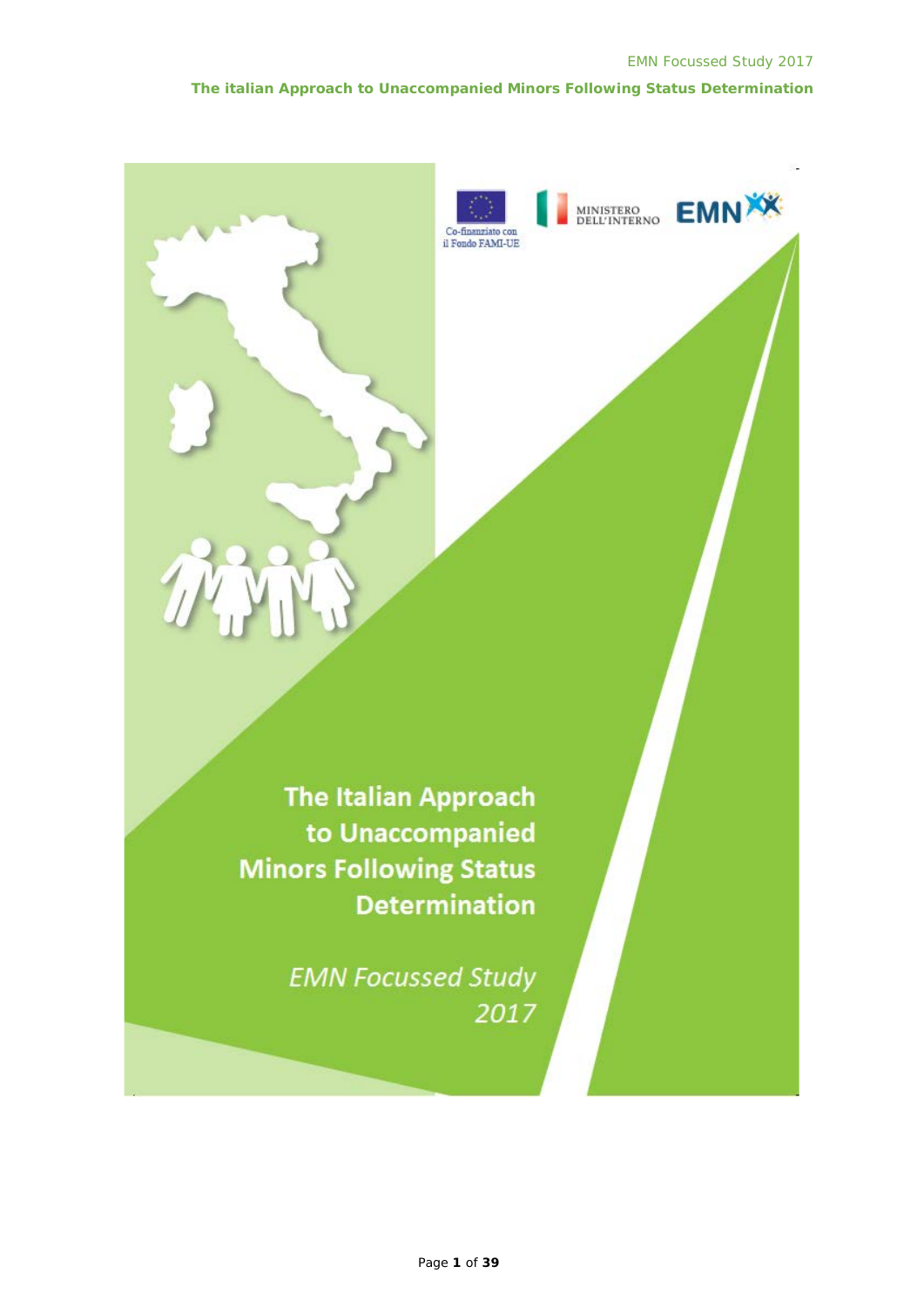# Sommario

| SECTION 1: OVERVIEW OF THE SITUATION OF UNACCOMPANIED MINORS 10                                                                                              |
|--------------------------------------------------------------------------------------------------------------------------------------------------------------|
| NATIONAL STATISTICS ON THE (ESTIMATED) NUMBER OF UNACCOMPANIED                                                                                               |
| IDENTIFICATION AND AGE DETERMINATION PROCEDURES CONNECTED TO THE                                                                                             |
| SECTION 2: CARE ARRANGEMENTS FOR UNACCOMPANIED MINORS 16                                                                                                     |
| NATIONAL/REGIONAL/LOCAL AUTHORITIES AND ORGANISATIONS (INCLUDING<br>NGOS WHERE RELEVANT) RESPONSIBLE FOR THE CARE OF                                         |
|                                                                                                                                                              |
|                                                                                                                                                              |
| OVERVIEW OF INTEGRATION PROVISIONS AND ORGANISATIONAL SET-UP21                                                                                               |
| NATIONAL/ REGIONAL/ LOCAL AUTHORITIES AND ORGANISATIONS<br>(INCLUDING NGOS WHERE RELEVANT) ARE RESPONSIBLE FOR THE<br>INTEGRATION OF UNACCOMPANIED MINORS 22 |
|                                                                                                                                                              |
|                                                                                                                                                              |
| SOCIAL WELFARE SUPPORTING UNACCOMPANIED MINORS 26                                                                                                            |
| FURTHER MONITORING OF UNACCOMPANIED MINORS' TRANSITION TO                                                                                                    |
| SECTION 4: RETURN AND DISAPPEARANCES OF UNACCOMPANIED MINORS                                                                                                 |
| NATIONAL AUTHORITIES AND ORGANISATIONS (INCLUDING NGOS WHERE<br>RELEVANT) RESPONSIBLE FOR THE RETURN OF UNACCOMPANIED                                        |
| ENFORCEMENT OF RETURN DECISIONS AND KEY ARRANGEMENTS PRE/                                                                                                    |
| DISAPPEARANCES OF UNACCOMPANIED MINORS FROM GUARDIANSHIP/ CARE<br>FACILITIES AND/ OR FOLLOWING A RETURN DECISION  29                                         |
| Ad-Hoc Query on Unaccompanied Minors - "Social Folder"  32                                                                                                   |
| Ad-Hoc Query on Unaccompanied Minors - "Volunteer Tutor/Guardian" 35                                                                                         |
|                                                                                                                                                              |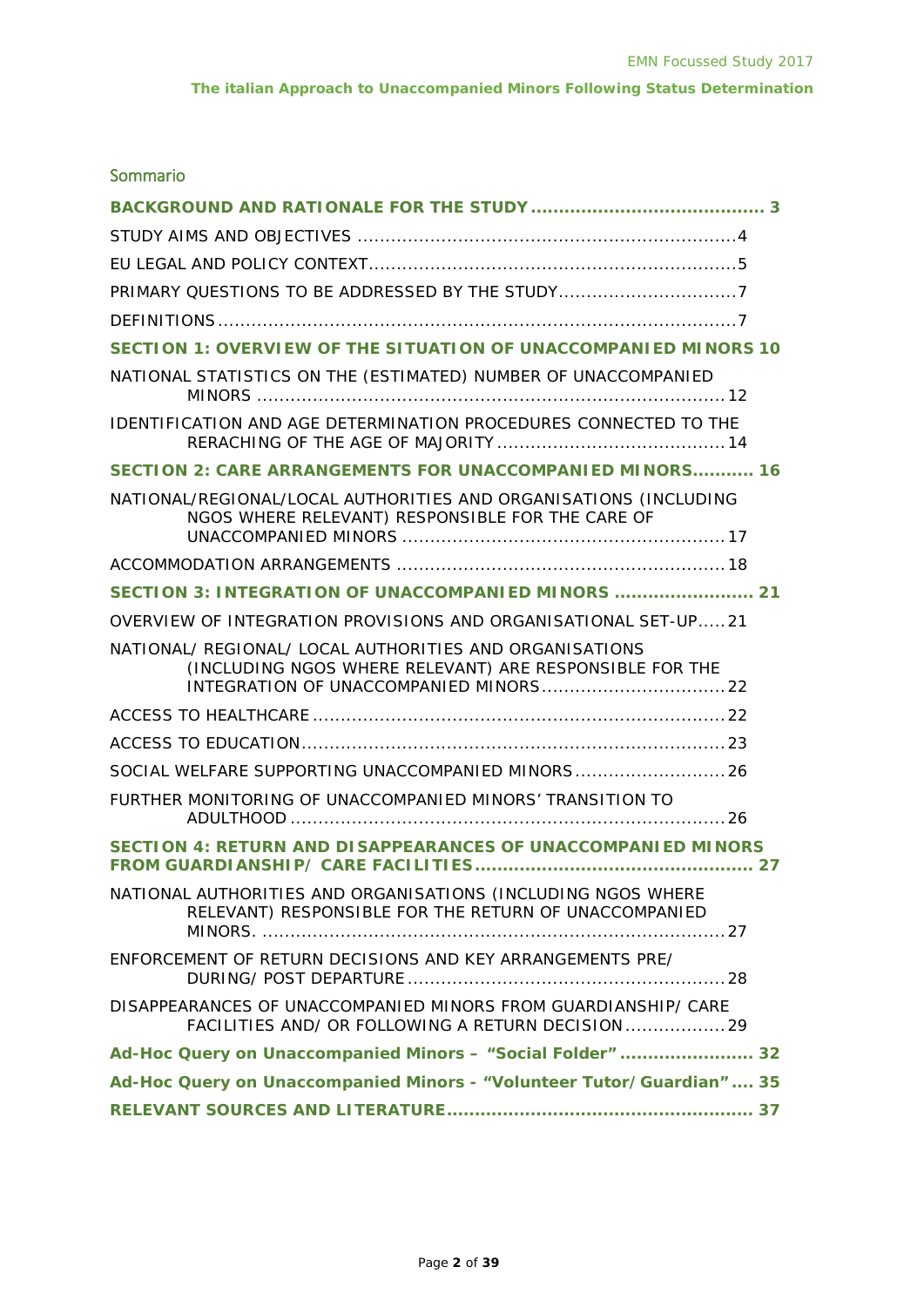# <span id="page-2-0"></span>BACKGROUND AND RATIONALE FOR THE STUDY

The number of applications for international protection has significantly increased in the European Union over recent years, mostly related to the ongoing crisis in Syria. According to Eurostat, more than 1.3 million asylum applications were lodged in the EU Member States in 2015, and just under 1.3 million again in 2016, almost five times as many as in 2010. Within the larger group of international protection applicants, the number of unaccompanied minors has increased strongly as well, from about 10,600 in 2010 to over 96,000 in 2015, before decreasing to 63,000 in 2016.

Italy is one of the most affected countries as regards the phenomenon of unaccompanied minors. In recent years, in fact, a constant growth of this trend has been observed, which has lead our country to the number of 26,000 disembarked unaccompanied minors just considering 2016. During 2017, together with a general decrease of disembarkations, the unaccompanied minors have decreased as well, even if the numbers are still significant (almost 16,000).

According to the previous studies carried out by the European Migration Network (EMN), even though the largest part of the unaccompanied minors have access to the procedure for the granting of the international protection, some of these latest are left outside of this procedure.

This is particularly true for Italy where, even if the unaccompanied minors applicants for asylum have continued to increase significantly, (+65% even in 2016), these correspond to a small percentage compared to the ones altogether disembarked. If in 2016, indeed, Italy is the country with the highest number of unaccompanied minors (9.945 applications, equal to 30% of those received altogether in Europe) it is worth recalling that these correspond to a little more than 38% of the total number of unaccompanied minors disembarked in the same year (which we recall being 25.846).

In Italy, the unaccompanied minors that have not lodged an application for international protection (or whose application was rejected) are still subject to the same discipline and to the same rules planned for the unaccompanied minors who are recognized some form of international protection. Moreover, for minors, the expulsion and the refusal of entry at the border are prohibited (with exception in accordance to the article 31, 4 Law 286/98, amended in accordance to the Law 47/17, article 3 b, i.e. for reasons of public order and national security).

The overall dramatic increase in people seeking international protection and the arrival of unaccompanied minors in particular resulted in substantial challenges for Member States, including as regards **integration** and **return** policies. Applicants granted international protection and/ or another status need to be integrated into their new host societies. Finding the right ways to deal with unaccompanied minors in this regard can appear particularly challenging, not least because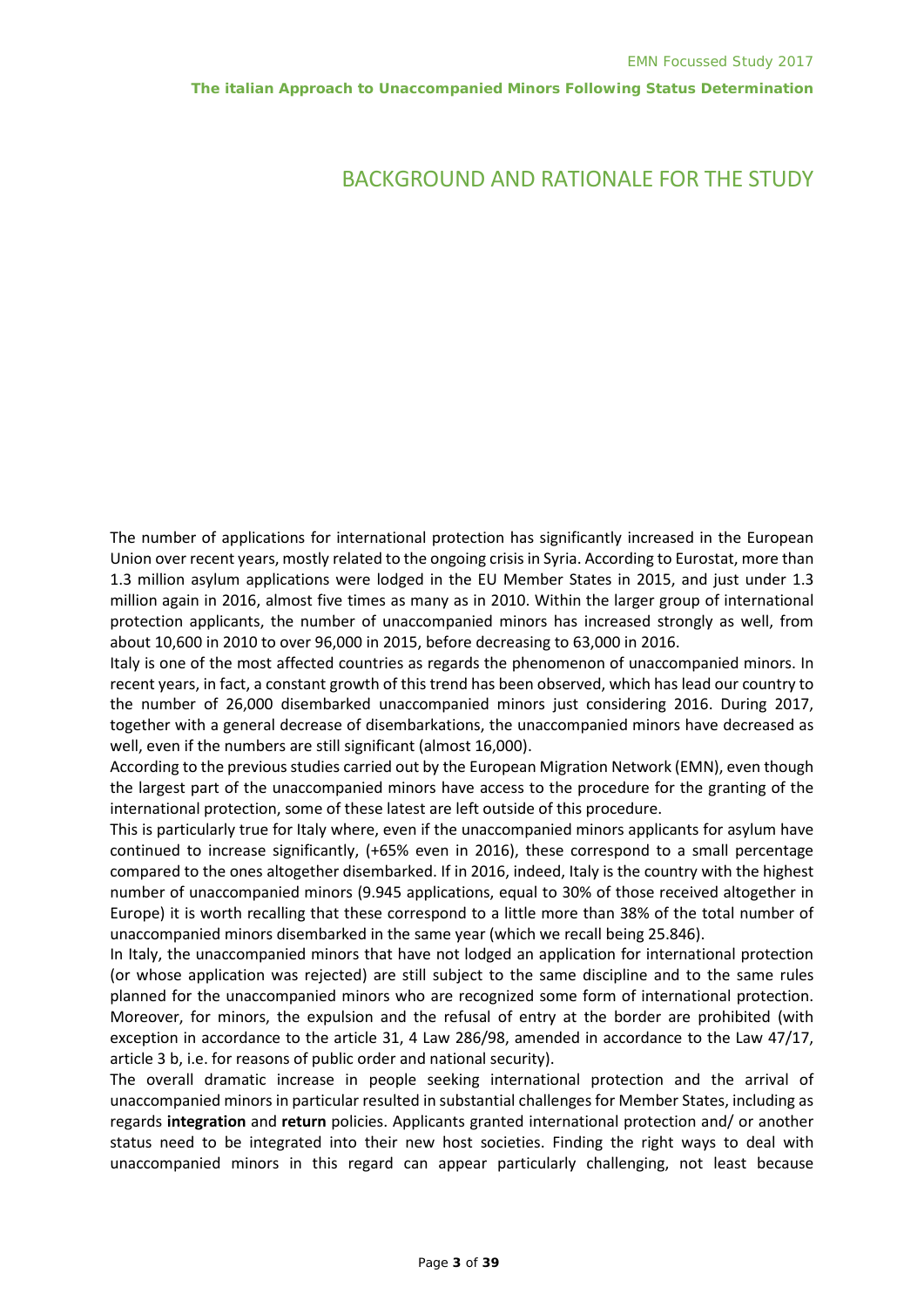unaccompanied minors have child-specific rights and enjoy special safeguards under international, EU and national laws.

A number of studies have been carried out in recent years on integration and return policies and practices, not least by the EMN (see "Relevant sources and literature" below). Overall, this suggests that an updated inventory of the experiences made in the Member States, and of the challenges at hand and any best practices, would be of importance for future policy-making – both with regard to integration and return measures for unaccompanied minors.

#### <span id="page-3-0"></span>STUDY AIMS AND OBJECTIVES

The overall aim of the Study is to inform the EMN's target audiences (e.g. practitioners, policy officers and decision-makers at both EU and national level including academic researchers and the general public) on **Member States' approaches to unaccompanied minors following a final decision on their asylum/ other status application.** Thus, the Study will not examine the specific status determination procedure for unaccompanied minors but rather what happens with unaccompanied minors **after its completion**, which, in principle, either consists of the protection status and hence a right to **residence** being granted, followed by integration into the new host society, or the (asylum) application being rejected. As anticipated, as for what concerns Italy, the unaccompanied minors that don't get the refugee status, still enjoy equal rights and may not be subject to expulsion (with exception in accordance to the article 31, 4 Law 286/98, amended in accordance to the Law 47/17, article 3 b).

More specifically, the Study aims to:

With regard to **integration:**

Examine integration approaches in Italy regarding unaccompanied minors after positive decisions on admission or asylum/ other relevant procedures in key areas such as **housing, education and support in labour market entry**, including rights and entitlements awarded to unaccompanied minors (for example family reunification) and whether these are specifically geared towards unaccompanied minors. The Study shall also clarify in what way integration arrangements for unaccompanied minors are different than those for adults;

› Describe the **organisational set-up** in Italy with regard to the **integration** of unaccompanied minors, including information on which stakeholders are involved and what their roles are;

Provide an overview of the **challenges to integration** and the actions taken to deal with such challenges, identifying good practices.

#### ★ With regard to **return:**

› Examine italian's approaches to **unaccompanied minors**;

› Describe the **legal and organisational set-up** in Italy with regard to the **(voluntary) return** of an unaccompanied minor, including information on the stakeholders involved;

› Provide an overview of **challenges to return** and the measures taken to deal with such challenges, identifying good practices;

As many unaccompanied minors arriving in the EU are close to **passing the age threshold to adulthood**, the Study shall also examine whether there are any particular arrangements for unaccompanied minors who turn 18 around the point in time when they receive a final decision on status and what impact this may have on their integration trajectories or their return.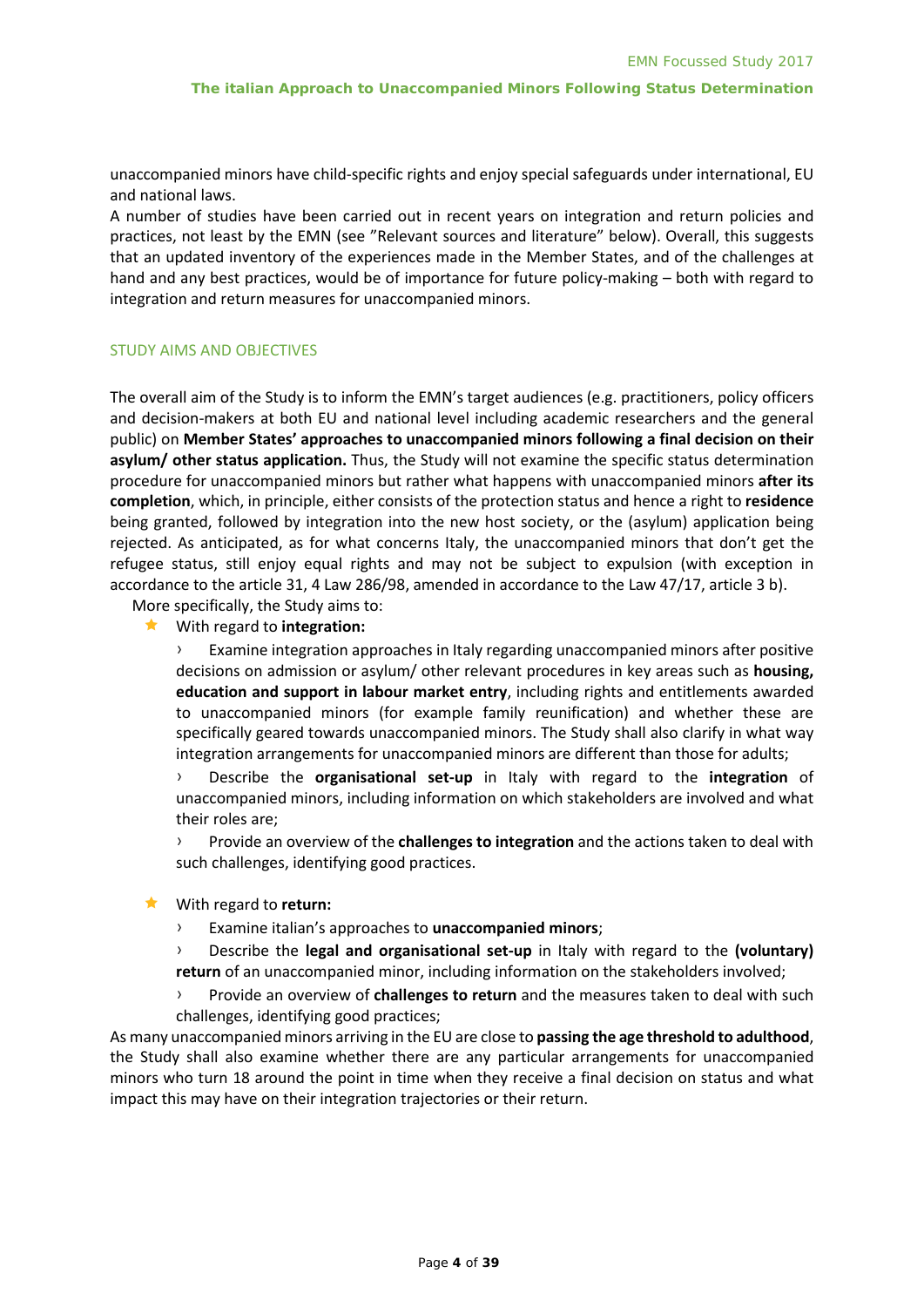#### <span id="page-4-0"></span>EU LEGAL AND POLICY CONTEXT

The European Union, together with its Member States, has been active regarding unaccompanied minors for many years. The existing EU policies and legislation already provide a general framework for the protection of the rights of the child in migration, covering aspects such as reception conditions, the treatment of their applications, and integration. The [EU Agenda on the Rights of the Child](http://ec.europa.eu/justice/fundamental-rights/rights-child/eu-agenda/index_en.htm) (2006) and the EU Action Plan on Unaccompanied Minors (2010-2014) [\(COM\(2010\) 213 final\)](http://eur-lex.europa.eu/LexUriServ/LexUriServ.do?uri=COM:2010:0213:FIN:en:PDF) have been instrumental in raising awareness about the protection needs of unaccompanied minors, and in promoting protective actions, such as training for guardians, public authorities and other actors who are in close contact with unaccompanied minors. More recently, the European Commission (the Commission) called for a comprehensive approach to all children in migration, including unaccompanied minors, in its Communication on the protection of children in migration [\(COM\(2017\)](https://ec.europa.eu/home-affairs/sites/homeaffairs/files/what-we-do/policies/european-agenda-migration/20170412_communication_on_the_protection_of_children_in_migration_en.pdf)  [211 final\)](https://ec.europa.eu/home-affairs/sites/homeaffairs/files/what-we-do/policies/european-agenda-migration/20170412_communication_on_the_protection_of_children_in_migration_en.pdf), the European Agenda on Migration [\(COM \(2015\) 240\)](https://ec.europa.eu/anti-trafficking/sites/antitrafficking/files/communication_on_the_european_agenda_on_migration_en.pdf), the Communication on the state of play of its implementation [\(COM\(2016\) 85 final\)](https://ec.europa.eu/transparency/regdoc/rep/1/2016/EN/1-2016-85-EN-F1-1.PDF), as well as the EU Action Plan on Integration of Third-Country Nationals [\(COM\(2016\) 377 final\)](https://ec.europa.eu/home-affairs/sites/homeaffairs/files/what-we-do/policies/european-agenda-migration/proposal-implementation-package/docs/20160607/communication_action_plan_integration_third-country_nationals_en.pdf).

Legally, there are certain ongoing changes in relation to key provisions on asylum that address the situation of unaccompanied minors, notably the:

 Recast **Asylum Procedures Directive** (2013/32/EU) which aims at fairer, quicker and betterquality asylum decisions, including greater protection of unaccompanied minors during the asylum procedure (which however is out of scope of this Study). In 2016, the Commission issued a proposal for a new Regulation establishing a single common asylum procedure in the EU and repealing Directive 2013/32/EU [\(COM\(2016\) 467 final\)](https://ec.europa.eu/transparency/regdoc/rep/1/2016/EN/1-2016-467-EN-F1-1.PDF), which aims at upholding and further enhancing a high level of special procedural guarantees for unaccompanied minors, such as early identification of their needs, provision of support and guidance, appointment of a guardian, and consideration of the best interests of the child in relation to minors in general.

 Recast **Qualification Directive** [\(2011/95/EU\)](http://eur-lex.europa.eu/LexUriServ/LexUriServ.do?uri=OJ:L:2011:337:0009:0026:en:PDF), which aims to clarify the grounds for granting international protection, make asylum decisions more robust and improve the access to rights and integration measures for beneficiaries of international protection. It emphasises the obligation to take account of the best interests of the child (when relevant) and of gender-related aspects in the assessment of asylum applications, as well as in the implementation of the rules on the content of international protection. In 2016, a proposal for a new Qualification Regulation [\(COM\(2016\) 466 final\)](https://ec.europa.eu/home-affairs/sites/homeaffairs/files/what-we-do/policies/european-agenda-migration/proposal-implementation-package/docs/20160713/proposal_on_beneficiaries_of_international_protection_-_subsidiary_protection_eligibility_-_prote) replacing the Qualification Directive, includes renewed provisions for unaccompanied minors in Article 36, such as appointment of a legal guardian, accommodation appropriate for minors, family tracing, as well as training for professionals working with minors.

 A proposal for a recast **Reception Conditions Directive** aims to further harmonise reception conditions in the EU [\(COM\(2016\)467 final\)](https://ec.europa.eu/transparency/regdoc/rep/1/2016/EN/1-2016-467-EN-F1-1.PDF), reinforce the assessment of the best interests of the child and ensure that reception conditions are adapted to the specific situation of children, whether unaccompanied or within families, with due regard to their security, physical and emotional care and provided in a manner that encourages their general development. The specific needs of children, in particular with regard to respect for the child's right to education and access to healthcare have to be taken into account.

 The proposal for a new **Dublin Regulation** [\(COM\(2016\) 270 final\)](https://ec.europa.eu/transparency/regdoc/rep/1/2016/EN/1-2016-270-EN-F1-1.PDF) envisages new rules for determining the Member State responsible for examining an application lodged by an unaccompanied minor, clarifying that, in the absence of a family member or relative in another Member State, the Member State where the minor first lodged his or her application for international protection will be responsible, unless it is demonstrated that this is not in the best interests of the minor.

**★ The revised Eurodac Regulation** [\(COM\(2016\) 272 final\)](http://eur-lex.europa.eu/legal-content/EN/TXT/PDF/?uri=CELEX:52016PC0272&from=EN) proposes to lower the age for taking fingerprints and facial images from asylum-seekers and third-country nationals from 14 years to six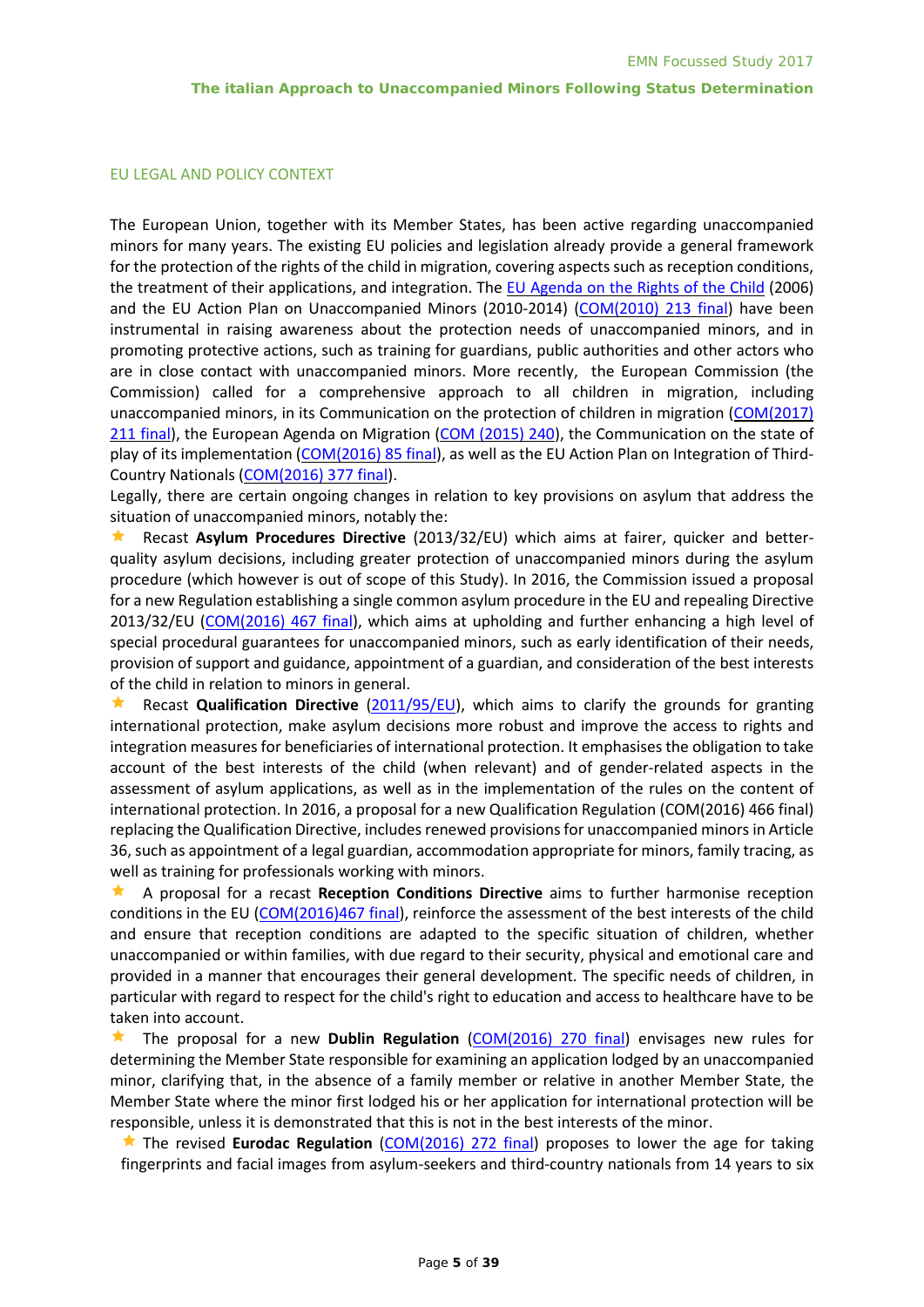years. This will help identify children in cases where they are separated from their families. It shall also strengthen the protection of unaccompanied minors, who do not always formally seek international protection and who can risk harm when absconding from care institutions or child social services.

 $\star$  The proposal for Regulation transforming the existing European Asylum Support Office (EASO) into a fully-fledged **European Union Agency for Asylum** [\(COM\(2016\) 271 final\)](https://ec.europa.eu/home-affairs/sites/homeaffairs/files/what-we-do/policies/european-agenda-migration/proposal-implementation-package/docs/20160504/easo_proposal_en.pdf) would expand Agency mandate regarding operational and technical assistance, including providing assistance to Member States in ensuring that all the necessary child rights and child protection safeguards are in place within the framework of their asylum and reception systems. The new Agency shall also assist Member States in developing training activities concerning the handling of applications for international protection made by unaccompanied minors, including as regards the assessment of the best interests of the child, specific procedural safeguards such as respect of the child's right to be heard and child protection aspects such as age-assessment techniques.

 The main legal instrument regulating the EU return policy is the 2008 **Return Directive** [\(2008/115/EC\)](http://eur-lex.europa.eu/LexUriServ/LexUriServ.do?uri=OJ:L:2008:348:0098:0107:en:PDF), which lays down common EU standards on forced return and voluntary departure, emphasising that voluntary return is preferred, while acknowledging the inevitable need for efficient means to enforce returns where necessary. After the **Informal meeting of EU heads of state or government** held in Malta in February 2017 highlighted the need for a review of the EU's return policy,[1](#page-5-0) the Commission published a **new EU Action Plan on Return**, along with an Annex listing the actions to be implemented by Member States to complete, along with a **Recommendation** on making returns more effective when implementing the Return Directive [\(C\(2017\) 1600 final\)](https://ec.europa.eu/home-affairs/sites/homeaffairs/files/what-we-do/policies/european-agenda-migration/20170302_commission_recommendation_on_making_returns_more_effective_en.pdf),<sup>[2](#page-5-1)</sup> specifying among others that decisions on the legal status and on the return of unaccompanied minors should always be based on individual, multi-disciplinary and robust assessments of their best interests. The Action Plan foresees the adoption of immediate measures by the Member States to enhance the effectiveness of returns when implementing EU legislation, in line with fundamental rights obligations. Based on the results achieved in the implementation of the Recommendation and depending on whether it is estimated that further action should be taken to substantially increase return rates, the Commission may present a proposal to revise the Return Directive.

In line with the **EU Charter of Fundamental Rights** [\(2012/C 326/02\)](http://eur-lex.europa.eu/legal-content/EN/TXT/PDF/?uri=CELEX:12012P/TXT&from=EN), applying the EU acquis containing child-sensitive provisions, the principle of best interests of the child must be a primary consideration. Finally, the EU has committed to a number of international conventions which have placed an obligation to take appropriate protection and prevention measures in relation to migrants and/ or children, including the [UN Refugee Convention](http://www.unhcr.org/pages/49da0e466.html) and UN Convention on the Rights of the Child [\(CRC\)](http://www.unicef.org/crc/), the Hague Convention on the Protection of Children [\(HCCH\)](http://www.hcch.net/index_en.php?act=conventions.text&cid=69), and the Council of Europe's Convention for the Protection of Human Rights and Fundamental Freedoms [\(ECHR\)](http://conventions.coe.int/treaty/en/treaties/html/005.htm).

1

<span id="page-5-0"></span><sup>1</sup> Malta Declaration by the members of the European Council on the external aspects of migration: *Addressing the Central Mediterranean route*, 3 February 2017. 2 Communication on a *More Effective Return Policy in the European Union – a Renewed Action Plan*, *op. cit*.

<span id="page-5-1"></span>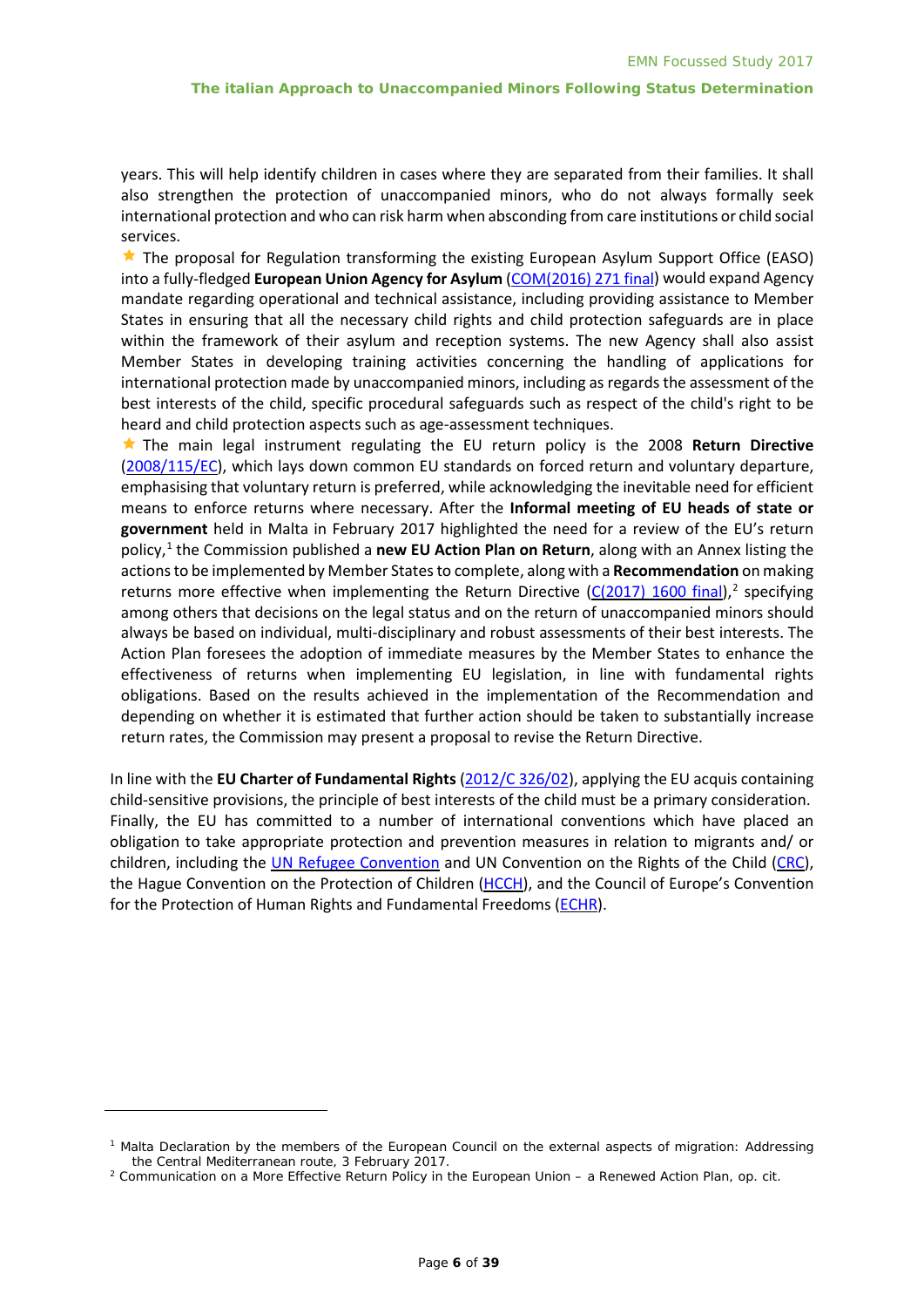## <span id="page-6-0"></span>PRIMARY QUESTIONS TO BE ADDRESSED BY THE STUDY

The Study will aim to address the following:

 Provide an overview of the legal framework in relation to unaccompanied minors, provisions in place to address the human rights of unaccompanied minors and their fundamental freedoms when it comes to return/ integration and potential gaps;

 Provide information on the legal framework and approaches of Italy to (voluntary) return of unaccompanied minors; describe the process (which actors and their roles) in relation to (voluntary) return; provide details of approaches that have been used specifically for the return of unaccompanied minors; describe reintegration measures in third countries; describe challenges and best practices concerning the (voluntary) return of unaccompanied minors;

 Provide information on the approaches of Italy to the care/ integration of unaccompanied minors following status determination; describe the process (which actors and their roles) in relation to integration; provide details on approaches that have been aimed specifically at the integration of unaccompanied minors(e.g. education (including progression to third level), housing, guardianship, labour market entry); describe measures available to support unaccompanied minors in advance/ during/ as a follow-up to their transition to adulthood; describe outcomes, challenges and best practices concerning the integration of unaccompanied minors;

 Describe the status(es) given (if any) to unaccompanied minors who are not granted protection (residence permit, visa);

 Examine possible reasons for the disappearance of unaccompanied minors from guardianship/ care and whether this has any consequences on their permit to stay, plus measures in place to prevent and respond to disappearances and how effective they have been in practice.

# <span id="page-6-1"></span>**DEFINITIONS**

<span id="page-6-2"></span>1

The following key terms are used in the Common Template. The definitions are taken mostly from the EMN Glossary v4.0.<sup>[3](#page-6-2)</sup>

**'Absconding'** is defined as an "action by which a person seeks to avoid legal proceedings by not remaining available to the relevant authorities or to the court".

**'Applicant for international protection'** is defined as "a third-country national or a stateless person who has made an application for international protection in respect of which a final decision has not yet been taken".

**'Application for international protection'** is defined as "a request made by a third-country national or a stateless person for protection from a Member State, who can be understood to seek refugee status or subsidiary protection status, and who does not explicitly request another kind of protection, outside the scope of Directive 2011/95/EU, that can be applied for separately".

**'Assisted voluntary return'** is defined as "voluntary return or voluntary departure supported by logistical, financial and/ or other material assistance".

<sup>&</sup>lt;sup>3</sup> Available at: [http://ec.europa.eu/dgs/home-affairs/what-we](http://ec.europa.eu/dgs/home-affairs/what-we-do/networks/european_migration_network/docs/emn-glossary-en-version.pdf)[do/networks/european\\_migration\\_network/docs/emn-glossary-en-version.pdf](http://ec.europa.eu/dgs/home-affairs/what-we-do/networks/european_migration_network/docs/emn-glossary-en-version.pdf)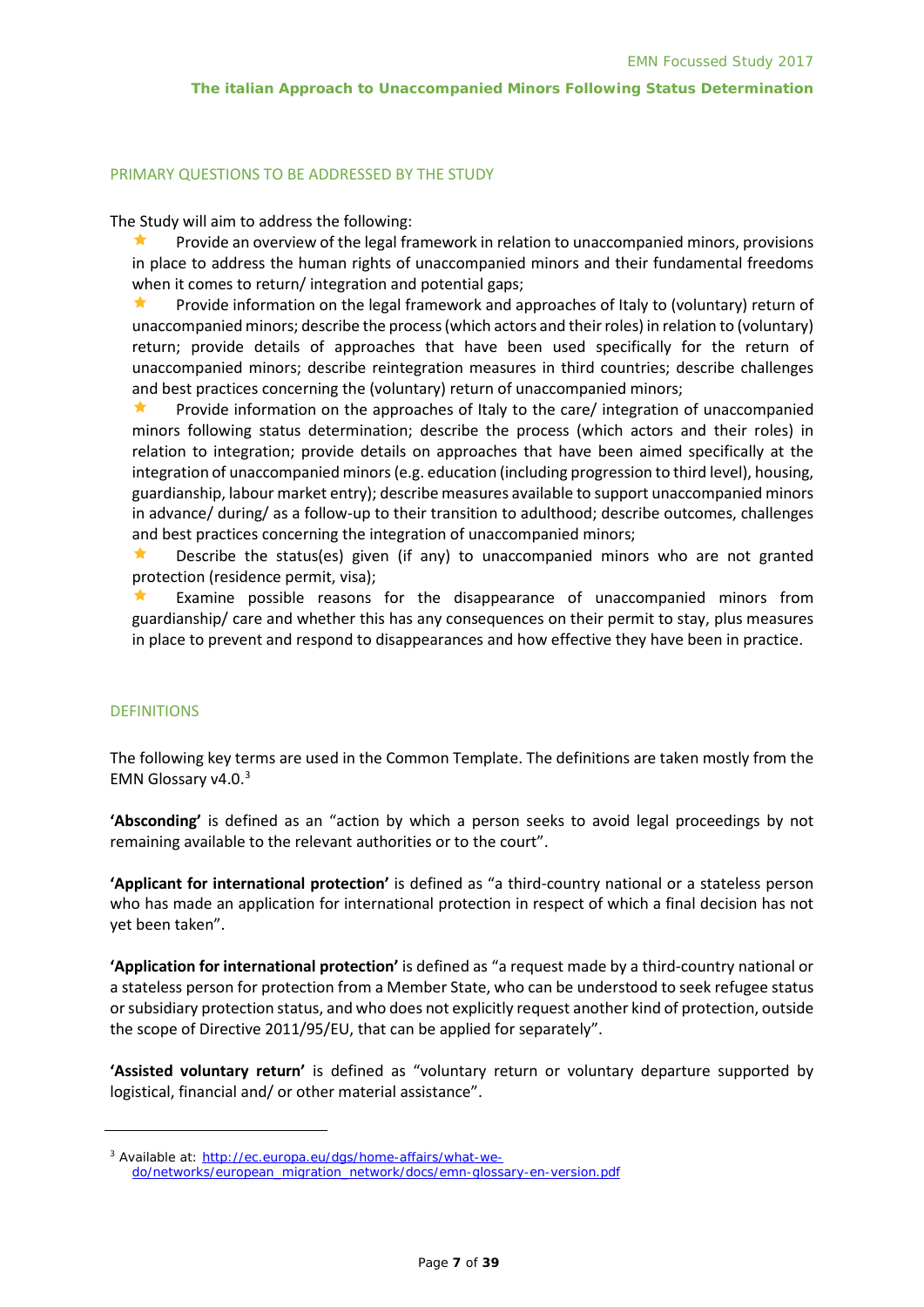**'Asylum seeker'** is defined in the global context as a person who seeks safety from persecution or serious harm in a country other than their own and awaits a decision on the application for refugee status under relevant international and national instruments; and in the EU context as a person who has made an application for protection under the Geneva Convention in respect of which a final decision has not yet been taken.

**'Compulsory return'** in the EU context is defined as "the process of going back – whether in voluntary or enforced compliance with an obligation to return – to:

- one's country of origin; or
- **A** a country of transit in accordance with EU or bilateral readmission agreements or other arrangements; or
- another third country, to which the third-country national concerned voluntarily decides to return and in which they will be accepted.

**'Final decision'** is defined as "a decision on whether the third-country national or stateless person be granted refugee status or subsidiary protection status by virtue of Directive 2011/95/EU (Recast Qualification Directive) and which is no longer subject to a remedy within the framework of Chapter V of this Directive, irrespective of whether such remedy has the effect of allowing applicants to remain in the Member States concerned pending its outcome". Within the context of this Study, other statuses (than refugee status and subsidiary protection) are taken into account as well.

**'Forced return'** in the EU context is defined as "the process of going back – whether in voluntary or enforced compliance with an obligation to return – to:

- $\star$  one's country of origin; or
- $\star$  a country of transit in accordance with EU or bilateral readmission agreements or other arrangements; or
- another third country, to which the concerned voluntarily decides to return and in which they will be accepted.

**'Integration'** in the EU context is defined as "a dynamic, two-way process of mutual accommodation by all immigrants and residents of Member States."

**'Irregular stay'** is defined as "the presence on the territory of a Member State, of a third-country national who does not fulfil, or no longer fulfils the conditions of entry as set out in Art. 5 of the Schengen Borders Code or other conditions for entry, stay or residence in that Member State".

**'Reintegration assistance'** is defined as "support - either cash, in kind or combined, provided by a host country to a returnee, with the aim of helping the returnee to lead an independent life after return."

**'Regularisation'** is defined as "in the EU context, state procedure by which illegally staying thirdcountry nationals are awarded a legal status".

**'Residence permit'** is defined as "any authorisation issued by the authorities of an EU Member State allowing a non-EU national to stay legally in its territory, in accordance with the provisions of Regulation 265/2010 (Long Stay Visa Regulation)."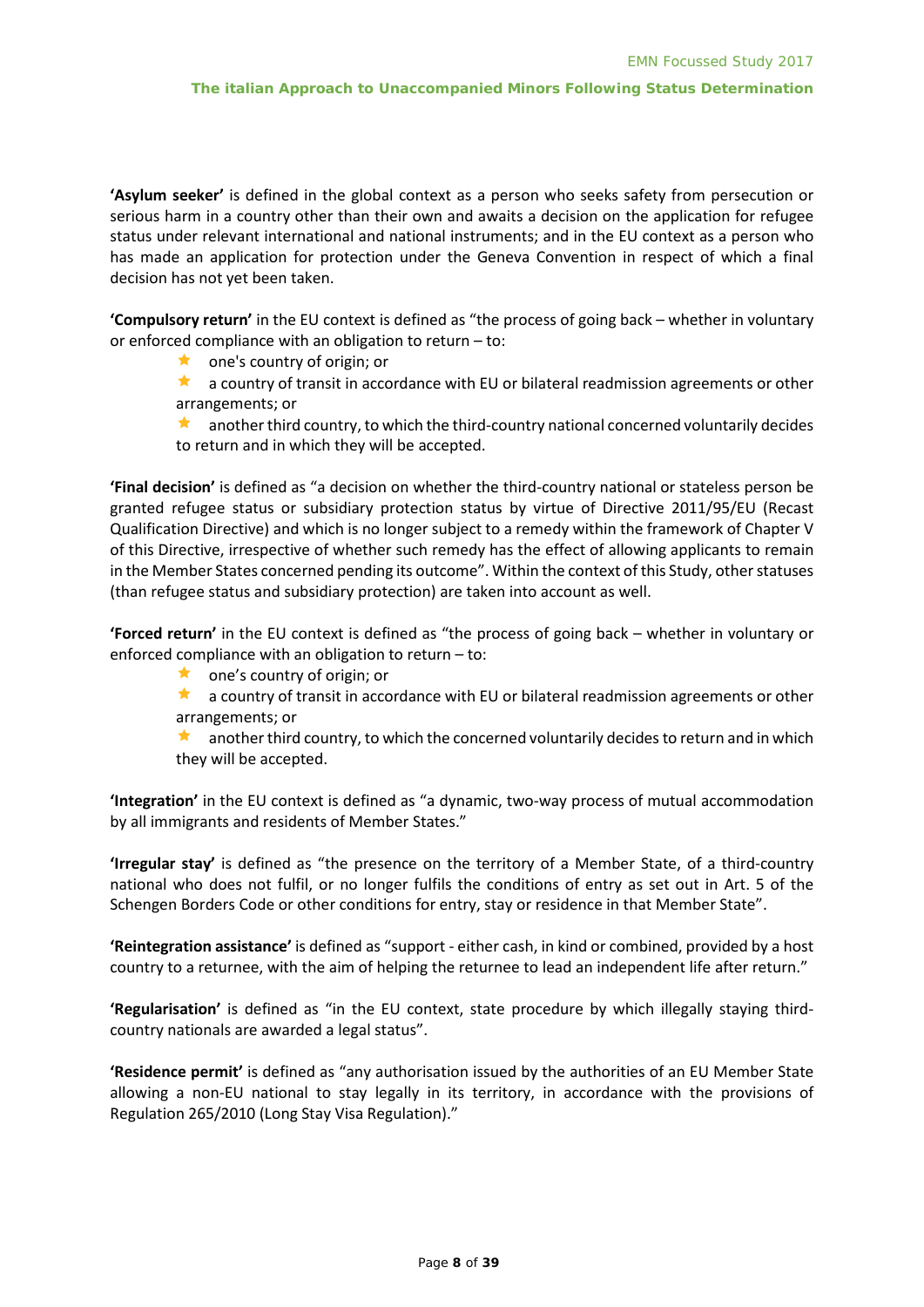**'Rejected applicant for international protection'** is defined as "a person covered by a first instance decision rejecting an application for international protection, including decisions considering applications as inadmissible or as unfounded and decisions under priority and accelerated procedures, taken by administrative or judicial bodies during the reference period".

**'Return decision'** is defined as "an administrative or judicial decision or act, stating or declaring the stay of a third-country national to be illegal and imposing or stating an obligation to return".

**'Return'** is defined as "the movement of a person going from a host country back to a country of origin, country of nationality or habitual residence usually after spending a significant period of time in the host country whether voluntary or forced, assisted or spontaneous".

**'Subsequent application for international protection'** is defined as "a further application for international protection made after a final decision has been taken on a previous application, including cases where the applicant has explicitly withdrawn their application and cases where the determining authority has rejected an application following its implicit withdrawal in accordance with Art. 28 (1) of Directive 2013/32/EU."

**'Third-country national'** is defined as "any person who is not a citizen of the European Union within the meaning of Art. 20(1) of TFEU and who is not a person enjoying the Union right to free movement, as defined in Art. 2(5) of the Schengen Borders Code".

**'Tolerated stay'** also refers to the (temporary) suspension of [removal](https://ec.europa.eu/home-affairs/what-we-do/networks/european_migration_network/glossary/p%23removal) of a [third-country national](https://ec.europa.eu/home-affairs/what-we-do/networks/european_migration_network/glossary/p%23third-country%20national) who has received a return decision but whose removal is not possible either for humanitarian reasons (as their removal would violate the principle of *[non-refoulement](https://ec.europa.eu/home-affairs/what-we-do/networks/european_migration_network/glossary/p%23non-refoulement)* or due to the third-country national's physical state or mental capacity) or for technical reasons (such as lack of transport capacity or failure of the removal due to lack of identification or the country of origin's refusal to accept the person) and for as long as a suspensory effect is granted in accordance with Art. 13(2) of [Directive 2008/115/EC.](http://eur-lex.europa.eu/legal-content/EN/ALL/?uri=CELEX:32008L0115)

**'Unaccompanied minor'** is defined as "a third-country national or stateless person below the age of 18 years, who arrives on the territory of the Member States unaccompanied by the adult responsible for them by law or by the practice of the Member State concerned, and for as long as they are not effectively taken into the care of such a person. It includes a minor who is left unaccompanied after they have entered the territory of the Member States." Furthermore, within the context of this Study, unaccompanied minors approaching 18 years of age are generally understood to be in the final couple of years before reaching the age of majority, i.e. 16 to 18 years.

**'Voluntary departure'** is defined as compliance with the obligation to return within the time-limit fixed for that purpose in the return decision.

**'Voluntary return'** is defined as "the assisted or independent return to the country of origin, transit or third country, based on the free will of the returnee"

**'Vulnerable person'** is defined as "minors, unaccompanied minors, disabled people, elderly people, pregnant women, single parents with minor children, victims of trafficking in human beings, persons with serious illnesses, persons with mental disorders and persons who have been subjected to torture, rape or other serious forms of psychological, physical or sexual violence, such as victims of female genital mutilation".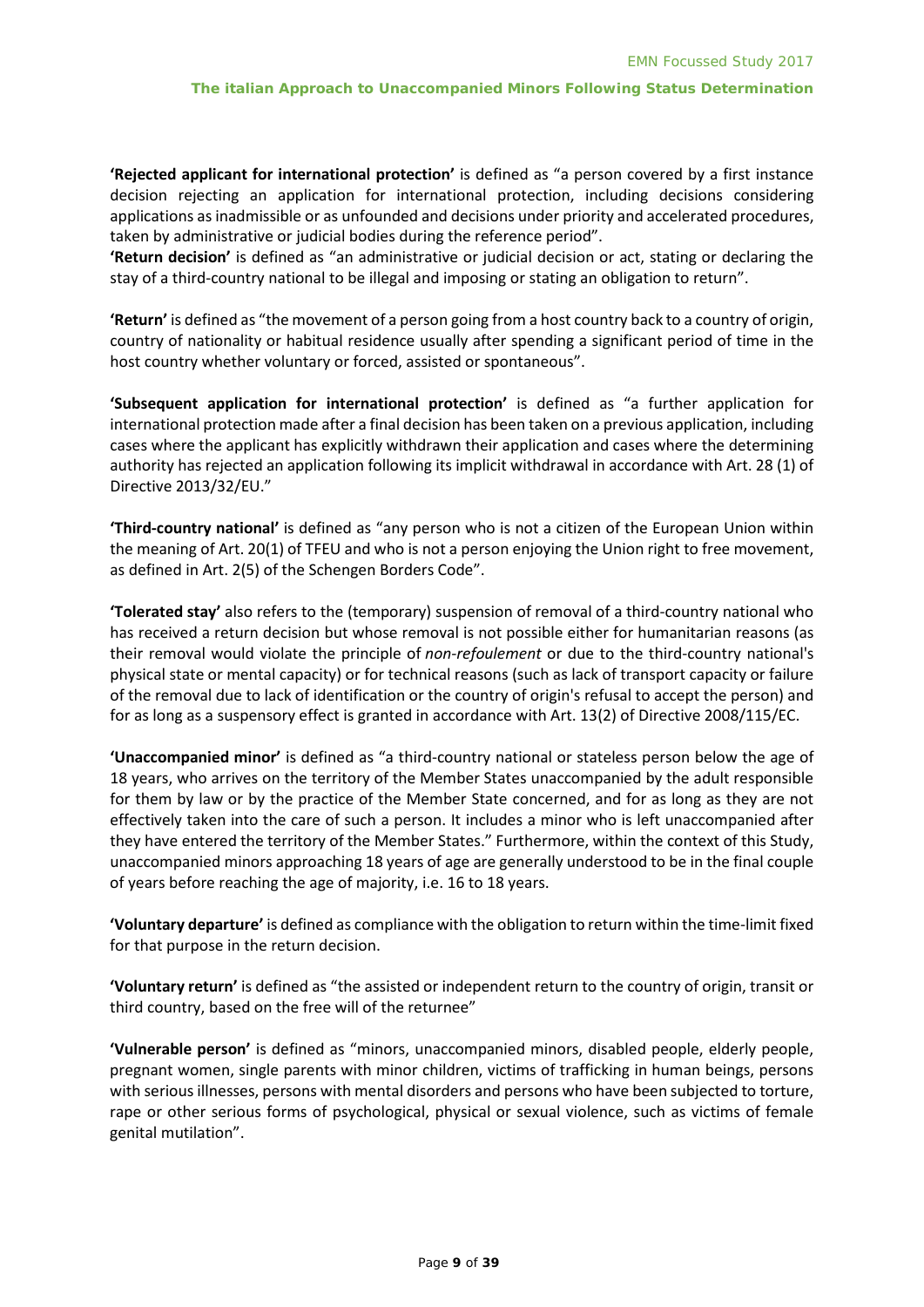# <span id="page-9-0"></span>SECTION 1: OVERVIEW OF THE SITUATION OF UNACCOMPANIED MINORS

In the Italian legal system, UAMs (unaccompanied foreign minors UAMs) have always been considered on a par with Italian minors, as subjects without an adult figure providing them with assistance and representation.

Moreover, in Italy unaccompanied foreign minors who have not submitted an application for protection (or whose application has been rejected) are still subject to the same regulations and norms as those established for the UAMs who have some form of international protection. In fact, all of these subjects are protected first of all as minors without an adult figure who can provide them assistance and representation, and only later, if they have applied for protection, as beneficiaries of international protection.

The political debate ended with the adoption of the 47/2017 law, specifically dedicated to unaccompanied foreign minors.

UAMs currently still constitute a priority for national policies.

With the recent approval of law 47/2017, specifically dedicated to unaccompanied foreign minors, published in the Official Gazette on 21st April 2017, a series of amendments to the current legislation were introduced aimed at defining a unitary organic discipline on the UAMs, which at the same time strengthens the protective instruments guaranteed by the law and seeks to ensure greater uniformity in the application of the provisions throughout the territory of Italy. The law came into force on 6th May 2017.

With the new law - which is to be inserted in a regulatory context in which law 142 in 2015 had already provided the reception model for UAMs based on structures dedicated to them both before and after reception (Article 19) - a series of organic interventions were planned in favour of these minors present on the Italian territory, recognising them as vulnerable subjects with rights. In particular, the equality between unaccompanied foreign minors and Italian minors is strengthened; new methods and procedures for ascertaining age and identification are identified, providing for the presence of cultural mediators throughout the procedure; the regulations regarding residence permits are simplified, expressly providing that the minor can directly apply for a residence permit at their local police station, even without the appointment of a guardian. The figure includes the volunteer guardians available to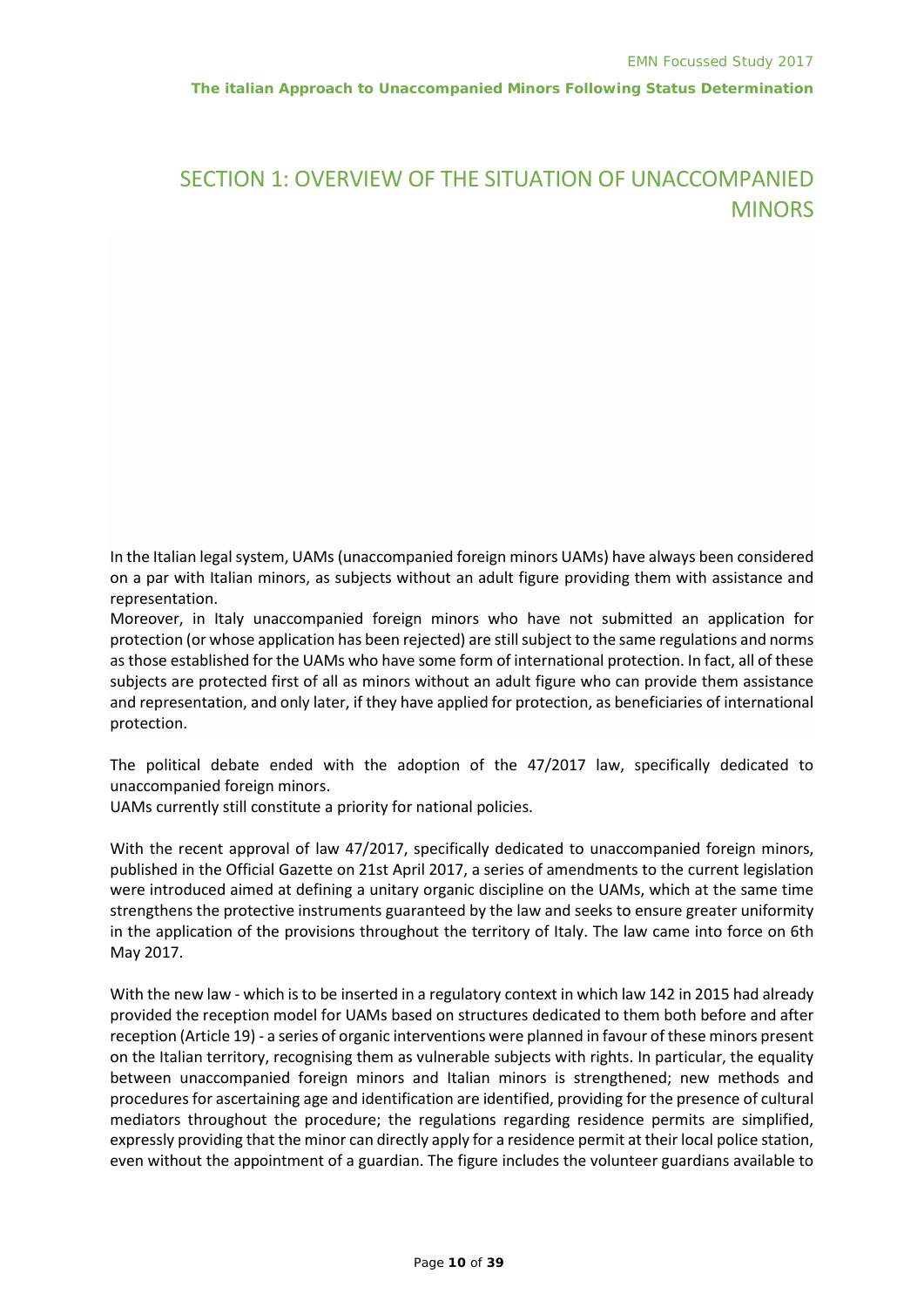take on the protection of unaccompanied foreign minors to ensure each child has an adequately trained adult figure. Finally, the "right to listen" is also sanctioned for unaccompanied foreign minors in the administrative and judicial proceedings concerning them, and the right to legal assistance charged to the State

Law 47/2017 contains substantial innovations concerning the practices for the reception of minors and, more generally, the strengthening of rights and protections for them. The principle according to which, irrespective of the intention to apply for international protection, Ufm have rights in terms of protection with that are equal to those of minors or Italian of European Union citizenship, is affirmed. Among the principles, the new text explicitly introduces an absolute ban on Ufm being rejected at the border and, in terms of reception, introduces some changes that establish, inter alia, the 30-day limit as the maximum term for detention of minors in preliminary reception facilities, the maximum term of 10 days for identification operations. The principle of specificity of reception facilities reserved for these minors is also consolidated. Furthermore, to complete the current legislation, the new text reshapes the identification procedure for minors in a uniform manner throughout the territory of Italy, which is the fundamental step for the assessment of minorities, on which in turn the possibility of applying the protection measures depends. This procedure includes: an interview of the minor with qualified personnel, under the direction of the services of the local authority; the request for a personal data document in case of doubt about the age and, possibly, of socio-health examinations, with the minor's consent and in the least invasive way possible; the presumption of minority in cases where there are doubts about age even after the assessment.

The new legislation also establishes the National Information System of Ufm (Sistema Informativo nazionale dei UAMs, or SIM) at the Ministry of Labour and Social Policies, and the social folder of the Ufm, compiled by qualified personnel, who conduct the interview with the minor in the initial reception phase.

In relation to the reception system, the law that recently entered into force provides that all Ufm, regardless of the request for international protection, can access the Protection System for asylum seekers and refugees - Sprar, developing an approach already foreseen in 2015, by Legislative Decree 142.

Another important new feature is the assignment to local bodies of the task of raising awareness and training of those carers who are able to accommodate these minors, and to foster and promote projects that envisage family assignment in the residential locality in a community. The new law provides for the establishment, at each Juvenile Court, of lists of voluntary guardians, who are available to take on the protection of an unaccompanied foreign minor. With regard to long-term assistance measures, the rule reiterates the possibility of requesting the minor to be assigned to social services up to twenty-one years of age for those minors who have embarked on a path of integration, but who require prolonged assistance and support when they reach the majority age.

In the new legislation, the full guarantee of health care to UAMs is also extended, providing for their registration to the Servizio Sanitario Nazionale (National Health Service), immediately after discovery following the report: the adoption of specific measures by educational institutions and by training institutions accredited by the Regions is encouraged, suitable to favour the fulfillment of the compulsory education and training by minors, also by means of agreements aimed at promoting specific apprenticeship programs, as well as the preparation of specific projects involving cultural mediators. Finally, some provisions introduce special protection measures for specific categories of UAMs, in consideration of the particular state of vulnerability in which they are found, such as the victims of trafficking.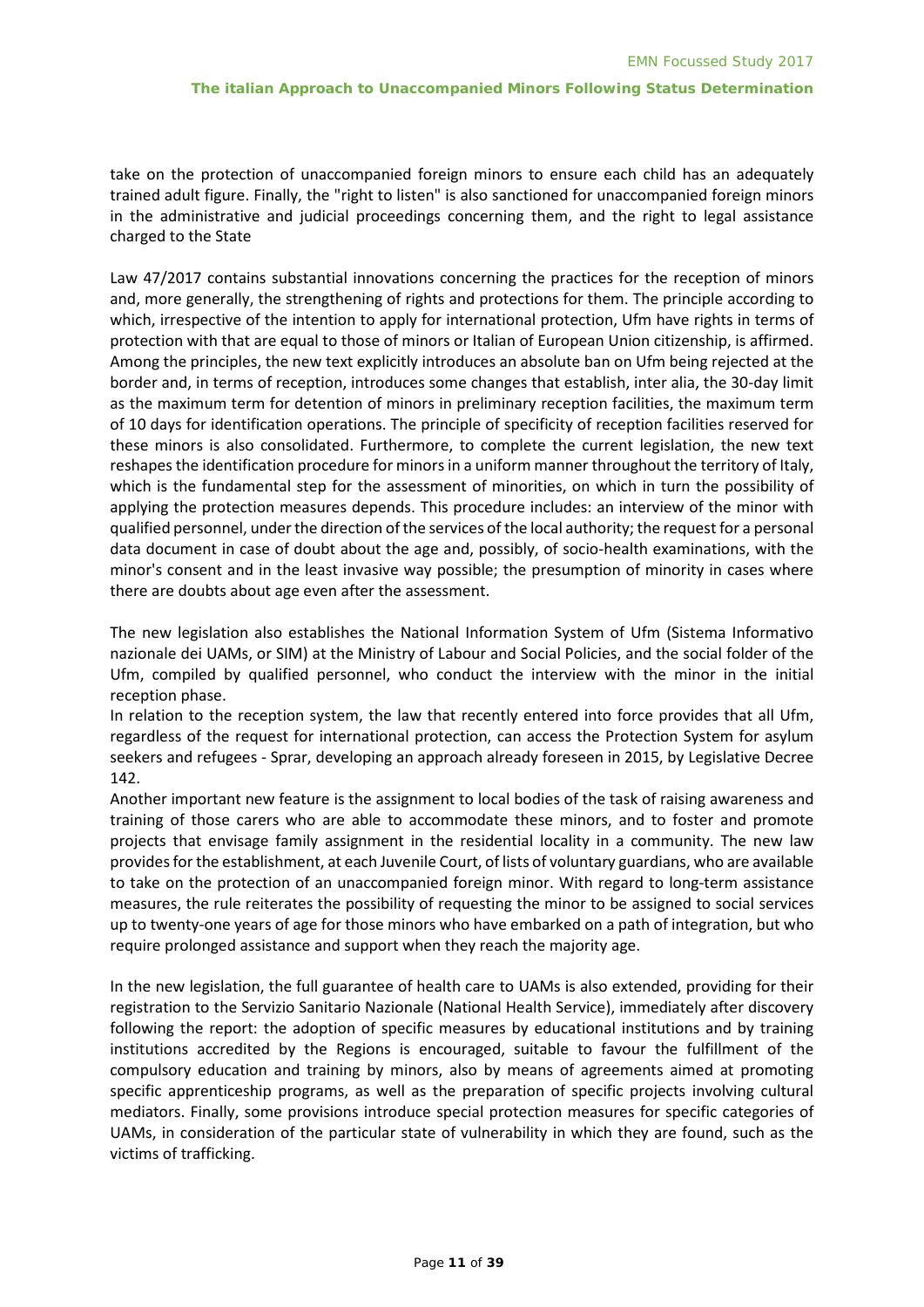UAMs can benefit from the protection status provided by international and European law. Otherwise - that is, if they do not require or in any case do not obtain the status - they obtain a residence permit for minor age, humanitarian protection or, in case of family foster care, a permit for family reasons (article 10 law 47/2017).

# <span id="page-11-0"></span>NATIONAL STATISTICS ON THE (ESTIMATED) NUMBER OF UNACCOMPANIED MINORS



## **Fig. 1 – Arrivals by sea – Percentage of UAMs on the total disembarked people**



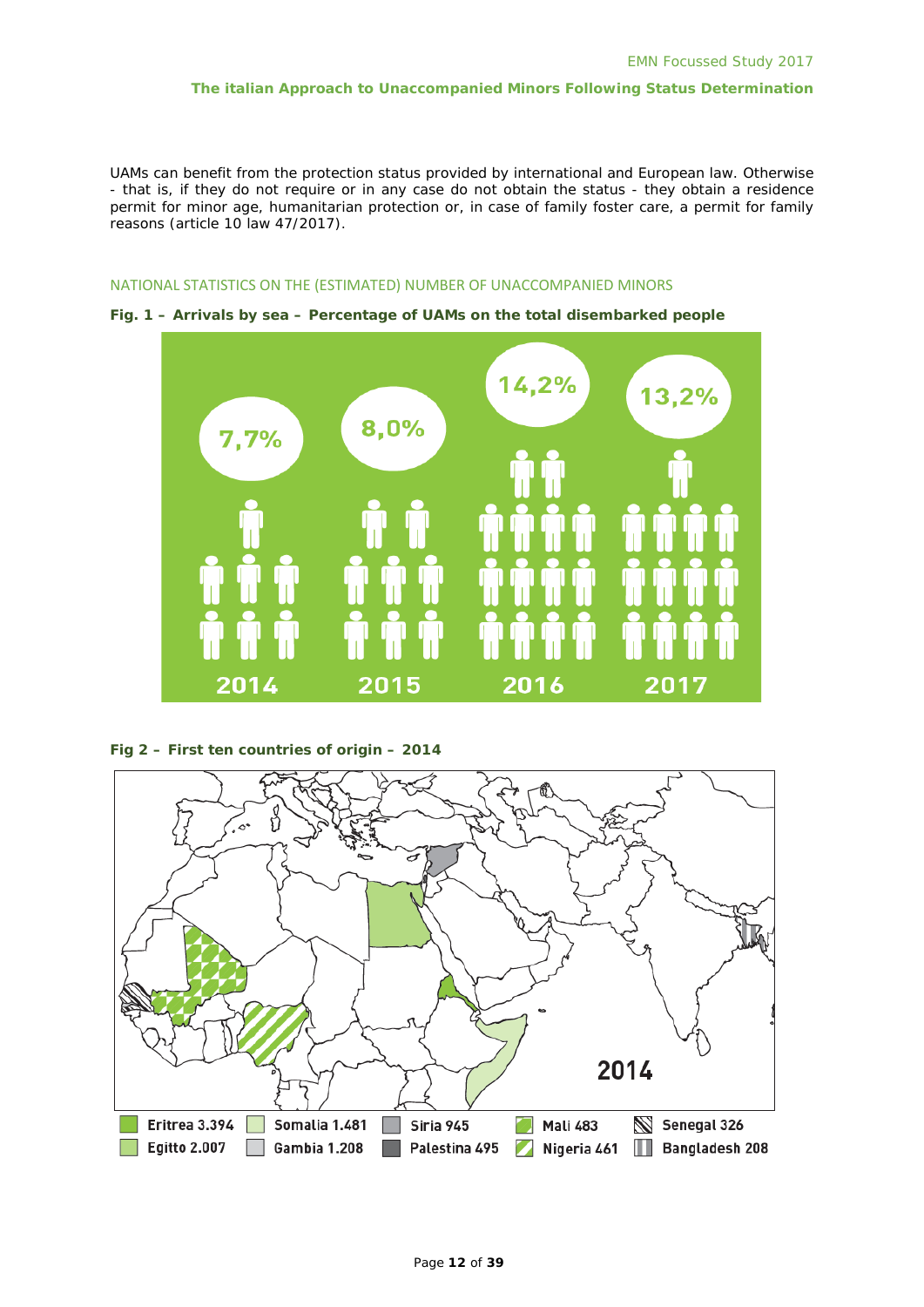

**Fig 2 – First ten countries of origin – 2015**

**Fig 2 – First ten countries of origin – 2016**

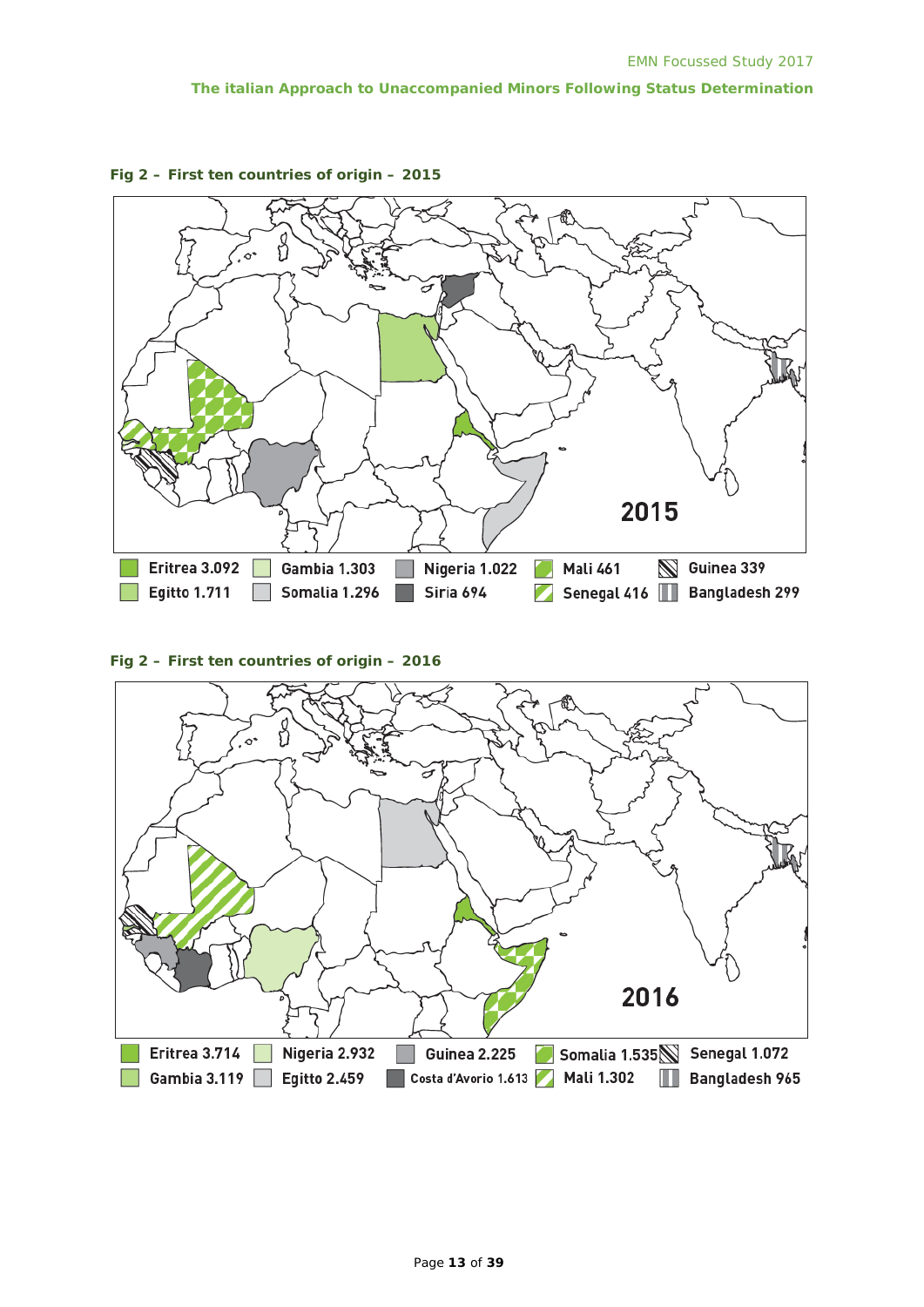

## **Fig 2 – First ten countries of origin – 2017**

# <span id="page-13-0"></span>IDENTIFICATION AND AGE DETERMINATION PROCEDURES CONNECTED TO THE RERACHING OF THE AGE OF MAJORITY

At the age of majority, the minor can obtain a residence permit for reasons of study or work or waiting for employment (or possibly for reasons of medical treatment) (Article 32 of Decree 286/1998). See the related "Guidelines" adopted on 24 February 2017 by the General Directorate for Immigration and Immigration Policies.

Pending the outcome of the identification procedures, it is always guaranteed that the child will be welcomed by the appropriate reception facilities for minors, provided for by law (possibly, in the case of child victims of trafficking, based on Article 4 of the Legislative Decree of 4 March 2014, No. 24). The child's identity is ascertained by the public security authorities, assisted by cultural mediators, in the presence of the guardian or temporary guardian if already appointed, only after immediate humanitarian assistance has been guaranteed to the same minor.

With regard to age assessment, it should be ascertained, principally, through a personal data document (also with the assistance of the diplomatic-consular authorities, except in cases where the alleged minor expressed the desire to ask for international protection, or when a possible need to do so has emerged in an interview, or when the danger of persecution may arise, as well as in cases where the minor declares that he/she does not want to avail him/herself of intervention from the diplomaticconsular authority). In order to assess the minor's age, Public Security Authorities consult the national UAMs database of the Ministry of Labour, as well as other public authorities' databases which may contain relevant information, in accordance with the modalities provided for by law (art. 19bis, para 3bis, Legislative Decree N. 142 of 18 August 2015, as modified by Legislative Decree N. 220 of 22 December 2017). In the event that doubts remain based on the age declared by the (alleged) minor,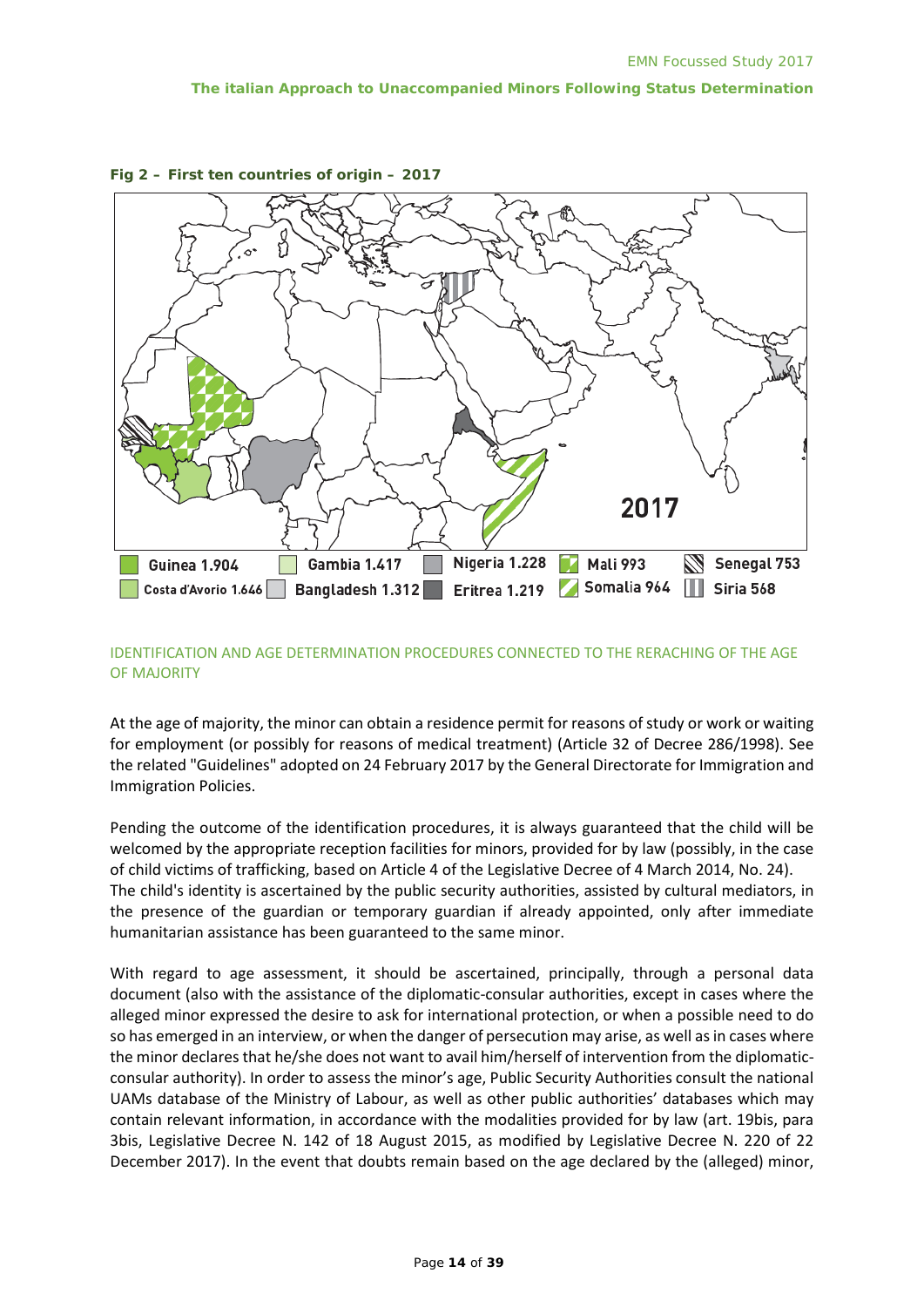social and health examinations aimed at ascertaining age may be ordered.

To this end, the child (as well as the guardian, even if temporary) must be informed, with the help of a cultural mediator, in a language they can understand and taking into account their degree of maturity and literacy, the fact their age can be determined through the use of social and health tests, the type of examinations to which they must be subjected, the possible expected results and the possible consequences of these results, as well as those deriving from his possible refusal to undergo such examinations. .

The social and health assessment of age must be carried out with some guarantees: the environment must be suitable; there must be a multidisciplinary approach with suitably trained professionals and, where necessary, in the presence of a cultural mediator; the least invasive methods possible and methods which are respectful of the presumed age, sex and physical and psychological integrity of the person must be used.

The provision of age attribution is issued by the Juvenile Court (art. 19bis, para 9, Legislative Decree N. 142 of 18 August 2015, as modified by Legislative Decree N. 220 of 22 December 2017).

In the same way as the pre-examination information, the outcome of the assessment must then be communicated, giving an account of the margin of error in the final report.

In the event that, even after the social-health assessment, doubts still remain about minority, this is presumed for all legal effects.

The provision of age attribution must be notified to the minor and to his guardian.

As foreseen by the art. 13, paragraph 2, of law 47/2017, when an unaccompanied foreign minor, at the age of majority, despite having undertaken a path of social integration, needs prolonged support, aimed at the success of this path with the goal of autonomy, the Juvenile Court can arrange, even at the request of the social services, with a motivated decree, the assignment to social services, in any case no later than the twenty-first year of age.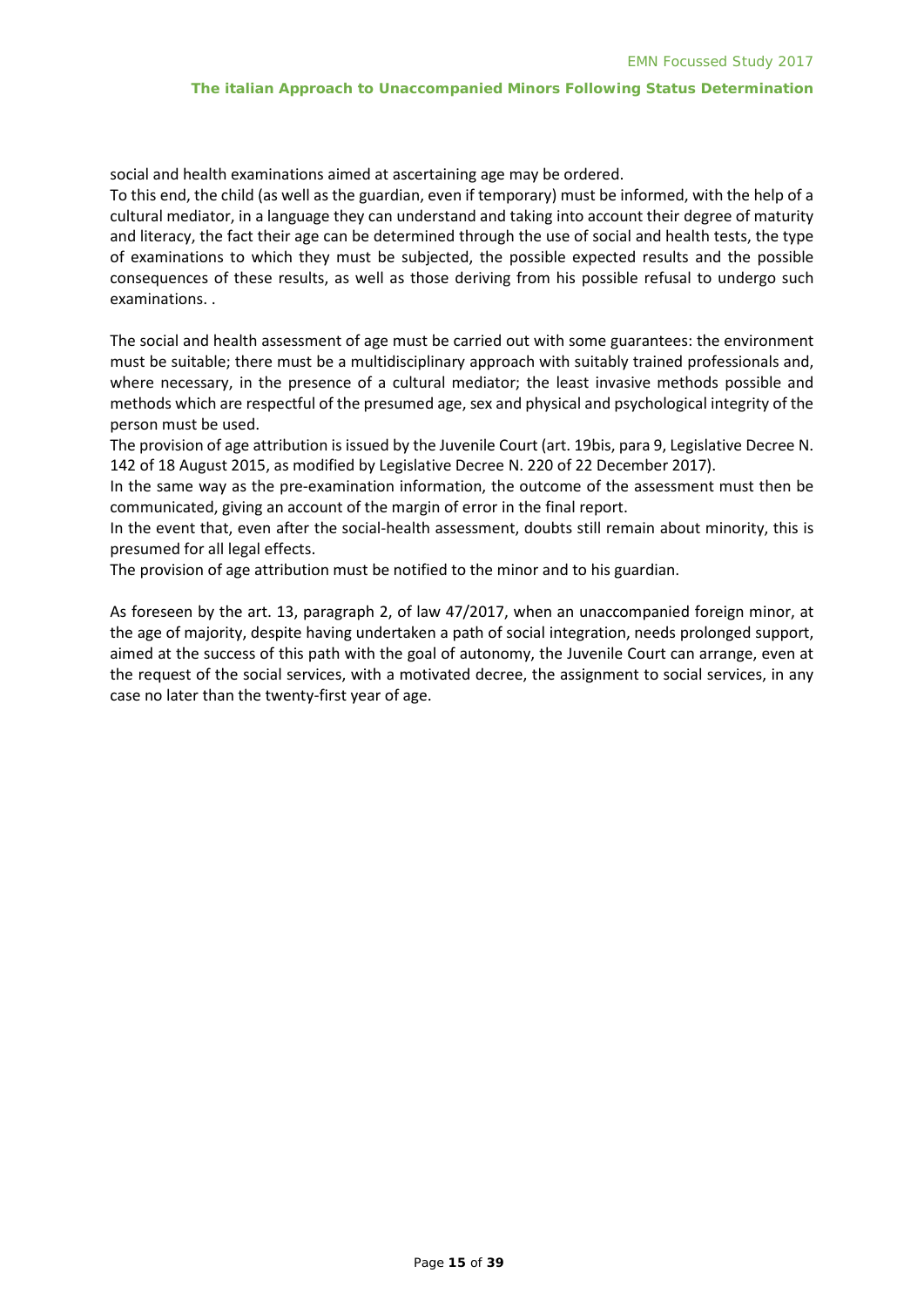# <span id="page-15-0"></span>SECTION 2: CARE ARRANGEMENTS FOR UNACCOMPANIED MINORS

In Italy, the protection of the child as a vulnerable subject begins before the possible recognition of international protection. The recent Law No. 47/2017 provides that the commissioner issues the residence permit for minority age. By way of law, minors cannot be expelled or refused entry at the border (Legislative Decree no. 286/98 as amended by Law No. 47/2017 as regards entry denial). In the case of an unaccompanied foreign minor, traced in the territory of Italy and reported to the competent authorities, the residence permit for minor age is issued, either directly or through the parental figure, even before a guardian is appointed, and is valid until the age of majority. At this level of general protection, recognised for unaccompanied minors, further levels of protection are added involving reception and protection systems for minors who are victims of trafficking and asylum seekers. Significantly, the second reception of all unaccompanied foreign minors, regardless of whether or not they have applied for international protection, takes place, according to a line already proposed in 2015, with Legislative Decree 142, within the system for protecting asylum seekers and refugees

In Italy, unaccompanied foreign minors who have been granted some form of international protection are still subject to the same discipline and the same rules as those for unaccompanied foreign minors who have not applied for protection (or whose application has been rejected). In fact, all these subjects are protected first of all as minors without an adult figure who can provide them assistance and representation, and only later, if they have applied for protection, as beneficiaries of international protection. The new Law No. 47/2017 provides for communities dedicated exclusively to minors and incorporated into the SPRAR system. With regard to protection, for every unaccompanied minor a guardian must be appointed as soon as possible. For the minors who are seeking asylum, Legislative Decree No. 25/2008 provides for a precise schedule: "when the [international protection] claim is lodged by an unaccompanied minor, the authority which receives it interrupts the process [and] immediately communicate the start of the guardianship to the Juvenile Court … the Juvenile Court, in the 48 hours following the communication … shall appoint the guardian" (art. 26, para 5, as amended by Legislative Decree N. 220 of 22 December 2017). Law No. 47/2017 actively legitimises the person in charge of the initial reception office to present the request for both residence permits and international protection, until the guardian is actually appointed. As for the rights enjoyed by unaccompanied foreign minors receiving international protection, they are the same as those guaranteed to unaccompanied foreign minors with a residence permit for minor age. In particular the right to assistance and legal representation; to health and education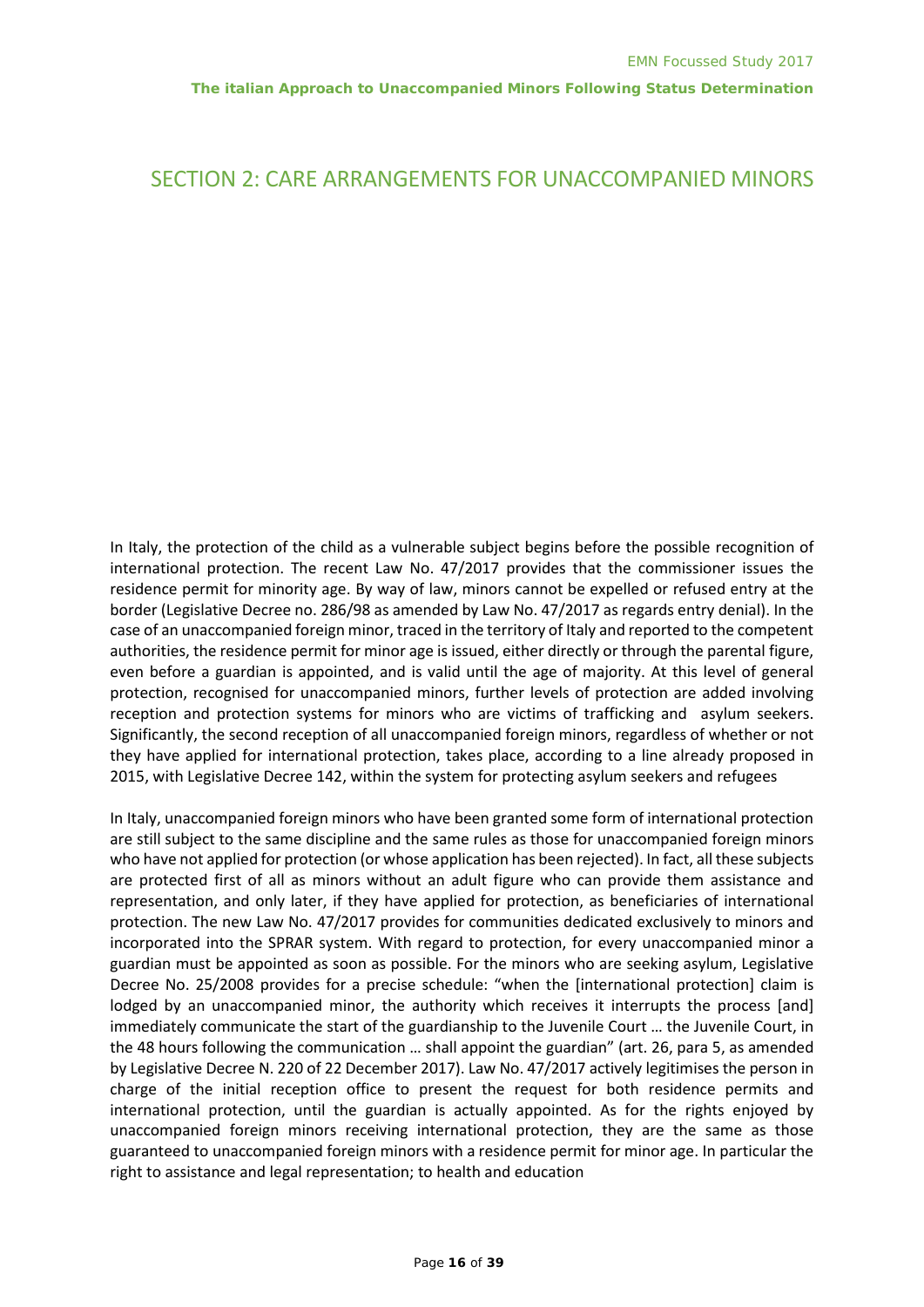After the recognition of a form of international protection or the issue of any other permit (for minor age, family reasons or other), there is a specific procedure to determine the best interests of the minor, but any decision that is made regarding the minor will take this best interest into account. Observance of this process is entrusted primarily to the appointed guardian and, failing this, to the managers of the reception centre where the minor is accepted

# <span id="page-16-0"></span>NATIONAL/REGIONAL/LOCAL AUTHORITIES AND ORGANISATIONS (INCLUDING NGOS WHERE RELEVANT) RESPONSIBLE FOR THE CARE OF UNACCOMPANIED MINORS

UAMs enjoy a protection similar to that enjoyed by beneficiaries of international protection, so that as long as these subjects are under age whether or not they have received some form of international protection does not affect their situation. All the MSNAs are first welcomed in the first reception facilities dedicated to them, as provided for since 2015. The law (Decreto legislativo N. 142 of 18 August 2015) provides for minors to be accomodated in first reception government structures for the motives of rescue and immediate protection (art. 19, para 1). They must then be accommodated (as provided for by Law N. 47, 2017, art. 12) in SPRAR structures dedicated to minors (second reception; Legislative Decree N. 142, art. 19, para 2). These are structures set up by municipalities and managed by private organisations. There is then the SPRAR Central Service entrusted to ANCI (National Association of Italian Municipalities) in charge of monitoring the system and providing technical assistance to municipalities. In case places within SPRAR structures are temporarily unavailable, assistance and reception must be guaranteed by the municipality that administrates the territory in which the minor is (according to a general principle recalled in art. 19, para 3, Legislative Decree 142, 2015).

| Name of national competent<br>authority/ organization               | <b>Main activities/ responsibilities</b>                                                    |
|---------------------------------------------------------------------|---------------------------------------------------------------------------------------------|
| Interior Ministry Department for<br>Civil Liberties and Immigration | System governance function as a whole                                                       |
| Ministry of the<br>Interior<br>Prefectures                          | Ensure the availability of adequate reception facilities                                    |
| Ministry of Justice                                                 | Oversees the functioning of the competent jurisdictional bodies<br>in matters of protection |
| Ministry of Health                                                  | Competent in the field of health protection                                                 |
| Ministry of Labour and Social                                       | Monitoring minors (as in Law 47) with the SIM IT system                                     |
| Policies                                                            |                                                                                             |
| ANCI                                                                | Represents and protects the interests of the Municipalities in                              |
|                                                                     | relation to other state bodies                                                              |
|                                                                     | Management of the central SPRAR service                                                     |
| Cittalia - Fondazione Anci                                          | Operational support to ANCI                                                                 |
| Ricerche                                                            |                                                                                             |
| Regions                                                             | They regulate the access to preventive medicine and to the                                  |
|                                                                     | health protection programs and, through the ASLs, they                                      |
|                                                                     | cooperate in order to guarantee the access of the minors to all                             |
|                                                                     | the health services.                                                                        |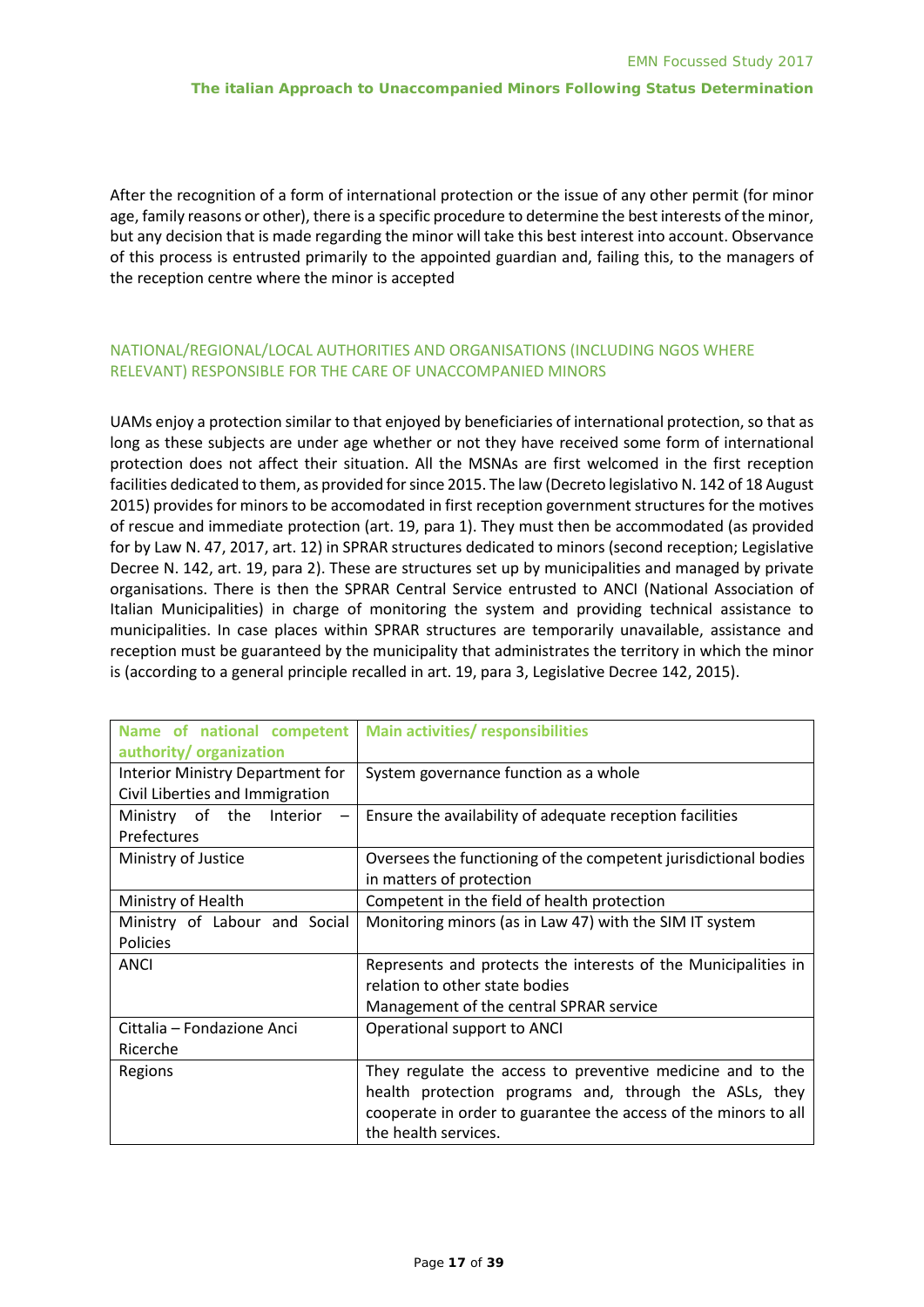|                   | They provide the access to vocational training and, through the<br>FAMI fund and in accordance to the CPIA and the USR, they<br>support the territorial offer of L2 italian classes dedicated also<br>to unaccompanied minors.                                                                                                                                                                                                                                                                                                                                     |
|-------------------|--------------------------------------------------------------------------------------------------------------------------------------------------------------------------------------------------------------------------------------------------------------------------------------------------------------------------------------------------------------------------------------------------------------------------------------------------------------------------------------------------------------------------------------------------------------------|
| Local authorities | If they belong to the SPRAR, they manage the relative reception<br>structures with the help of private social organisations.<br>In general, they perform activities to protect the interests of<br>asylum seekers and refugees: social and health care, school<br>enrollment of minors with compulsory school age, legal<br>information on the procedure for recognising international<br>protection and rights and duties in relation to their status.<br>Training courses and services aimed at the socio-economic,<br>work and residential insertion of people. |

# <span id="page-17-0"></span>ACCOMMODATION ARRANGEMENTS

- $\star$  The national reception system provides for specific structures for UAMsunaccompanied minors;
- Appropriate accomodation facilities are provided for minors victims of trafficking;
- **The national reception system also includes special facilities dedicated to unaccompanied** minors bearers of specific needs;
- $\star$  The unaccompanied minors can be hosted with forster families;
- The Italian State also provides for a contribution by the National Fund for the reception of unaccompanied minors of 45€ a day for each minor;
- $\star$  The initial reception centres are financed through the Fund FAMI and the cost is that specified in the notice  $(45 + 9$  euros);
- $\star$  The Law 47/2017 provides that a specialised staff shall take care of UAMs;
- As for what concerns the initial reception centres, the MD of the 1st of September 2016 states that the manager and the workers shall have professional competences related to the duties to be performed and that they shall have experience as for what concerns minors reception and, more generally, the professional figures and the job descriptions are defined by the financing notice. As for what concerns the second reception centres, on the other hand, the professionalisms engaged will be included in the MD that will be shortly enacted;
- At the age of majority, the UAMs seeking asylum are incorporated in SPRAR projects or in extraordinary centres activated by the Mayors. If the minor is not asylum-seeker, the situation is examined case by case basis. Even for the non-asylum seekers, the possibility to enter in the SPRAR projects for six months is still provided;
- Supportive and accompanying measures for minors in transition of age are provided, as for example individual plans and personal oversight.
- Supportive and accompanying measures for minors are provided also after the transition period to the age of majority, as for example follow-ups, facilitations for the accomodation, etc.;
- All the UAMs are subject to protection (article 343 of the Civil Code). The guardian takes care of the person of the minor and he/she has his/her legal representation (article 357 of the Civil Code); nevertheless, for some actions, the intervention of the judge is required. If there are any relatives on the territory, the protection is preferably relied on one of them (article 348 of the Civil Code); otherwise, the protection can be relied on the Municipality or on the reception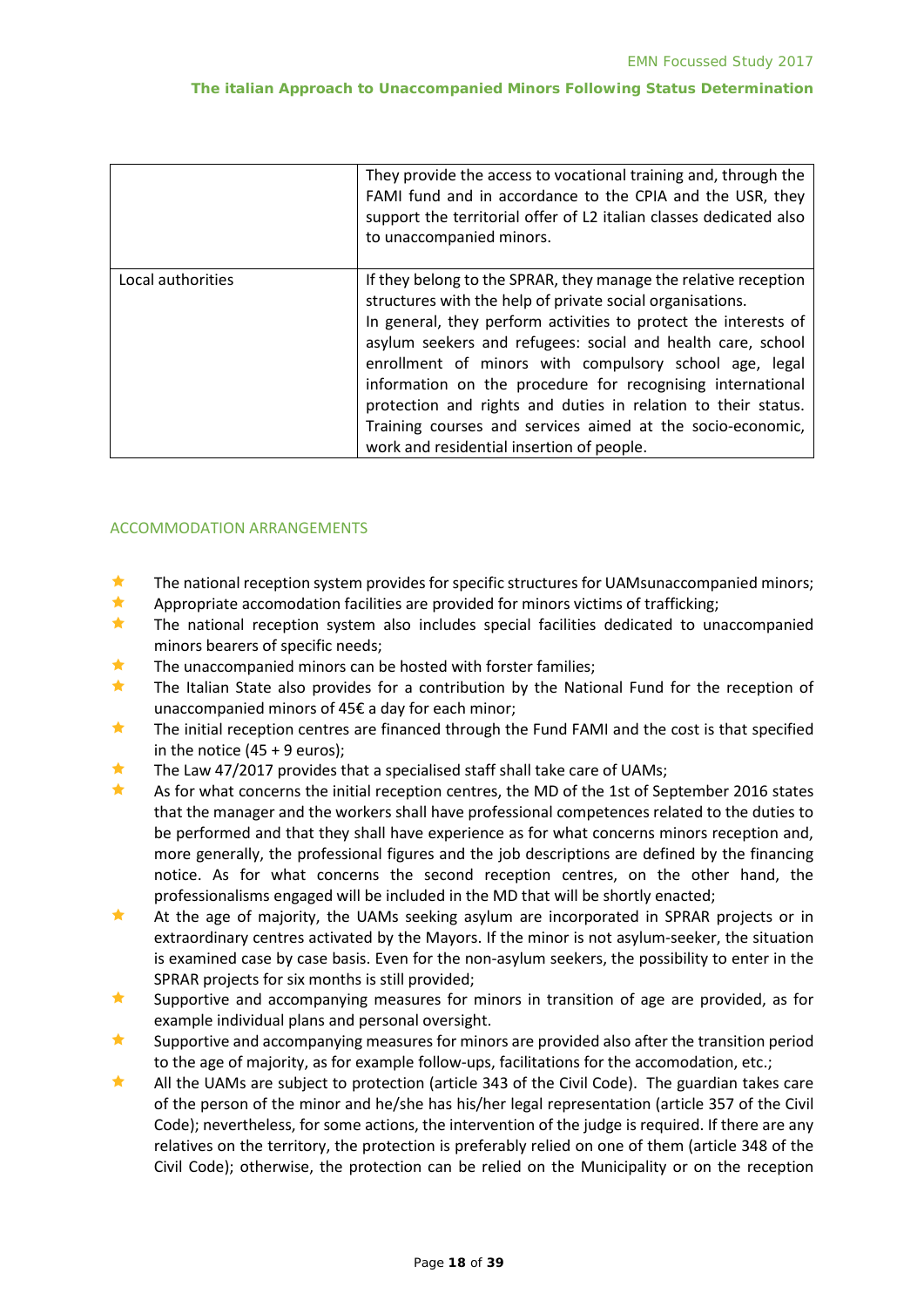centre where the minor is hosted (article 354 Civil Code; article 6 and article 18, Law 47/2017), unless a "voluntary guardian" registered in a specific list before the court is available (article 11, Law 47/2017). Until a guardian is nominated, the responsibilities related to the apply for a residence permit or an international protection permit can be carried out by the responsible of the initial reception centre (article 6, subparagraph 3);

The protection terminates at the age of majority. Before or in proximity of that, it can be required to the Family Court to extend the custody to the social services until the 21st year of age and it i salso possible to require to the Police Headquarters to convert the residence permit as a minor to residence permit as for work purposes. The accompanying of the transition to the age of majority is up to both the minor's guardian and the reception centre where the minor lives.

# **GOOD PRACTICES**

In Italy, the practices in favor of the reception and integration of unaccompanied foreign minors are numerous because the same legislation and policies set up for this specific target support its implementation and dissemination. Recently, the legislation no. 47 has valued the rationale on the basis of good practices so that the same law can be defined as a good practice.

Among the numerous good practices activated by the territory we report:

 The Ciclofficina project, promoted at the Sprar for UAMs in Udine (Ente titolare Comune di Udine, Ente actuatore Associazione Nuovi Cittadini Onlsu) which, starting from 2015, has allowed UAMs to acquire not only technological skills but also skills related to universal topics such as ecosustainability and road safety, etc. The project also allowed positive contact between guests from the Sprar and the local community, encouraging the process of social cohesion;

 An agreement protocol between administrative function and social expression specifically aimed at protecting vulnerable categories, in particular unaccompanied foreign minors (Protocols of Palermo, Naples, Bari and Cagliari);

 $\checkmark$  The Memorandum of Understanding with the Italian National Olympic Committee (CONI) lasting three years for "The dissemination, practice and implementation of sporting activities for foreign minors hosted in the national reception system".

 The Protocol Agreement between the Family Court of Catania and the Supervisor for children and adolescents of the Region of Sicily for the establishment of the voluntary guardians list, the selection, training and updating of such guardians, the establishment of a reference space for the voluntary guardians and support the coordination and territorial synergies.

For more information, see the Report on "Good reception and integration of migrants in Italy" [http://www.interno.gov.it/sites/default/files/rapporto\\_annuale\\_buone\\_pratiche\\_di\\_accoglienza\\_](http://www.interno.gov.it/sites/default/files/rapporto_annuale_buone_pratiche_di_accoglienza_2017_eng_web_rev1.pdf) 2017 eng web rev1.pdf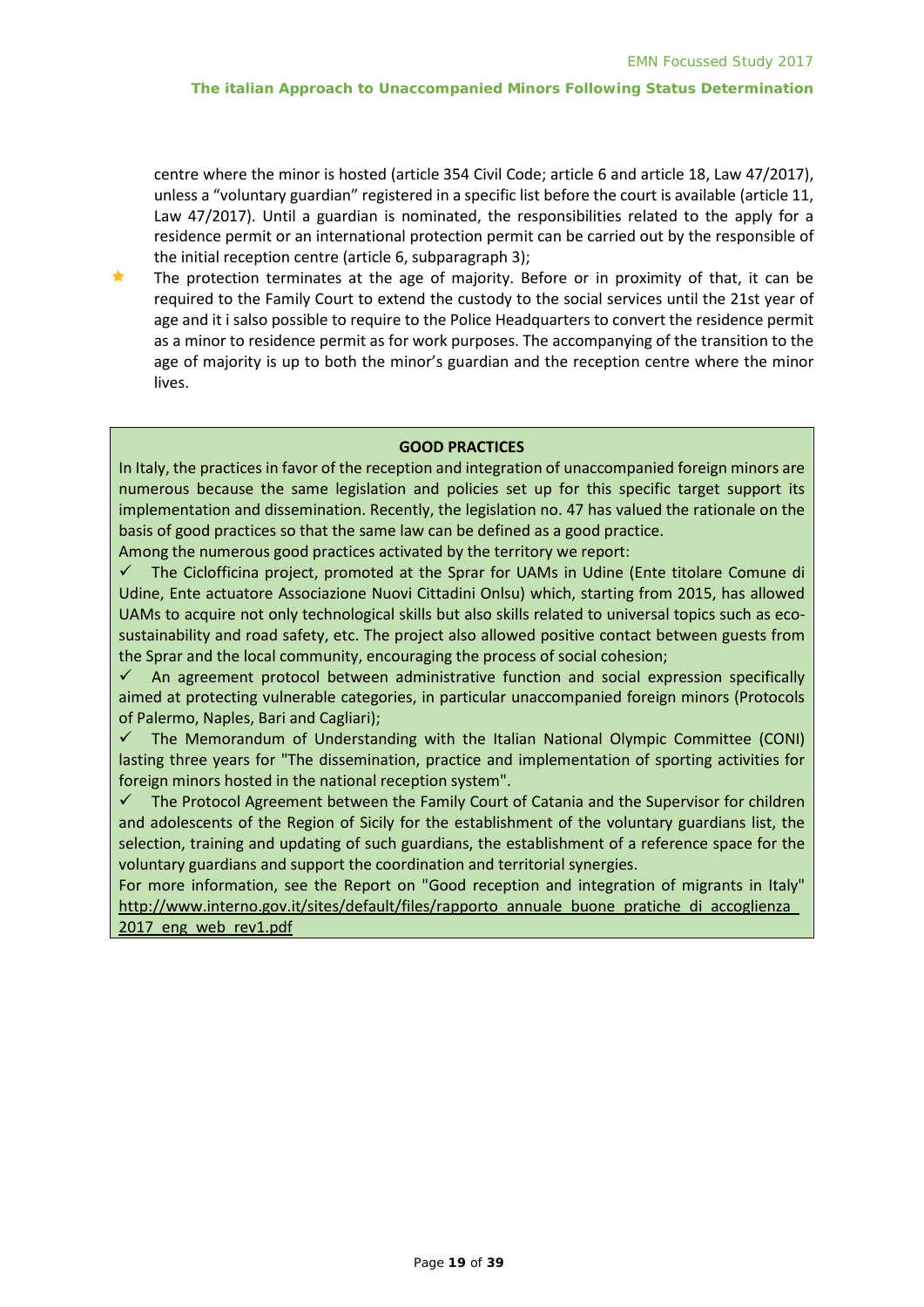

**Fig. 3 – UAMs present in Italy. Reports to the Ministry of Labour and Social Policies – 2014-2017**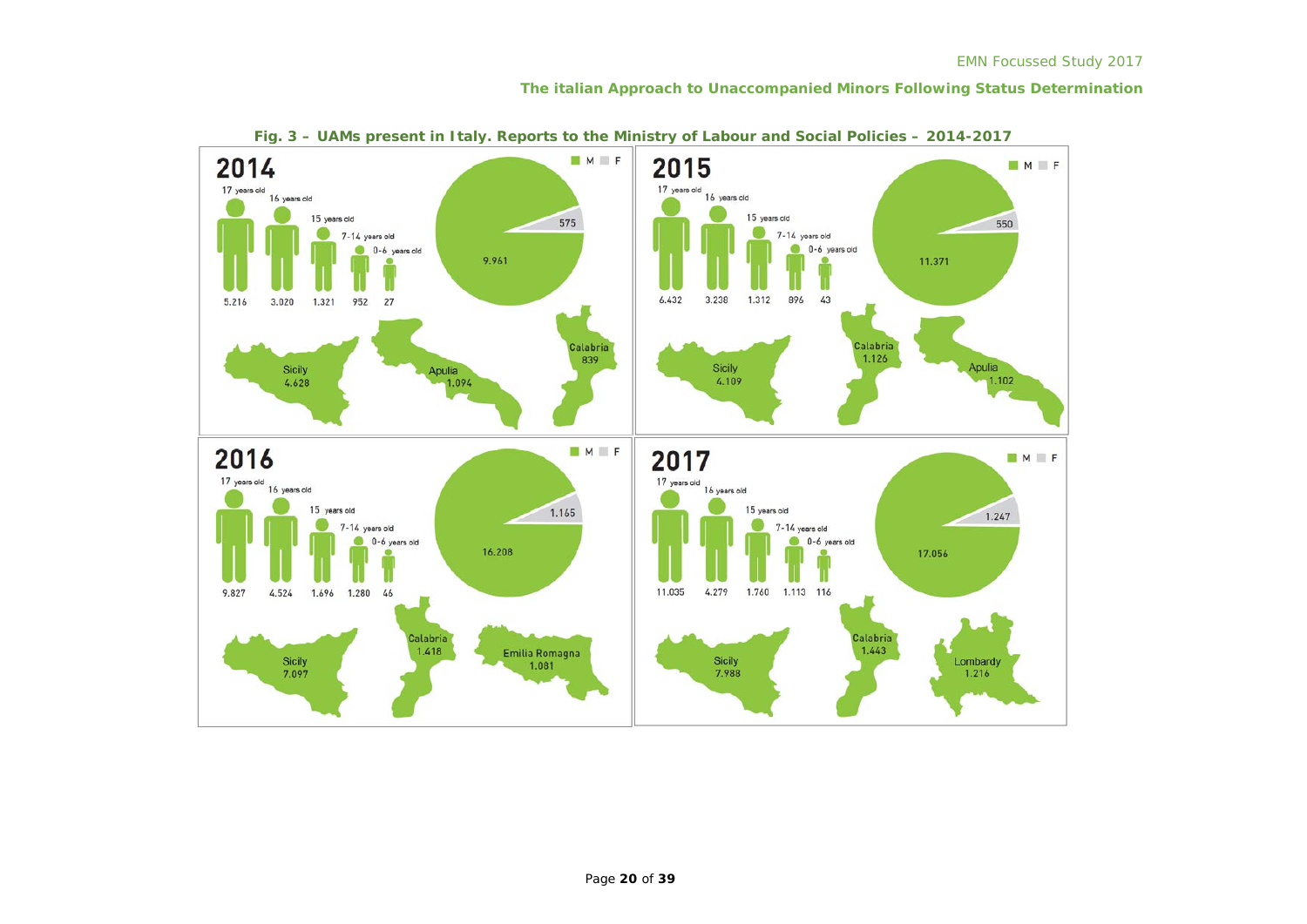# <span id="page-20-0"></span>SECTION 3: INTEGRATION OF UNACCOMPANIED MINORS

#### <span id="page-20-1"></span>OVERVIEW OF INTEGRATION PROVISIONS AND ORGANISATIONAL SET-UP

Legislative Decree No. 286/1998 establishes that the best interest of the child represents an element of primary consideration in all decision-making, administrative and jurisdictional processes concerning the child. However, there are cases where the child's best interests must be balanced with state interests, as in the - rare - case of expulsions for reasons of public order and national security. Also in this case, however, the methods of implementing the deportation order must be determined in compliance with the minor's best interests. An important aspect for the evaluation of long-term solutions for the child is integration: solutions promoting the best possible inclusion of the child in the social fabric are to be preferred, such as, for example, family placement, rather than inclusion in the community. Through the Asylum, Migration and Integration Fund, during 2017, the Ministry of the Interior financed projects aimed at offering psychological support and better information on possible paths to be pursued and, on the other hand, to increase qualitatively and quantitatively, the primary and secondary reception of minors intercepted on Italian territory without an adult's presence. At the end of December 2017, the Ministry of the Interior also allocated 10 million euros to prepare inclusion circuits for unaccompanied foreign minors present in secondary reception facilities

Integration into the target society is considered to be in the minor's best interests. The following also target this goal: inclusion in Italian public schools, registration in the National Health Service and sports, cultural and work projects developed and managed by voluntary associations, cooperatives and the third sector in general. The child's best interests are also a priority consideration for their housing situation: if the family surveys are successful, if the child so wishes and if this solution is considered to be in its best interests, the Italian authorities can arrange for assisted voluntary repatriation, aimed at protecting the right to respect for family life. A further solution, preferable to inclusion in the community, is family assignment which entails even greater possibilities for integration in addition to a better psycho-physical well-being for the child.

There is no standard procedure or protocol for determining the child's best interests. It is an element that must be balanced with other types of interests (for example with interests in the community or parents) and with all the concrete elements of the situation in an assessment that varies from case to case. For example, family reunification in the country of origin following the tracing of sought family members, which is generally considered the best solution from the point of view of the child's best interests because it is aimed at restoring interrupted family life, can sometimes, in the presence of others elements such as abuses in the family or the situation in the child's area of origin - be considered the least appropriate solution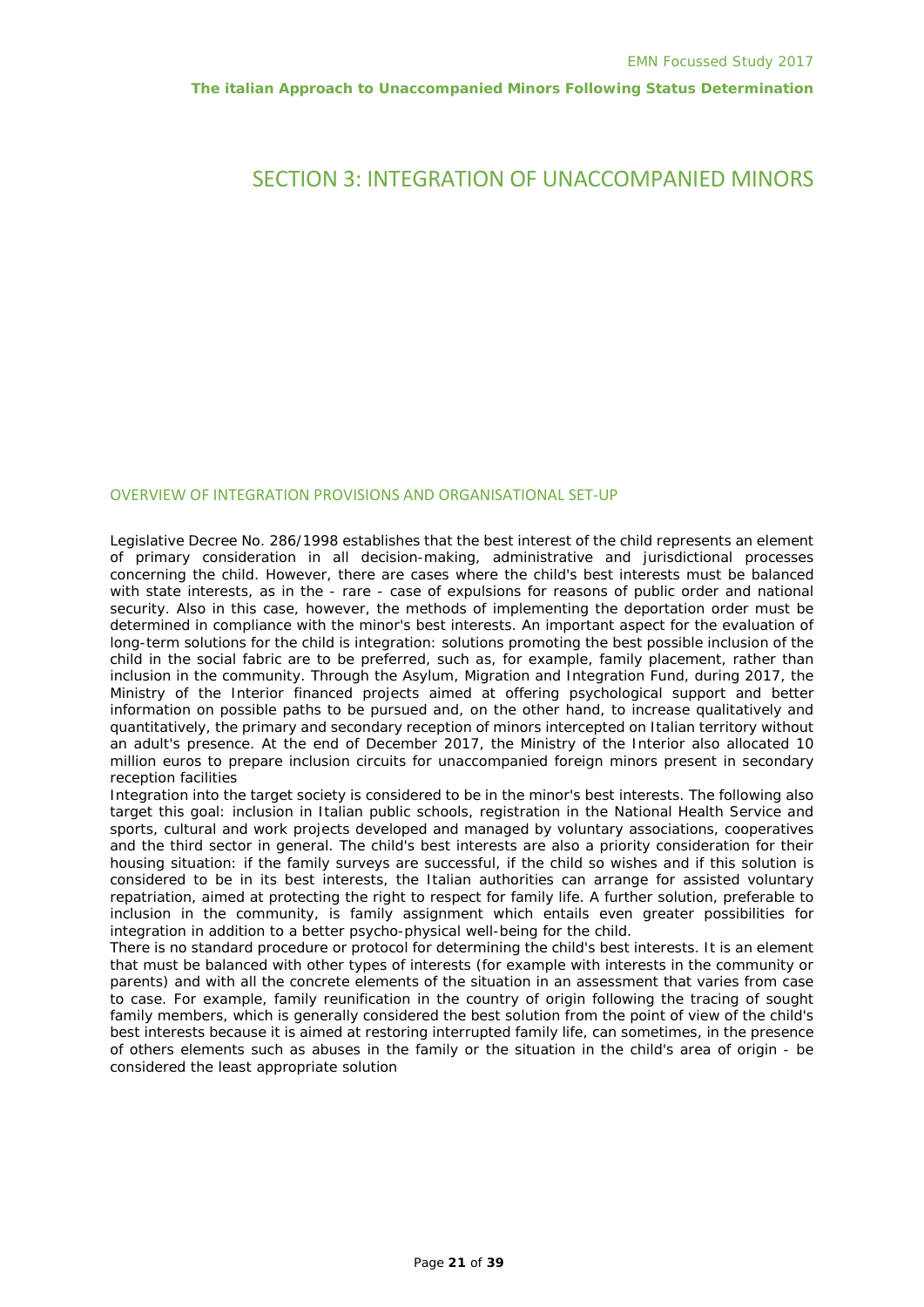# <span id="page-21-0"></span>NATIONAL/ REGIONAL/ LOCAL AUTHORITIES AND ORGANISATIONS (INCLUDING NGOS WHERE RELEVANT) ARE RESPONSIBLE FOR THE INTEGRATION OF UNACCOMPANIED MINORS

| national<br><b>Name</b><br>οf<br>competent<br>authority/organisation                                                                                                                                                         | <b>Main activities/responsibilities</b>                                                                                                                                                                                                                                                                                                                                                                                                                                                                                                                                                 |
|------------------------------------------------------------------------------------------------------------------------------------------------------------------------------------------------------------------------------|-----------------------------------------------------------------------------------------------------------------------------------------------------------------------------------------------------------------------------------------------------------------------------------------------------------------------------------------------------------------------------------------------------------------------------------------------------------------------------------------------------------------------------------------------------------------------------------------|
| Guarantor for childhood and adolescence                                                                                                                                                                                      | Ensures full implementation and protection of<br>minors' rights and interests in accordance with the<br>provisions of the 1989 Convention on children's<br>rights.<br>Monitoring of and dialogue with the different<br>actors working with unaccompanied foreign<br>minors                                                                                                                                                                                                                                                                                                              |
| Ministry of the Interior                                                                                                                                                                                                     | Definition of residence status (residence permit<br>issuance and status/subsidiary or humanitarian<br>protection renewal)                                                                                                                                                                                                                                                                                                                                                                                                                                                               |
| Ministry of Labour and Social Policies -<br>Directorate General for Immigration and<br>Integration Policies - Division II: Policies for<br>the social and labour integration of migrants<br>and protection of foreign minors | Coordina le attività relative alle politiche di tutela<br>dei minori stranieri, vigila sulle modalità di<br>soggiorno dei minori stranieri non accompagnati<br>presenti nel territorio dello Stato italiano e dei<br>minori stranieri accolti temporaneamente. Si<br>occupa del censimento dei dati dei minori<br>stranieri non accompagnati presenti in Italia; della<br>cooperazione e raccordo con le altre<br>amministrazioni coinvolte; dell'impulso e<br>svolgimento delle indagini familiari; emissione del<br>parere positivo ai sensi dell'articolo 32 del D.lgs.<br>286/1998. |
| Ministry of Education, University, and<br>Research                                                                                                                                                                           | Interventions to support the integration of<br>immigrants; collection of data on immigrant<br>students, study and analysis of the data of the<br>immigrant student population registry                                                                                                                                                                                                                                                                                                                                                                                                  |
| Ministry of Justice                                                                                                                                                                                                          | It oversees the minors system of judicial<br>protection.                                                                                                                                                                                                                                                                                                                                                                                                                                                                                                                                |
| Ministry of Health                                                                                                                                                                                                           | It guarantees the SSN and health services access.                                                                                                                                                                                                                                                                                                                                                                                                                                                                                                                                       |
| CONI (Comitato Olimpico Nazionale                                                                                                                                                                                            | Activation of projects for the integration of                                                                                                                                                                                                                                                                                                                                                                                                                                                                                                                                           |
| Italiano/Italian National Olympic Committee)                                                                                                                                                                                 | foreign minors through sport                                                                                                                                                                                                                                                                                                                                                                                                                                                                                                                                                            |
| Other NGOs and international organisations                                                                                                                                                                                   | Support to the integration process.                                                                                                                                                                                                                                                                                                                                                                                                                                                                                                                                                     |
| to support the activities promoted by the                                                                                                                                                                                    |                                                                                                                                                                                                                                                                                                                                                                                                                                                                                                                                                                                         |
| Ministry of the Interior                                                                                                                                                                                                     |                                                                                                                                                                                                                                                                                                                                                                                                                                                                                                                                                                                         |

# <span id="page-21-1"></span>ACCESS TO HEALTHCARE

All unaccompanied minors have the right to access preventive medicine (eg vaccinations) and are enrolled in the National Health Service. Therefore, on equal terms with Italian citizens, they have full right of access to all health services: prophylaxis, diagnosis and treatment of infectious diseases;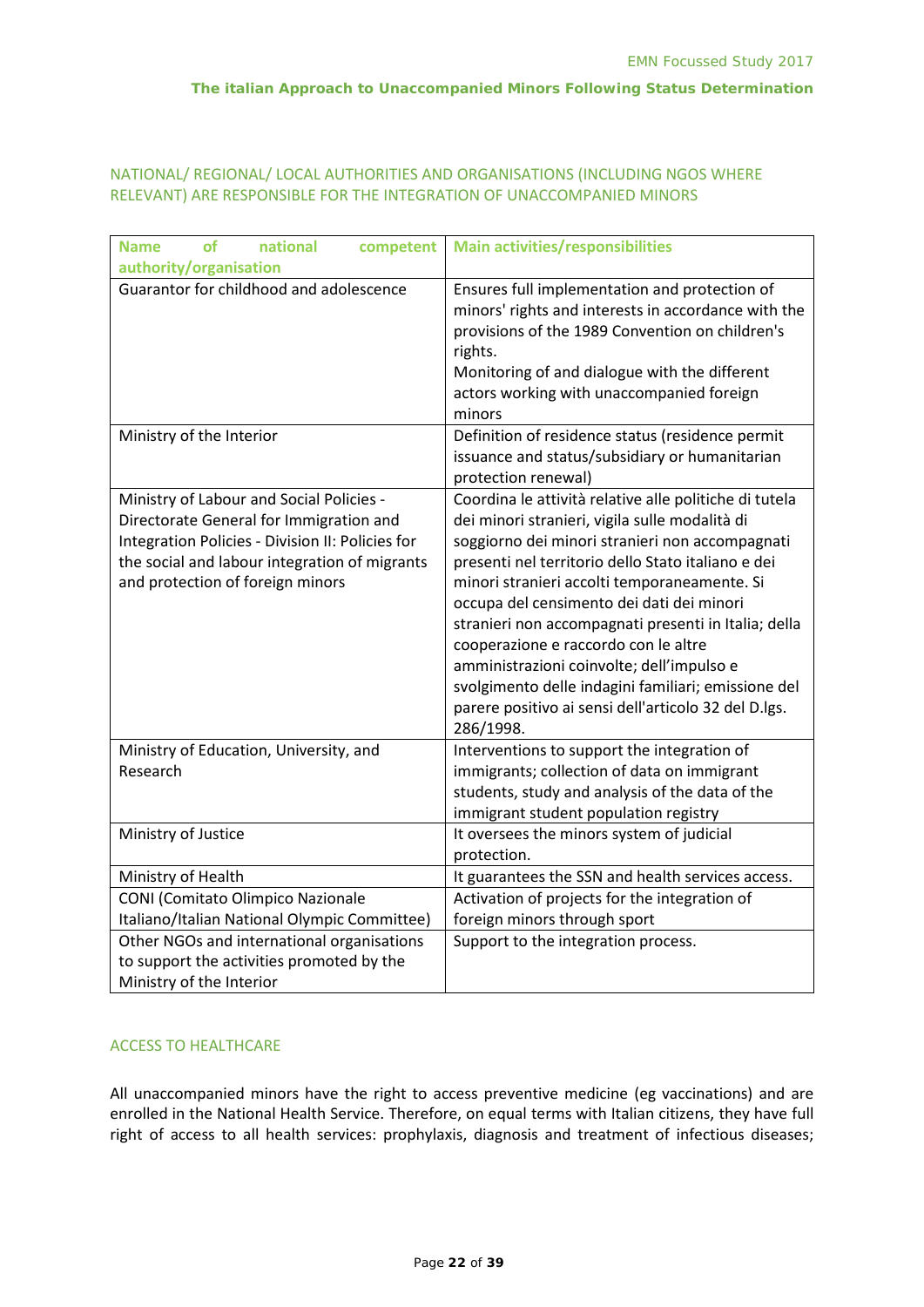outpatient and specialist care; urgent and ongoing care for both illness and accidents. Cures, hospitalisation, outpatient and specialist visits are free for all UAMs without economic resources.

Current procedures provide for the fact that from the first moments of being on Italian territory, the minor is subjected to a general medical examination and to some health checks to determine their suitability for community life. After these initial health visits, minors are accomodated in suitable reception centres which can ensure adequate services and conditions.

All foreign minors (in the age group between 0 and 17 years of age) present in the territory are entitled to register in the SSN-SSR. (State Regions Agreement No. 255 CSR, 12 December 2012, page 6).

In general, from the research - still scarce and fragmented - on health and access to care for UAMs in Italy, health conditions are good and access to treatment is that which is sufficiently guaranteed by law (Law 47/17), by the work of the voluntary guardian (still too few), the availability of the reception centre operators and by the availability of health services. As regards the psychological discomfort and mental health of the UAMs, there is an increase in cases of very young people requiring psychiatric care and/or psychological support. Very often, the psychic (and psychiatric) discomfort would appear to be connected to abuse, violence and recruitment into sex trafficking and petty crime. There are secondary reception centres financed by the FAMI for UAMs who are especially vulnerable

# <span id="page-22-0"></span>ACCESS TO EDUCATION

Once a guardian has been identified, the State guarantees the right to education; the host community or the foster family will be involved in the search for and registration at a school. In principle, the Italian school system is inclusive. According to the Italian Constitution (article 34), "schooling is open to all" and there are no separate programmes or educational institutions for children with special needs. The documents the school is required to request, when a migrant child submits an application for registration, must be the same as those requested by an Italian child, and the lack of identification documents, health records and/or school certificates should not preclude the child's registration. If he/she is not able to present any identity document, they should be registered on a reserve list, which will not however preclude any participation in lessons and obtaining the final certificate.

As already specified, there are no specific indications for unaccompanied minors. Article. 38 of Legislative Decree 286/1998 (Consolidation Act on Immigration) establishes that "Foreign minors present in the territory are subject to compulsory education; all the provisions in force regarding the right to education, access to educational services and participation in the life of the school community shall apply to them ". There are also the "Guidelines for the reception and integration of foreign students" (MIUR 2014), but the use of the same is at the discretion of the individual educational institution.

The educational obligation lasts 10 years and ranges from 6 to 16 years of age. It also covers the first two years of the upper secondary education cycle. During this period, foreign minors must be admitted to the class matching their age, unless the board of professors decides otherwise (Article 45 of the Consolidated Act of Implementation - DPR 394/1999). The aforementioned guidelines establish that, in these cases, the minor can be enrolled in the class immediately preceding or following, in order to limit as far as possible the age difference between the pupils of the same class. From 16 to 18 years old, all children have the right-duty to education and training, which is acquitted by obtaining a secondary school or professional qualification or through apprenticeship. Minors over 16 who have not completed the third-year examination can register with the Provincial Centres for Adult Education (CPIA) and prepare for this diploma. According to the law (DM MIUR 139/2007, article 3, paragraph 3),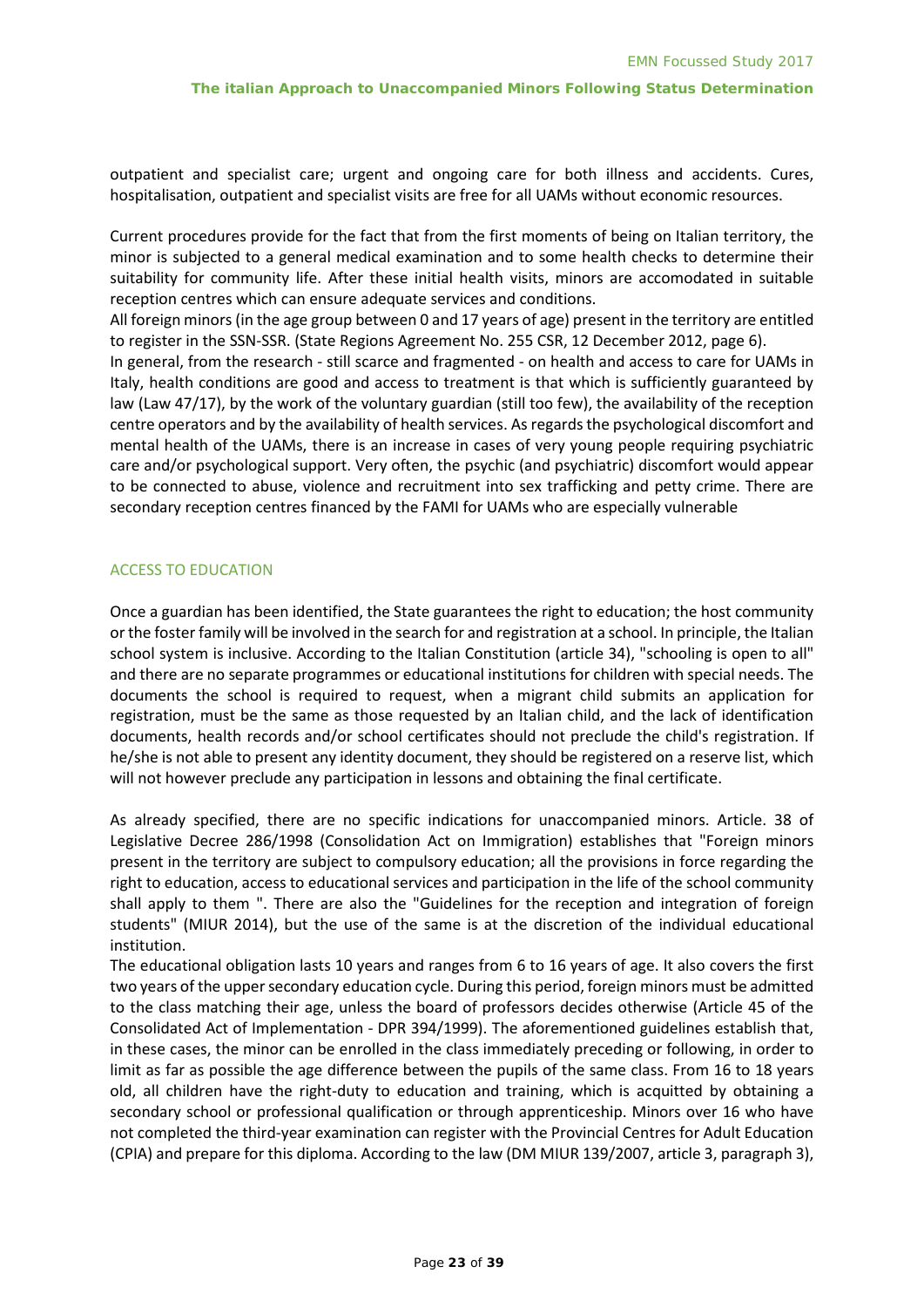minors can be enrolled in CPIAs starting from 16 years of age, but some protocols and agreements at local level allow enrollment even for 15-year-olds, provided certain conditions are met. The recent law 47/2017, containing precautionary measures for unaccompanied foreign minors, reinforces some aspects of the legislation concerning education rights. In particular, it stipulates that "the final qualifications of the study courses at educational institutions of all levels are issued to the same minors [unaccompanied foreigners] with the identification data acquired at the time of enrollment, even when they have reached the majority age at the time of completion of the course of study".

There are specialized institutions for the language training of unaccompanied minors, with the specification that the topic of education for asylum seekers and unaccompanied minors has not been specifically addressed in education policies. It was included in the framework of wider integration initiatives aimed at migrant children, thus including second-generation immigrants. For example, there is no specific monitoring process at national or local level regarding access to education for these minors, and there is no detailed information about the type of institution in which they are enrolled, the breakdown according to gender, age, etc. However, in the most recent period, national education authorities have begun to develop and promote ad hoc initiatives aimed at foreign asylum seekers, refugees and unaccompanied minors. In 2015 the MIUR published two announcements of €500,000 each (DD 829 and 830 of 24th July 2015), inviting schools to present projects aimed at: a) "teaching and strengthening Italian as a second language, with particular attention to students of recent immigration in secondary schools of first and second degree "; b) "actions of reception and linguistic and psychological support of unaccompanied minors with non-Italian citizenship". In November 2016, the Ministry made 1 million euros available for projects aimed at integrating unaccompanied minors and foreign immigrant students (DD 1144 of 9th November 2016). Four other projects, funded through the FAMI (Asylum, Migration and Integration Fund, managed by the Ministry of the Interior), are being implemented/programmed by MIUR to support the training of teachers and ATA staff, educational initiatives on inclusion (€13 million), activities to raise awareness of migration and human rights ("Europe begins in Lampedusa" project), and linguistic-cultural mediation (with the aim of training 1,500 mediators).

In an integration dynamic, the education of unaccompanied minors is carried out by the national education and training system. However, there are difficulties in enforcing the effective schooling of minors when they are in the age group ranging from 14 to 15 years of age: they are in fact too old to return to the secondary schools of first instance, but still too young for the CPIA. According to Italian law, all children aged 14 can access upper secondary education as soon as they have acquired the required skills. In the absence of a recognised certificate of first-level secondary school, the class council can assess the child's skills and admit them after they pass an oral test and/or written tests. In some cases, however, especially in situations of "extraordinary reception" in which individualized paths are not guaranteed, these children are at risk of being in limbo, excluded from the education system.

Most unaccompanied foreign minors are between 16 and 18 years of age. Some surveys conducted in the field seem to indicate that the majority of unaccompanied minors frequenting the CPIA and, in some cases, who just obtained the eighth grade examination, enrolled in short-term training courses of the Regional System of Vocational Education and Training. . In some contexts conventions are being established between CPIA and professional training, for the creation of parallel and contemporary paths (literacy, media license and professional training).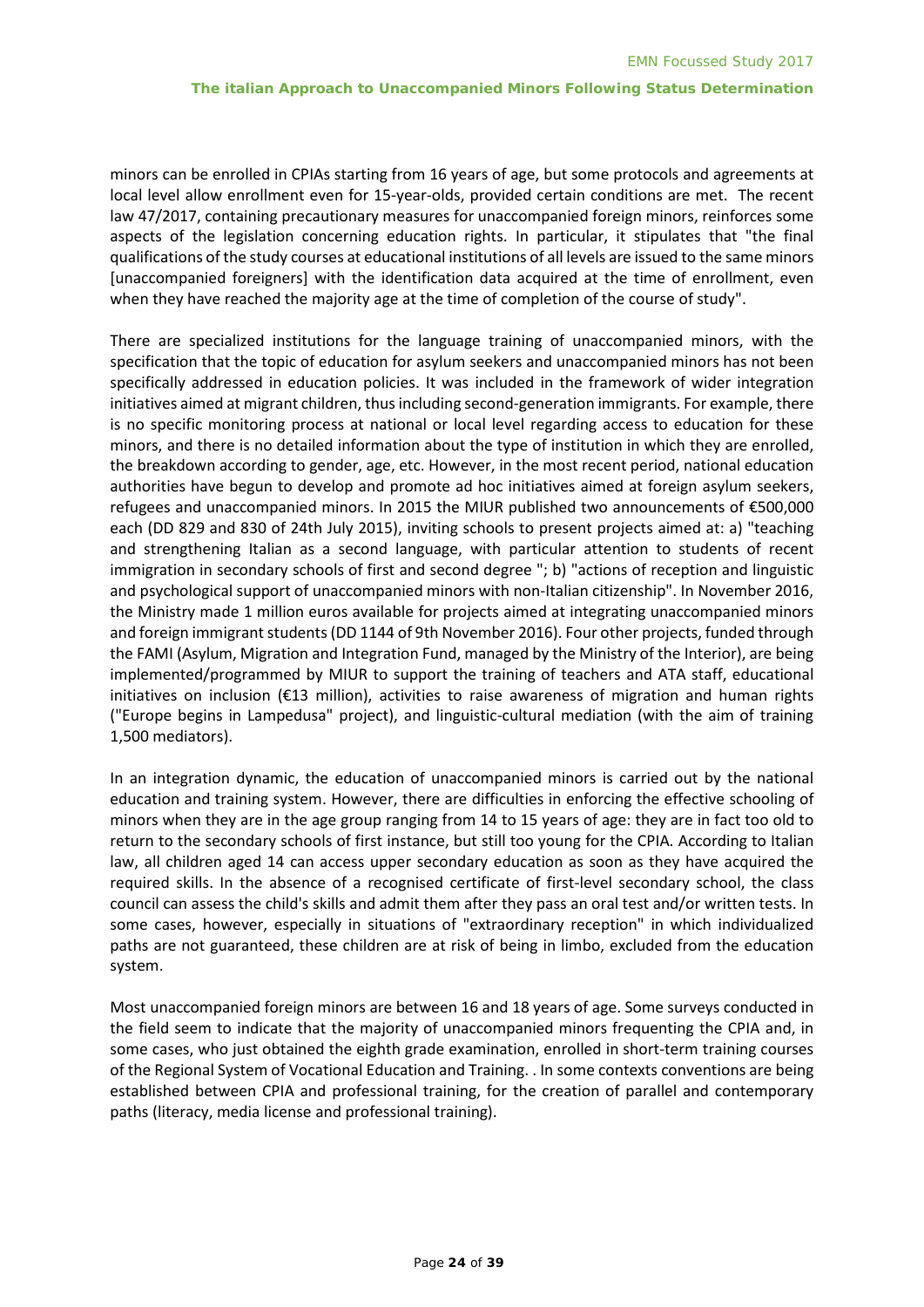Among those who are eligible to enroll in a secondary school, the greatest obstacle is the termination of the "protection system" for unaccompanied foreign minors, at the age of majority, with a few exceptions. The fact that they must leave the reception facilities at the age of 18 is not compatible with the completion of a three- or five-year course. But this becomes impossible if the minor asks for an administrative extension of his/her status at the Juvenile Court in order to complete his/her education.

# **GOOD PRACTICES**

The 11th of December, 2017 the Minister of Education, University and Research and the Supervisor for children and adolescents have signed the guidelines for the right to education of the students who live out of their family of origin, as a result of a Protocol subscribed in May in order to guarantee "equal education opportunities for minors".

The guidelines are dedicated to all of those students who live, for different reasons, out of their family of origin.

The guidelines include concrete indications and suggestions, at all levels, from the governance among different institutions, with a clear definition of "who does what", to the classrooms and relationships among the students management, the practical and administrative issues about the school registration, the classroom integration, the schooling records, often very fragmented, the school guidance and the need of work introduction courses.

The protocol is available at the link

http://www.garanteinfanzia.org/sites/default/files/Protocollo%20Intesa%

20Garante%20infanzia\_Miur.pd

# **MAIN RESEARCH ON THE SUBJECT OF ACCESS TO EDUCATION BY THE MSNA**

The few researches carried out on the topic (Grigt, 2017, Augelli, Lombi, 2016) that focus on the insertion of UAMs in literacy courses or for the achievement of the third CPIA average, or in professional training courses (Atlas Sprar, 2016; Giovannetti, 2016; Ongini, 2016) show that, although the Italian regulatory framework guarantees a high level of protection for this group and their inclusion in the training system, the right to education/training is not always guaranteed on the Italian territory. The main issues concern the effective implementation and use of the right to education for minors, the absence of systematic monitoring and control of the process of access to education, the lack of a coordinated approach at national level, the lack of attention to preparation of human and professional resources. Moreover, the educational projects aimed at UAMs clash with the projects of rapid socio-professional insertion of youngsters (Cnr-Irpps, 2017) and with the multiple and contradictory needs they express (assistance, protection, increase of knowledge and skills, autonomy, realisation of one's life project), which necessarily require integrated interventions (Triani, 2016), which are still difficult to put into practice.

Augelli A., Lombi L. (2016), The school and unaccompanied foreign minors. Activities and objectives. Approaches, methodologies and settings, in "Studies and Documents", September, no. 14, Ufficio Scolastico Regionale per l'Emilia Romagna.

CNR-IRPPS (2017), Sperduti. Stories of minors arriving alone in Italy, Rome, Unicef.

Giovannetti M. (2016) (edited by), VI Report 2016. Municipalities and reception policies for unaccompanied foreign minors, Rome, Cittalia - Anci.

Grigt S. (2017) (a cura di), Il viaggio della speranza. L'istruzione dei minori rifugiati e non accompagnati in Italia, Roma, Education International Research, UIL Scuola.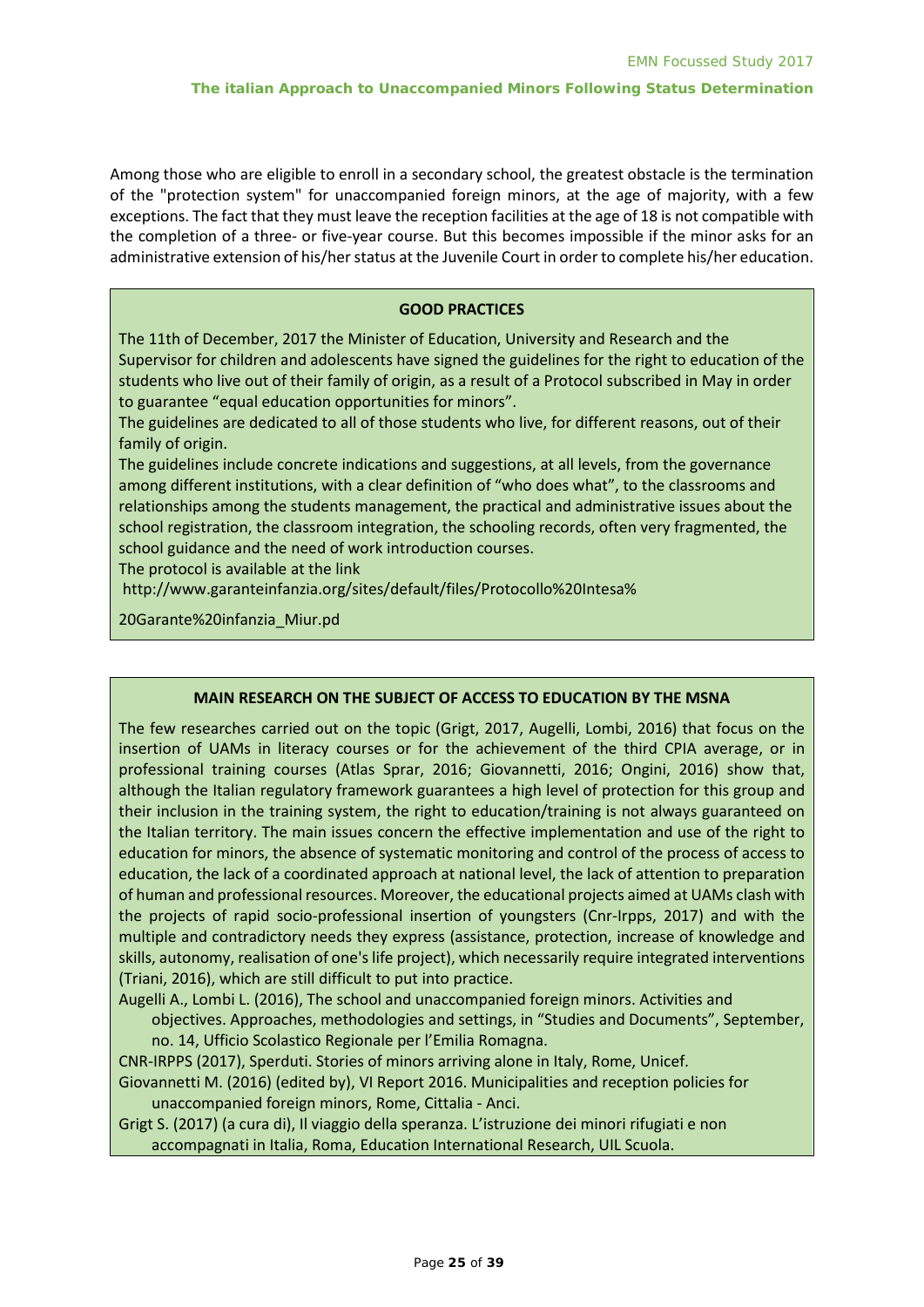Ongini V. (2016), Minori stranieri non accompagnati, in Miur, Fondazione ISMU (a cura di Santagati M., Ongini V.), Alunni con cittadinanza non italiana. La scuola multiculturale nei contesti locali. National Report as 2014/15, Milan, Ismu Foundation, pp. 35-37.

Triani P. (2016), Il senso e il processo dell'integrazione: la lezione dei UAMS, in "Studi e Documenti", settembre, n. 14, Ufficio Scolastico Regionale per l'Emilia Romagna.

# <span id="page-25-0"></span>SOCIAL WELFARE SUPPORTING UNACCOMPANIED MINORS

Italy acknowledges the national welfare access and its services to the UAMs as much as what is foreseen for all the Italian citizens.

Other than this, specific measures related to the transition to the age of majority are expected. In particular, it is expected, at the request of the child, a period of 36 months, in which the minor keeps on being supported by the Social Services to whom he/she has been entrusted before the age of 18.

# <span id="page-25-1"></span>FURTHER MONITORING OF UNACCOMPANIED MINORS' TRANSITION TO ADULTHOOD

The persons responsible for monitoring the respect of the rights and interests of unaccompanied foreign minors, as well as monitoring their integration and autonomy path, are the guardians (appointed by the tutelary judge). Until the guardian is appointed, the tutelary powers are exercised by the manager of the reception facility. To overcome the critical situation due to a disproportion between the number of unaccompanied minors and that of guardians, Law No. 47/2017 provided for the establishment in each Juvenile Court of a list of voluntary guardians to which private citizens can be enrolled. The Regional Guarantors for Children and Adolescents select and form the members, who will be assigned functions such as: legal representation of the minor; the promotion of his/her psychophysical wellbeing and the guarantee of respect for the rights of the child's person without discrimination; the verification of the progress of the education and integration of the child, as well as of the conditions of reception, safety and protection

# **GOOD PRACTICES**

Law No. 47/2017 explicitly provides for the applicability of the institute of the subsequent administrative procedure, a practice that was already widespread and used. It is an instrument that, extending the period of assignment to social services, in any case not beyond the completion of the twenty-one years, allows completing the integration process initiated by the minor subject even after the age of eighteen. Furthermore, the list of voluntary guardians has been set up in all the Juvenile Courts, a provision that allows for rebalancing the proportion between the number of tutors (adequately trained) and that of unaccompanied minors, so as to guarantee each child a greater attention and presence in the path of reception and integration.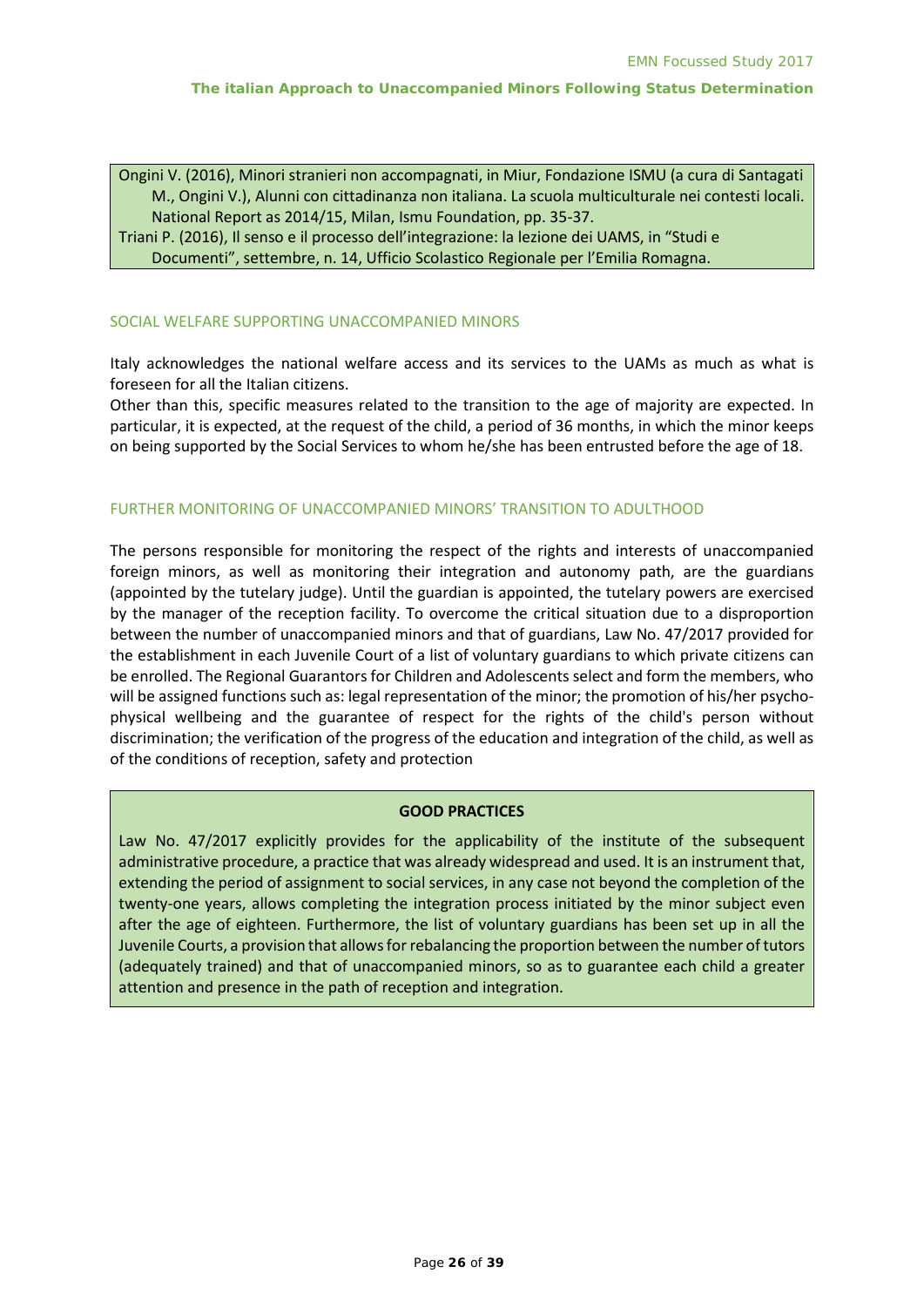# <span id="page-26-0"></span>SECTION 4: RETURN AND DISAPPEARANCES OF UNACCOMPANIED MINORS FROM GUARDIANSHIP/ CARE FACILITIES

The assisted and voluntary repatriation measure for an unaccompanied minor is adopted by the competent Juvenile Court where reunification with his/her family in the country of origin or third country is regarded as being in the minor's best interest, after having heard the minor and his/her guardian, considered the results an investigation regarding his/her family in the country of origin or third country, and social services' report on the situation of the minor in Italty.

The IOM offices present in the countries where minors are repatriated are responsible for monitoring both the reintegration of the minor into the family or community of origin and the correct execution of the supplementary path elaborated in Italy before the minor's departure

# <span id="page-26-1"></span>NATIONAL AUTHORITIES AND ORGANISATIONS (INCLUDING NGOS WHERE RELEVANT) RESPONSIBLE FOR THE RETURN OF UNACCOMPANIED MINORS.

Starting from the entry into force of law 47/2017, the Ministry of the Interior, having heard the Ministry of Justice and the Ministry of Foreign Affairs and International Cooperation, in order to guarantee the right to family unity, promptly launches any initiative for the identification of family members of the unaccompanied minor applying for international protection. The Ministry of the Interior stipulates agreements, based on the available resources of the National Fund for Asylum Policies and Services, with international organizations, intergovernmental organizations and humanitarian associations, for the implementation of programmes aimed at tracing the family members of unaccompanied minors. Research and programmes aimed at tracing family members are carried out in the best interests of minors and with the obligation of absolute confidentiality, in order to protect the safety of the applicant and family members. The current memorandum of understanding is being drafted

Over the last years, there have been three different years of financing and a collaboration mechanism has been developed and consolidated, based on the recognition and assignment of specific tasks and roles, in particular between the IOM and the Support Service to the General Directorate of the Ministry of the Interior. Specifically, the tried-and-tested procedure provided for a series of methods for transferring information, through regular contacts - by e-mail and in person - which not only allow the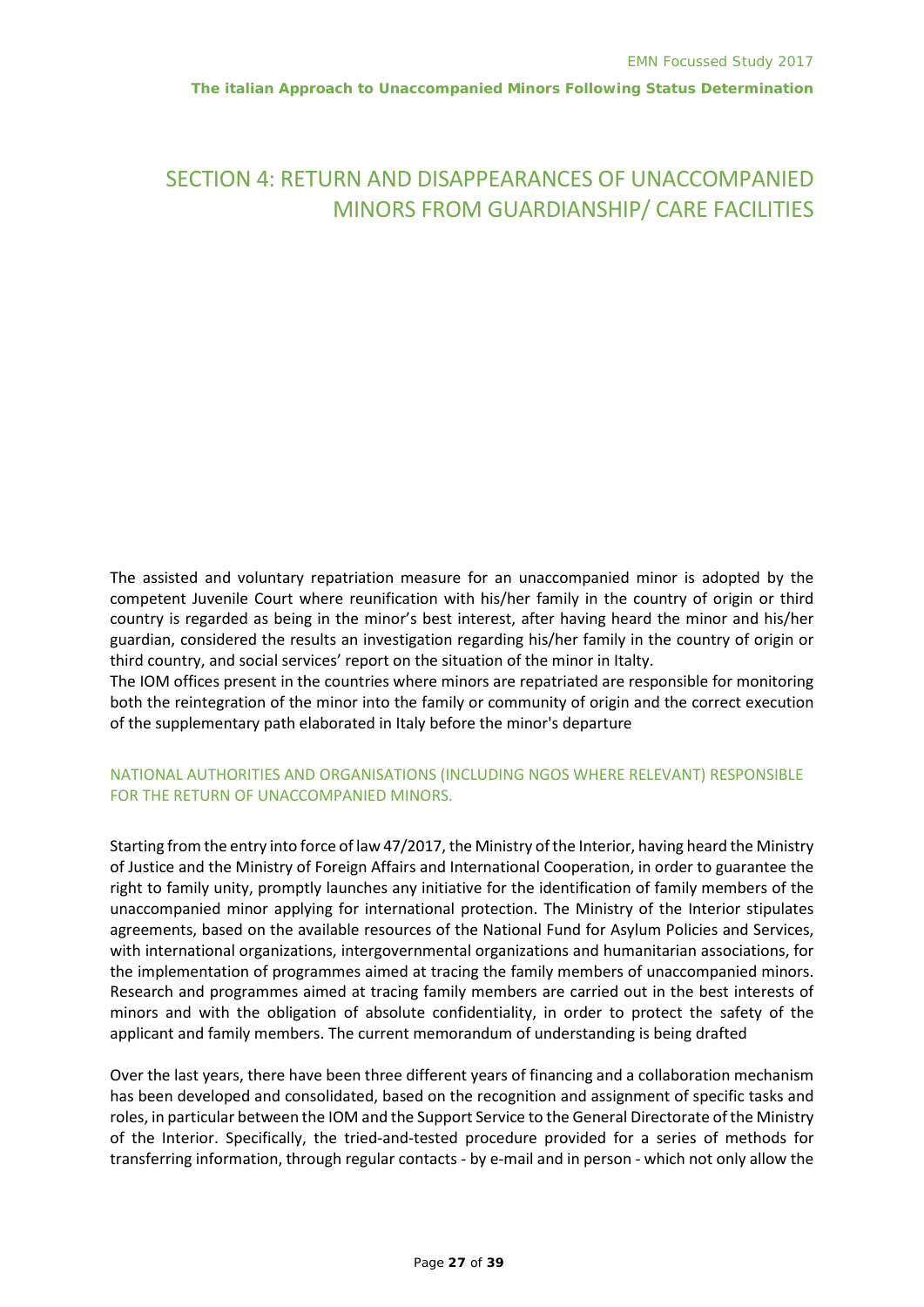tasks of each person to be carried out more quickly, but also to promptly identify the main operational difficulties and to jointly define the priorities and common interests to be pursued. The intervention limits of each organisation are clearly defined in the financing agreements concluded with the Directorate General for Immigration and Integration Policies.

| of<br>national<br><b>Name</b><br>competent<br>authority/organization                                                       | <b>Main activities/responsibilities</b>                                                                                                                                                                                                                                                                                                                                                                                                                                                                          |
|----------------------------------------------------------------------------------------------------------------------------|------------------------------------------------------------------------------------------------------------------------------------------------------------------------------------------------------------------------------------------------------------------------------------------------------------------------------------------------------------------------------------------------------------------------------------------------------------------------------------------------------------------|
| Ministry of the Interior                                                                                                   | It undertakes every action in order to identify the<br>family and it stipulates agreements with the<br>International Bodies to start family research<br>programs.                                                                                                                                                                                                                                                                                                                                                |
| The Directorate General for Immigration<br>and Integration Policies at the Ministry of<br><b>Labor and Social Policies</b> | It takes care of the data records of unaccompanied<br>minors present in Italy. It starts the cooperation and<br>connection processes with the other authorities<br>involved. Its duties include impetus and research,<br>through family surveys, in order to find relatives in<br>the country of origin of the UAMs. It responds<br>favourably in accordance with the article 32 of the<br>legislative decree 286/1998 (Immigration Single<br>Text), as amended by the Law of the 2nd of August<br>2011, n. 129. |
| OIM (Winner of the public announcement)                                                                                    | Performing family surveys; organising and managing<br>activities related to the assisted voluntary return of<br>the child; designing and supporting the reintegration<br>of non-asylum seekers into the country of origin                                                                                                                                                                                                                                                                                        |
| Juvenile Court                                                                                                             | Decision on repatriation                                                                                                                                                                                                                                                                                                                                                                                                                                                                                         |

# <span id="page-27-0"></span>ENFORCEMENT OF RETURN DECISIONS AND KEY ARRANGEMENTS PRE/ DURING/ POST DEPARTURE

The enforcement of the return decisions is not applicable to the Italian context, as children under 18 y.o. have the right to legally reside on the Italian territory and to receive a permit of stay for minor age, even if they do not apply for international protection, with reference to Law 47/17 Art 3 and 10. Not applicable to the Italian context. Only assisted voluntary return decisions are issued in favour of unaccompanied minors, exception made as per art 31, 4 Law 286/98, modified as per Law 47/17, art 3 b. Since inception of Law 47/17, the designated authority for assisted voluntary return decisions is the competent Juvenile Court (depending on where the child is residing along the Italian territory). Pre conditions for the issuing of such decisions are respect of the right of the child to be heard, legal guardian's opinion on the decision, social services report on the child and family tracing's findings. The decision is issued only in case family reunification in country of origin or in a third country is believed to correspond to child's best interests.

As previously mentioned, until before the entering into force of Law 47/17 (May 2017), assisted voluntary return of unaccompanied migrant children was carried out by IOM, following an Agreement signed with the Ministry of Labour and Social Policies. The assisted voluntary return procedure, as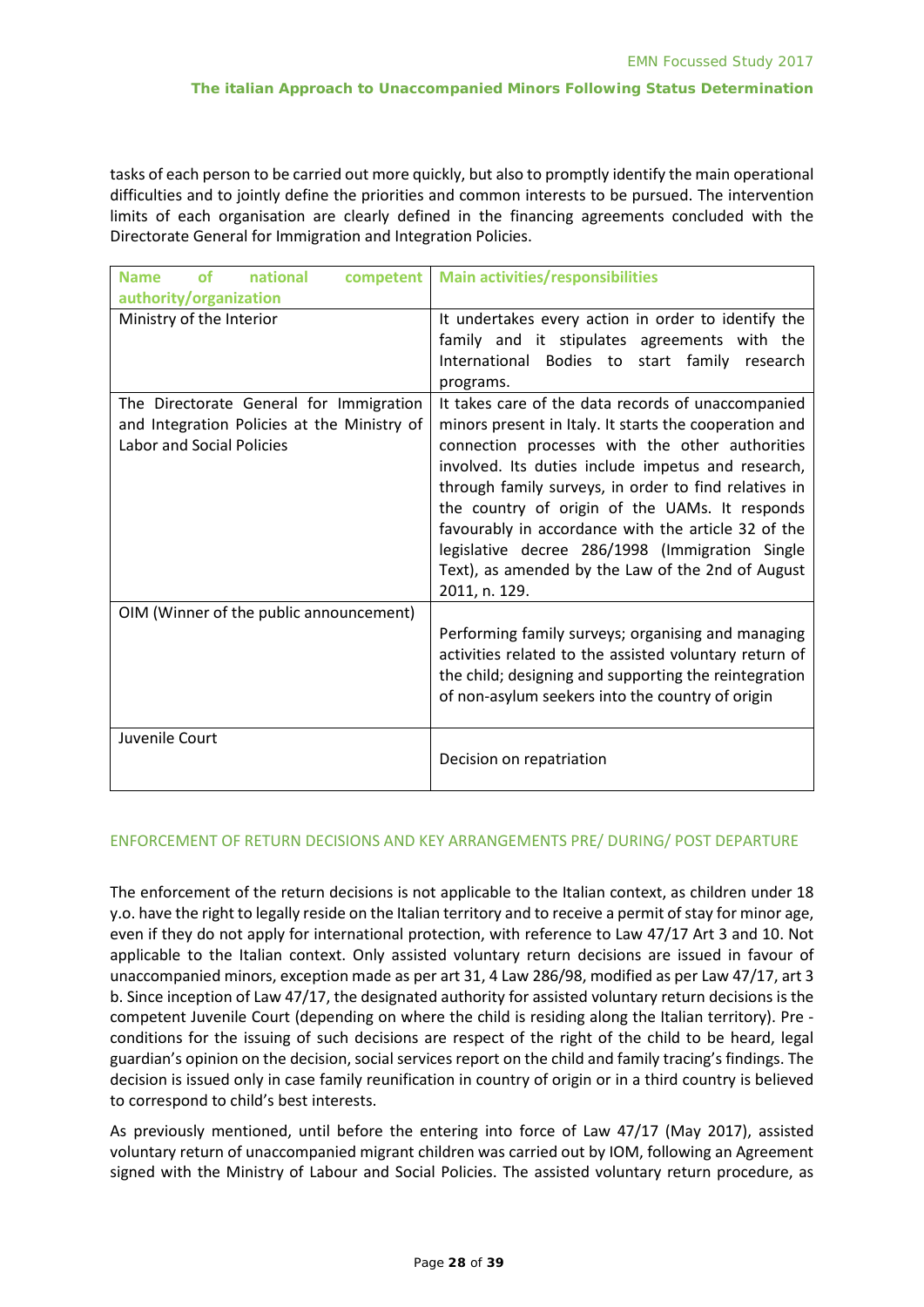implemented until above date, includes, as first step, the carrying out of family tracing and assessment. In case of positive feedback (both on family willingness to take care of the child and on the sustainability of child's reintegration in the context of origin), a face- to face counselling with the child is performed. IOM personnel, together with competent social worker, child's legal guardian and an intercultural mediator meet the child in order to confirm his/her willingness to return and plan the way ahead. As a follow up to the counselling with the child - and if deemed opportune also with child's family of origin - IOM drafts a tailored plan for child's reinsertion path in the context of origin, to be submitted for approval to the Ministry of Labour and Social policies. IOM Mission in the Country of Origin of the Child implements and monitors the individual reintegration plan. Any arrangement regarding the escorting of the child until final destination is planned well ahead and "tracked" through a hand over notification document signed by all relevant stakeholders involved, starting from the moment the child leaves the reception structure in Italy until the child is given back to the cares of his parents/legal guardians in the country of origin. A major change has been brought by Law 47/17, who has designated the Juvenile Court as the responsible authority for the issuing of assisted voluntary return decisions in favour of unaccompanied minors residing in Italy, in lieu of the DG for Immigration and Integration Policies of the Ministry of Labour and Social Policies. Regulative Decrees are actually being discussed in order to list down the new voluntary assisted return procedure, as envisaged by Law 47/17.

# **GOOD PRACTCIES**

An indispensable condition for the child's assisted repatriation is the verification that their choice is voluntary and conscious. Furthermore, the family and socio-economic conditions in the country of origin are verified to ensure the minor's repatriation is consistent with their best interests and will not cause him/her any harm. For this reason, social workers and staff of the OIM office in Rome are responsible for analysing the information obtained through family surveys and COI research (Country of Origin Information) to assess the feasibility of repatriation.

# <span id="page-28-0"></span>DISAPPEARANCES OF UNACCOMPANIED MINORS FROM GUARDIANSHIP/ CARE FACILITIES AND/ OR FOLLOWING A RETURN DECISION

The disappearance of unaccompanied foreign minors is a critical and priority issue. This is a phenomenon connected to factors specifically related to the migratory project of the single unaccompanied minor.

The removal from institutional reception pathways is mainly due to the concept of Italy merely as a transit country. Unaccompanied minors leaving the community or family to whom they have been entrusted do so to reach their relatives in other EU Member States, without having to wait for the long deadlines imposed by the procedures set out in EU Regulation No. 604/2013; preferring - in this way to undertake irregular routes. A second reason is the realisation of an immediate economic gain, often to send money to the family of origin. In this case, the minor often arrives in Italy with precise information on fellow countrymen or natives who can offer him/her a paid activity. Furthermore, some unaccompanied minors disappear because they are recruited by criminal organisations who initiate them into criminal activities or make them victims of exploitation (work or sexual). The manager of the community is obliged to report the minor's disappearance to Public Security authorities. Once the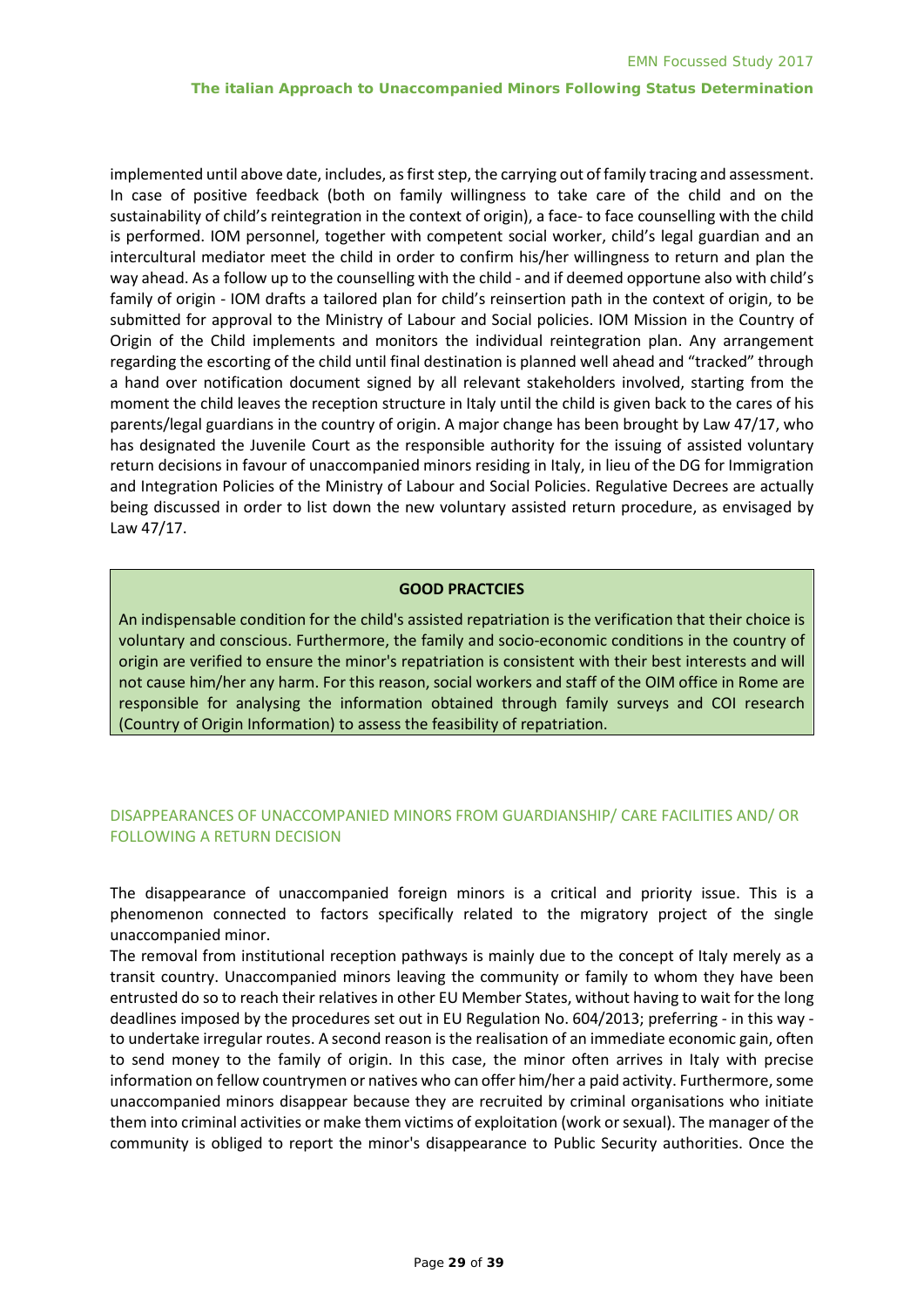report is filed, it is communicated to all competent bodies: Publi Prosecutor's office, Ministry of Labour and Social Policies, etc. The disappearance has no consequences on the residence permit.

At present, the missing minors represent 67% of the total of missing persons in Italy. In order to deal with this phenomenon, the 18<sup>th</sup> January 2018, the government's special commissioner for the missing persons has subscribed, together with the general director of Immigration and Integration Policies from the Ministry of Labour and Social Policies, a memorandum of understanding for the information sharing related to the unaccompanied minors.

The information sharing will contribute to develop a stronger protection and preservation of the foreign minors, also with reference to the human trafficking and the labour exploitation. Thanks to the Protocol, the Directorate-General of Immigration and Integration Policies of the Ministry of Labour and Social Policies and the government's special commissioner for the missing persons have defined the arrangements for unaccompanied minors information sharing set out in the so-called national information system of unaccompanied minors database and the holder is the Directorate-General of Immigration and Integration Policies of the Ministry of Labour and Social Policies.

The sharing of any information about the UAMs, aims to exclusively pursue the minor's best interests and it oinly concerns the foreing minors' missing persons reports notified by the mayors to the government's special commissioner for the missing persons (for more information see the complete Protocol attached to this volume).

#### **GOOD PRACTICIES**

The Prefecture of Rome with the Ministry of the Interior and the Office of the Extraordinary Commissioner of the Government for Missing Persons has created a protocol with Roma Capitale, the Public Prosecutor's Office at the Court for Minors of Rome, the Ordinary Court of Rome, the University of Rome "Sapienza" and the ANCI aimed at the establishment of an operational control room at the Prefecture of Rome with representatives of the various components for: the creation of monitoring systems, in-depth study of the phenomenon aimed at the exchange of information and shared actions to strengthen the protection of minors; the impulse to the NGOs present in the territory to favour the commitment of the taking charge of and the continuous support for minors in conditions of particular vulnerability; the promotion, at the local level, of an institutional sensitivity and at the national level of public information on the phenomenon.

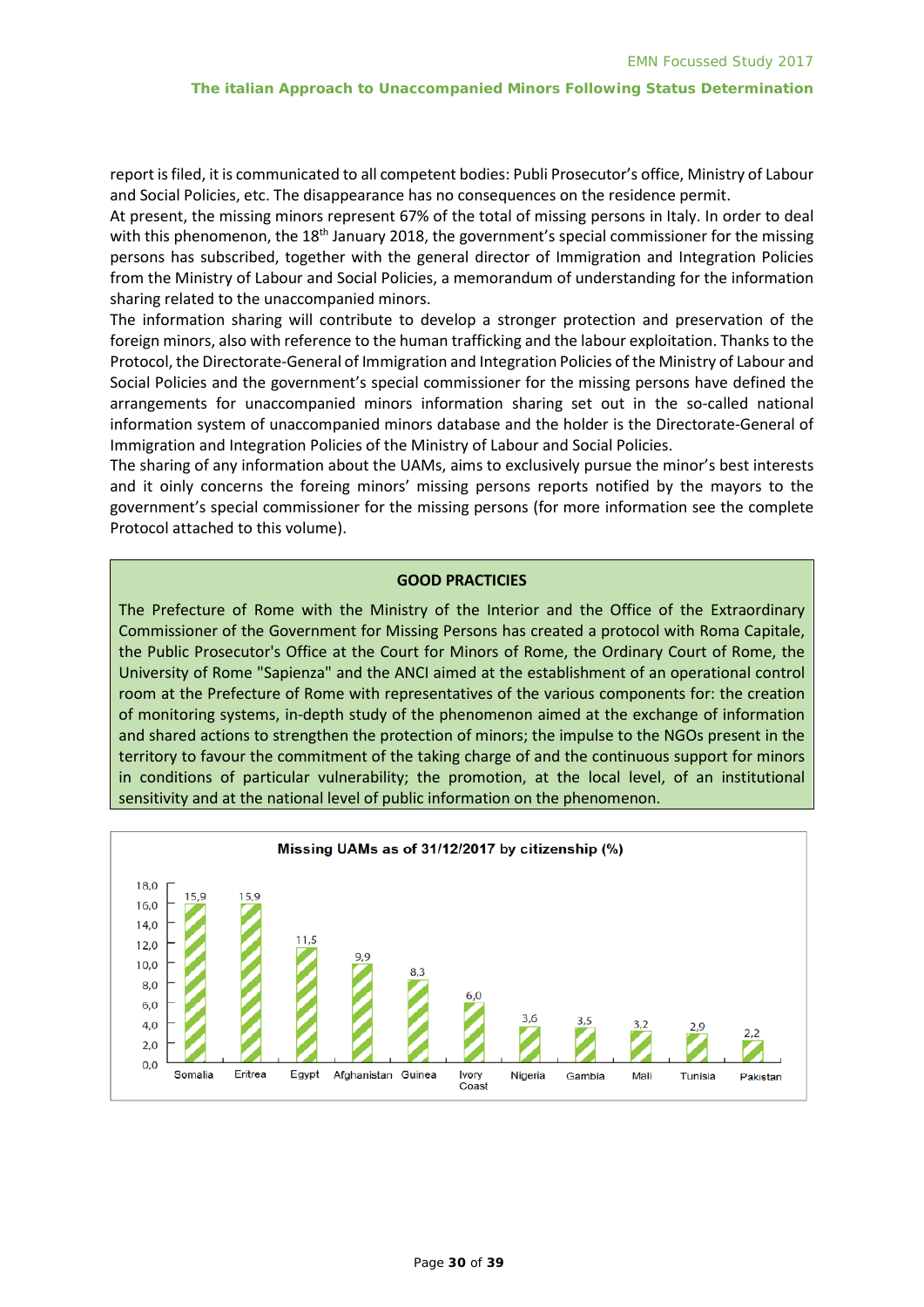**EMN National Contact Points and the European** Commission use ad-hoc queries to collect information from Member States and Norway in a relatively short time on a wide range of asylum- and migration-related issues, e.g. legal migration, irregular migration, borders, return, visas etc. The EMN produces compilations of the responses to ad-hoc queries, which rapidly assess the perspective of responding Member States and Norway in relation to a specific topic.

**AD HOC QUERY**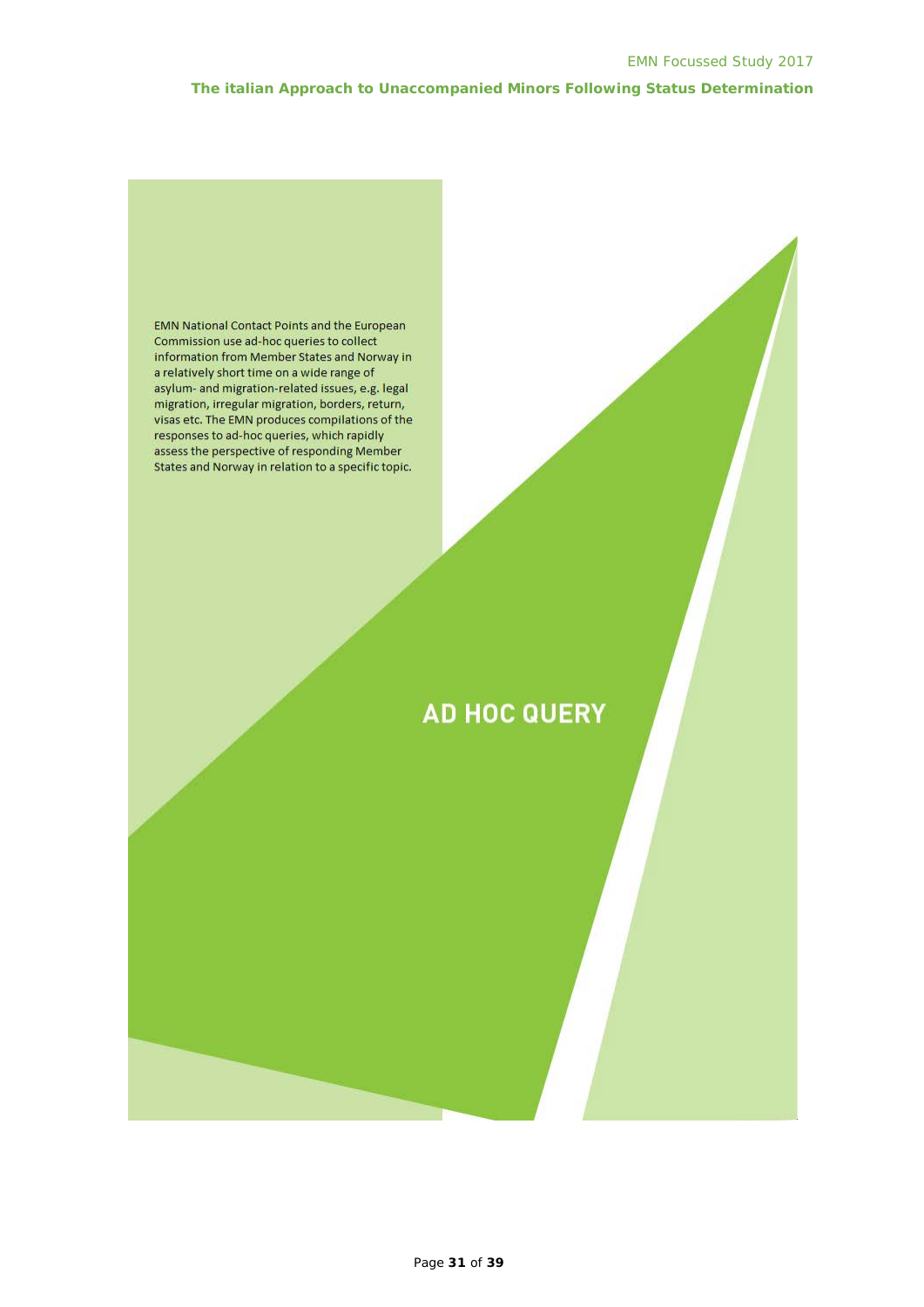# Ad-Hoc Query on Unaccompanied Minors – "Social Folder"

<span id="page-31-0"></span>Responses from Austria, Belgium, Croatia, Czech Republic, Estonia, Finland, France, Germany, Hungary (not for dissemination), Latvia, Lithuania, Luxembourg, Malta, Netherlands, Poland, Slovak Republic, Sweden, United Kingdom, Norway

# BACKGROUND INFORMATION

In April 2017 Italy passed a new law on the protection of Unaccompanied Minors (Legge n.47/2017). One of the provisions of the law regards what the law defines the "Minor's Social Folder" (Cartella Sociale del Minore, in Italian) - a tool for the collection of detailed information on the minor's biography, not just for administrative purposes, but, more importantly, for supporting her/his integration process. More specifically, the Social Folder:

- 1. illustrates the tailor-made "integration project" designed for the minor, based on the minor's personal specific needs (Piano di accoglienza integrato individuale – PAI – in Italian);
- 2. records in detail all of the steps of the minor's itinerary through the Italian reception system who took charge of her/him, when, where, the number and type of meetings with doctors, psychologists and social workers, the number and type of activities she/he took part in (school attendance, attendance of language courses or of training courses, etc.);
- 3. provides information on a range of salient aspects her/his identification, her/his family in her/his country of origin, her/his migratory journey, her/his legal status, reports on her/his health and psychological conditions, reports of meetings and activities with social workers.

This is meant to guarantee that all the information concerning every single unaccompanied minor in Italy is properly compiled and transferred through the different stages of reception and is not dispersed, so as to facilitate the transition from the early phases of reception to the successive phases, to better respond to the needs of the minor and to ensure the minor's successful integration process - the final goal being to protect and safeguard the minor's best interest. Furthermore, the Social Folder ensures that professionals involved in the minor's reception (psychologists, doctors, social workers…) work in conjunction with the professionals involved in reception projects financed through AMIF, in order to monitor and exchange constantly updated information on the minor's condition and integration pathway.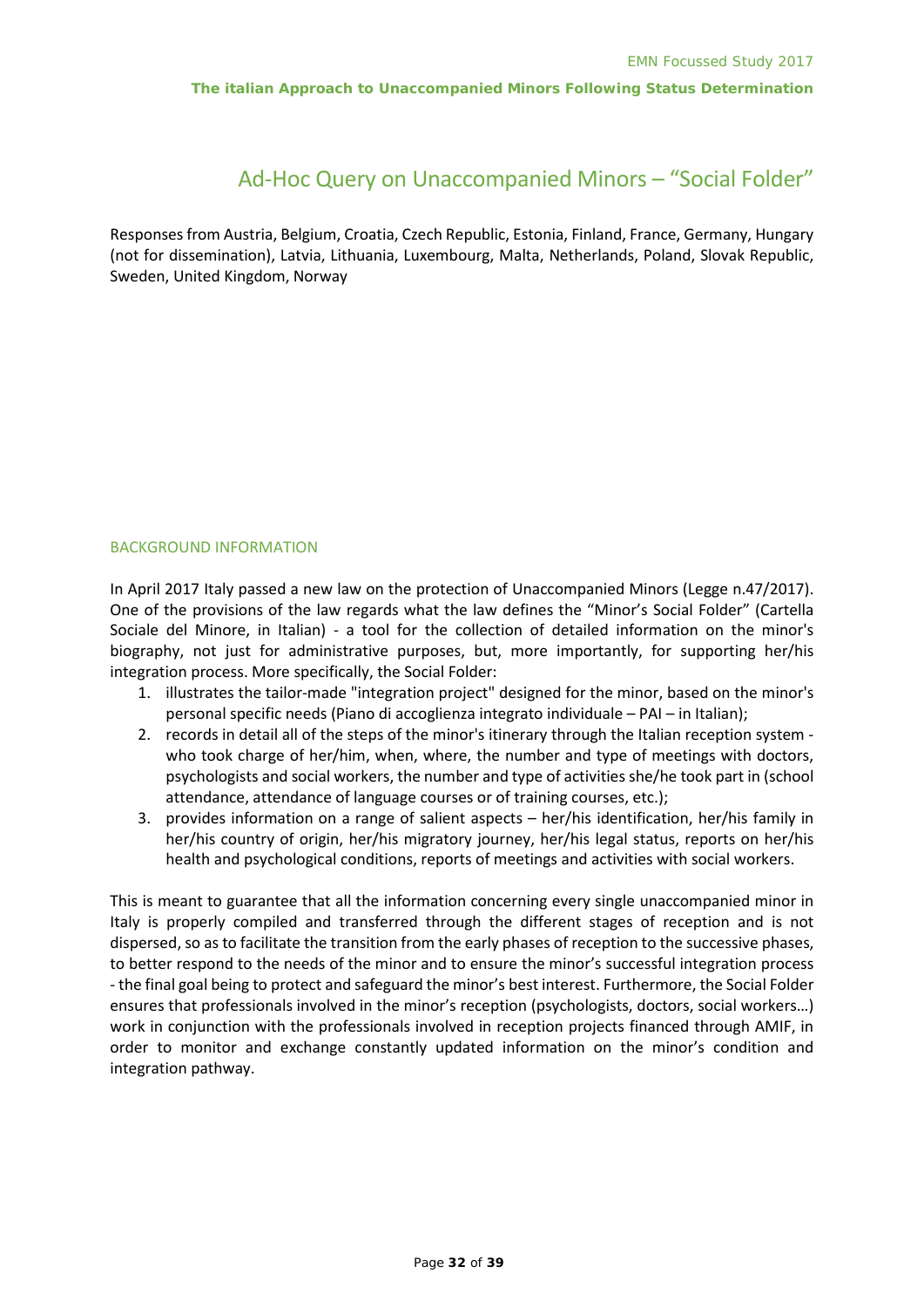## QUESTIONS

- 1. Does your country use a similar tool (Unaccompanied Minors "Social Folder") for the reception of unaccompanied minor?
- 2. Does your country use a similar tool (Social Folder) for other categories of vulnerable migrants/other targets?
- 3. If the answer to question 1. and 2. is "yes": what are the similarities and the differences between the tool created by your country and the minor's Social Folder realized by Italy?- what kind of information are collected through the tool created by your country? - who collects these information? (in terms of entities, institutions, organs and type of professionals involved).

# **SYNTHESIS**

Regarding the first question it is evident that the majority of the MS have established similar tools in order to collect information on unaccompanied minors with the aim to ensure his/her integration process and to prevent the dispersion of data through the different stages of the reception procedure - BE, CZ, EE, FI, FR, DE, LV, LT, NL, SK, UK, NO. A similar tool is not provided only in 6 MS -AT, HR, LU, MT, PL, SE.

However, there are wide disparities among MS measures that have been implemented. In some MS tools aimed at the collection of data are not specifically addressed to unaccompanied minors but are generally provided children protection (CZ, FR, SK). In other MS there is not a social folder but the data collection is granted through many plans addressed to unaccompanied minors with the aim to ensure a better integration in the reception centres and to coordinate different authorities and stages (CZ, EE, FI, DE, UK, LT, NL, NO). There are many differences also in the kind of information gathered and in some MS the minor needs are taken into particular account (EE, FR, DE).

The majority of the MS do not have a similar social folder for other categories of vulnerable migrants or for other targets – AT, HR, EE, FR, DE, LT, LU, MT, NL, PL, SE, NO.

In some MS similar tools aimed at granting data collection are established for all asylum seekers regardless their vulnerability (BE, FI, IT, LV, SK). Others MS developed measures specifically addressed to minors (also if not unaccompanied) as vulnerable category (CZ, FR, UK).

The main difference is that in many MS data are collected drawing up many plans and a real social folder is not provided: Individual Plan for Child Protection (CZ), case plan (EE), client plan, upbringing plan and integration plan (FI), assistance plan (DE), individual action plan (LU), plans of action (NL, NO), pathway plan, plan for transition to adulthood, care plan, health plan and education plan (UK). In most cases these plans are set by social and local competent authorities (CZ, EE, DE, LU, NL) or by staff of the reception centres (FI, NO).

Many disparities are evident also on the kind of information collected. The majority of the MS focus in particular in gathering useful information for the purpose of ensuring a better integration path and an effective support on minor basic needs (BE, EE, FI, FR, DE, LU, SK). However, in LV the information system doesn't enclose information relating to integration.

Usually data collected concern relevant information for the administrative procedure:

- Personal data: place of birth, place of residence, language, religion and education (BE, FI, LV, LU, SK);

- Contact details and social network: parents, family, representative, school (BE, CZ, FI, DE, LV, LT, SK);

- Follow-up of the procedure for international protection and migratory journey and flight story (BE, CZ, FI, DE, LV, SK)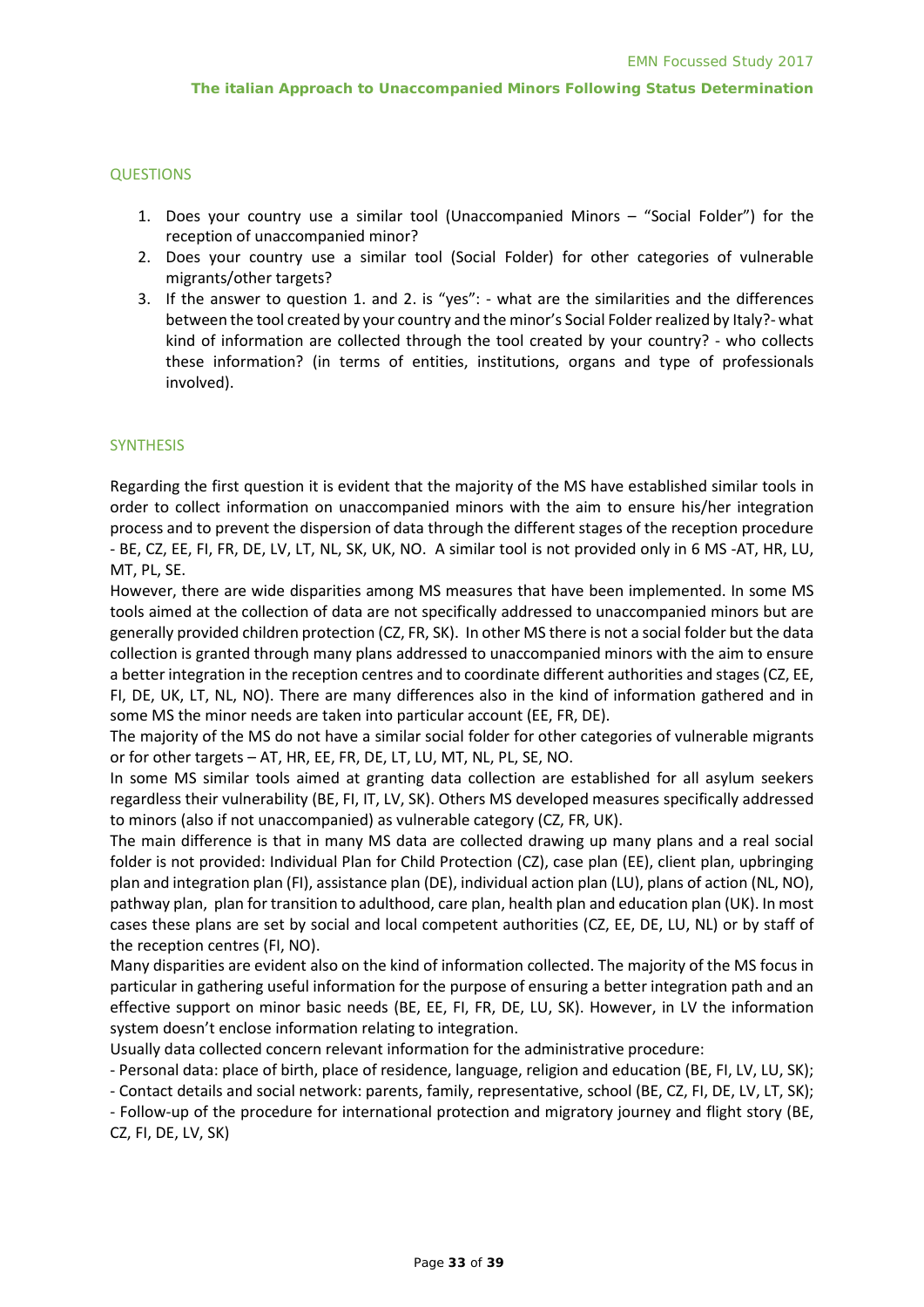Furthermore, other personal information are included in order to ensure a successful integration process of the minor taking into account her/his needs:

- Reports of meetings with doctors, psychologists and social workers (BE, FR, SK);

- Health-related information (medical reports, diagnosis) (FI, FR, DE, SK, LU). In BE because of the medical secret, reports on health and psychological conditions are kept in a separate folder (medical file) accessible only by medical staff.

- Leisure activities in which the minor take part in (BE, FI, LU);
- Education and schooling (BE, FI, LU);
- Attendance of language courses (BE, SK);
- Participation in community services, volunteer work, integration civic courses (BE);
- Competences and interpersonal skills (BE, LU);

In most cases the information are collected thanks to the cooperation of different actors involved in the assessment of the reception at different stages: social and local competent authorities (FR, DE, LV, LU, SK), social workers in the reception centres (BE, FI, SK, NO), doctors (BE, FI, LV), psychologists (BE, FI, SK), guardians and teachers (BE, FI, FR, DE, SK) and translators (SK). Depending on the age and maturity also the unaccompanied minor could be directly involved in drawing up his/her social folder (FR, DE).

Even if the main aim of this tool is to ensure that data are correctly transferred through different stages of reception, in DE the assistance planning has the only purpose of finding most suitable care arrangement for the minor and is not shared with foreigner's offices or the Federal Office for Migration and Refugees.

Only in few cases data collection is implemented by a single authority: in CZ the Individual plan is developed by the Socio-legal Child Protection Authority, in EE there is a Social Insurance Board and in LU the Commission for Continuous Control of Results of the Implementation of Social Welfare and Temporary Guardianship of Minors and Unaccompanied Minor Aliens.

The BE social folder is the most similar tool to the Italian one. Indeed, it is composed by all useful information and by an Individual action plan consisting in an administrative section (identification, contact details) and a pedagogical component (genogram, migratory journey and individua and social functioning of the youngster).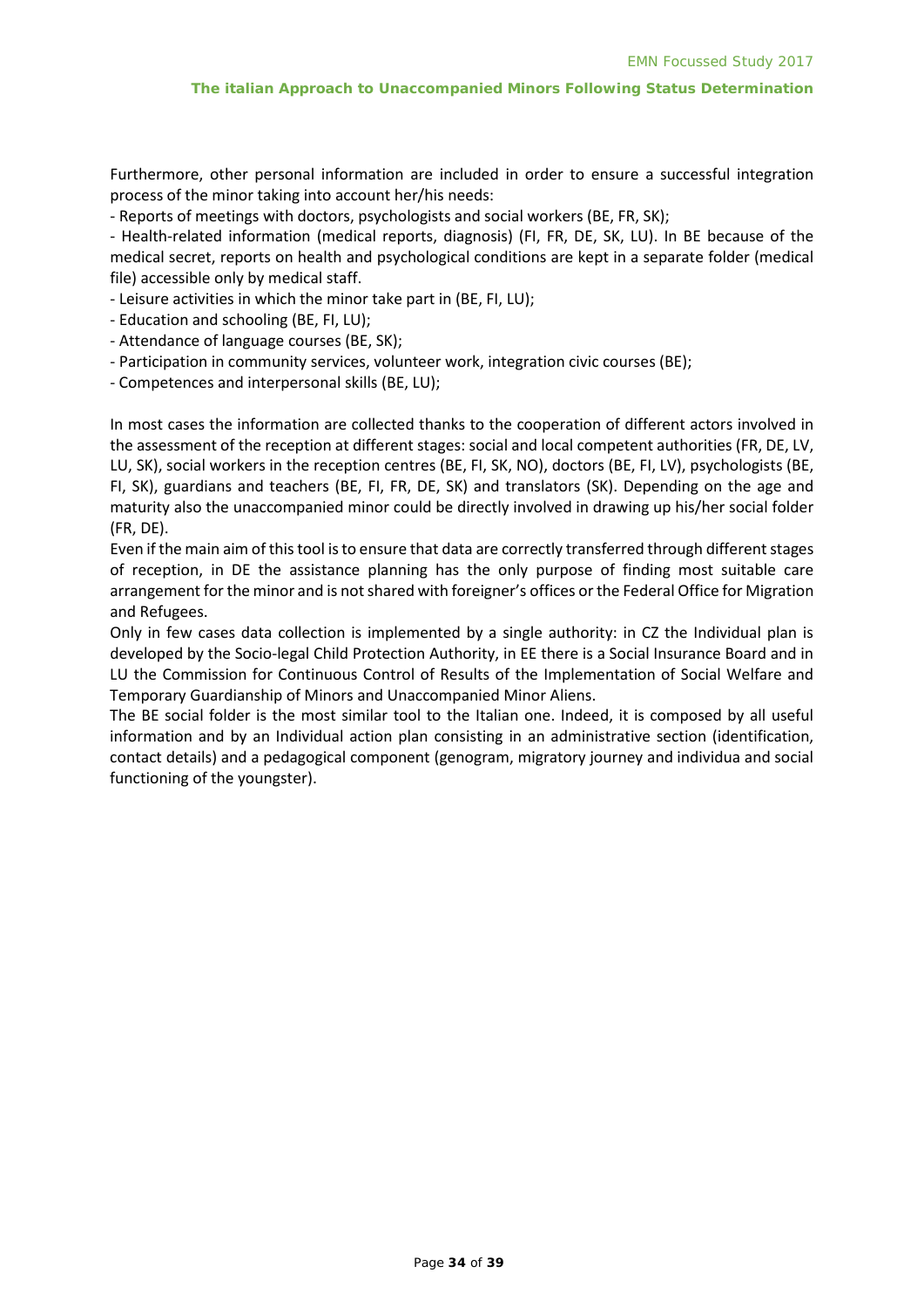# <span id="page-34-0"></span>Ad-Hoc Query on Unaccompanied Minors - "Volunteer Tutor/Guardian"

Responses from Austria, Belgium, Croatia, Czech Republic, Estonia, Finland, France, Germany, Hungary (not for dissemination), Latvia, Lithuania, Luxembourg, Malta, Netherlands, Poland, Portugal, Slovak Republic, Sweden, United Kingdom, Norway.

# BACKGROUND INFORMATION:

In April 2017 Italy passed a new law on the protection of Unaccompanied Minors (Legge n.47/2017). One of the provisions of the new law regards the possibility, for Italian citizens (over age 25), to become volunteer guardian for unaccompanied minors. A volunteer guardian acts as the minor's legal representative and represents the minor's best interest, thus ensuring that the minor's rights are respected and recognized. Therefore, the role of the volunteer guardian entails providing assistance and support in all of the phases of the minor's integration process, monitoring the minor's reception conditions, promoting his psychological and physical well-being.

For instance, the volunteer guardian must:

- − provide information to the minor about her/his rights;
- − participate in the identification process of the minor;
- − request the minor's permit of stay/present the minor's asylum application;
- − report the minor's opinion about her/his voluntary return;
- − act as contact person for social services, schools, the community/the foster family where the unaccompanied minor lives, the national healthcare system;
- − provide information to the minor about the choices concerning her/his integration process (i.e. concerning training courses, language courses, educational activities…) and support her/him in these decisions.

All Italian juvenile courts have been called upon to create a list of candidates willing to become volunteer guardians for unaccompanied minors. Each selected candidate must attend a training course. The Ombudsman for Children selects the candidates and provides the training courses, while the Juvenile Court bears the responsibility to match the minor and with the volunteer guardian.

The figure of the volunteer guardian has been introduced to enhance the integration process of the minor in Italy, to guarantee that her/his rights are fully respected and to improve Italian reception's capacities concerning this group of vulnerable migrants.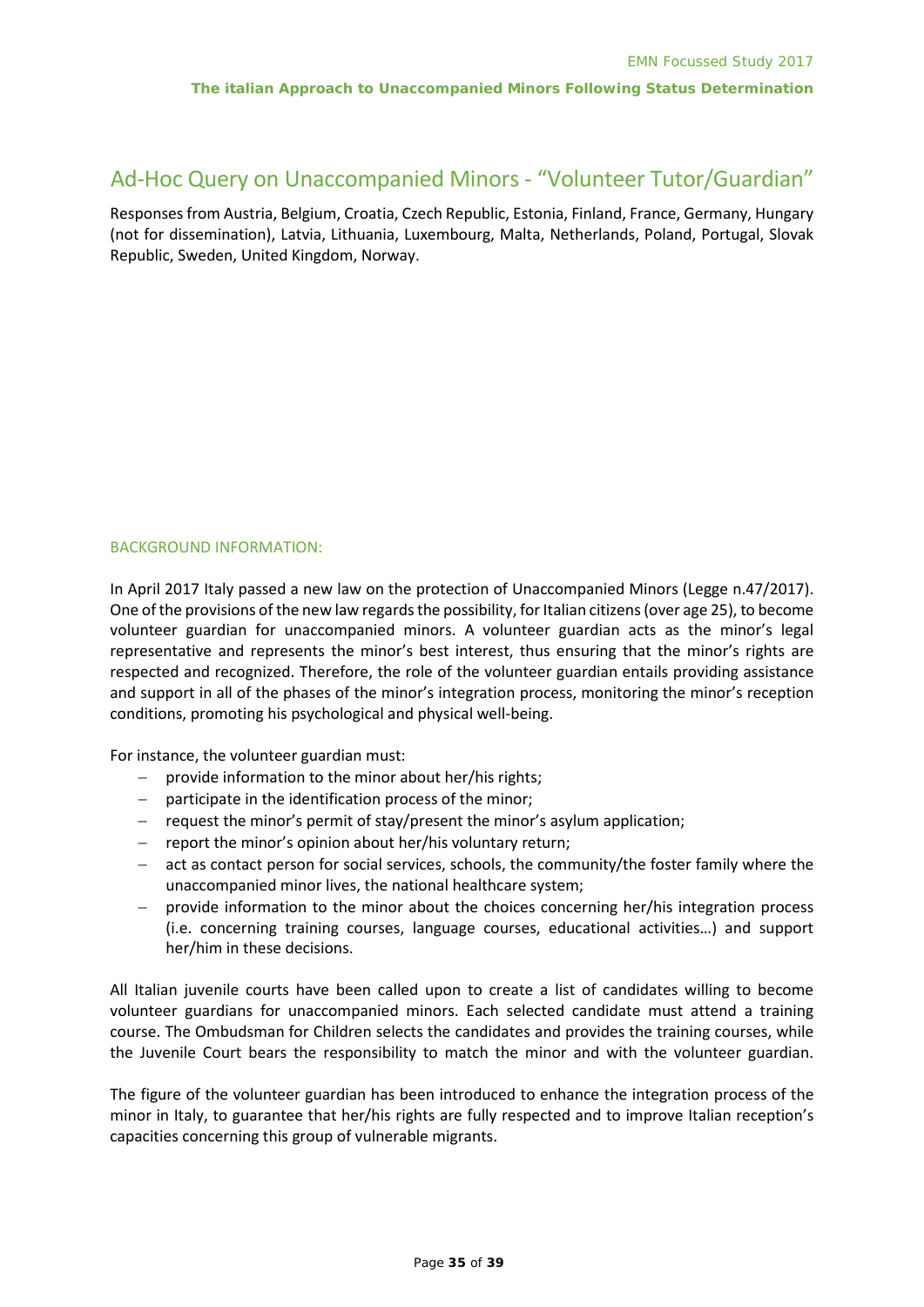#### QUESTIONS

- 1. Does your country's reception system include a figure similar to the Italian volunteer guardian concerning unaccompanied minors?
- 2. Does your country's reception system include a figure similar to the Italian volunteer guardian concerning other categories of vulnerable migrants/other targets?
- 3. If the answer to question 1. and 2. is "yes", what kind of tasks does the volunteer guardian must perform in your reception system?

#### **SYNTHESIS**

The majority of the MS do not provide a figure similar to the Italian volunteer guardian for unaccompanied minors - AT, HR, EE, FR, LV, LU, MT, NL, PL, PT, SK, UK. In some MS it is possible to appoint a private volunteer as a guardian but it is uncommon and representatives are mainly recruited among the staff of the reception centre or directly by the Court (LT, CZ). For instance, in CZ the representative can be a volunteer only if it is in the best interest of child. In FR a sponsorship system on a volunteer basis has been established by an association in order to provide support on the integration of the UAM (education, administrative procedures and labour market entry). However, the sponsor doesn't act as a guardian.

Six MS include a figure similar to the Italian one (BE, CZ, FI, DE, SE, NO) but only in SE the volunteer guardian represents the more common. In NO an on-call guardian service was set up to facilitate police registration of asylum applications for UAM asylum seekers.

In the majority of the MS is not provided any similar measure concerning other categories of vulnerable migrants or other targets -AT, BE, HR, EE, FI, FR, LV, LT, LU, MT, PL, PT, SK, UK, NO.

A figure similar to the Italian volunteer guardian concerning others categories of vulnerable migrants is provided only in two MS (CZ, NO). In FI a specific system for vulnerable migrants is not granted bud if an individual is not able to take care of his/her responsibilities a public guardian is appointed by the Court. In DE the representative's system is not organized at national level and it depends on different foreigners authorities and local governments.

The answer was provided by 6 MS - BE, CZ, FI, DE, SE, NO.

Based on these findings it is evident that the main tasks perform by the volunteer guardian are quite similar in all the MS and that are focus in particular on the best interest of the child (BE, CZ, FI, NO). Usually the volunteer guardian shall support the child both in the asylum procedures and in facilitating the integration process.

On the one hand the guardian shall legally represent the minor (BE, CZ, FI, DE, SE, NO) by providing information to the minor about her/his rights (CZ). The guardian shall also be present at every hearing or interview (BE, FI, NO), appoint a lawyer to represent the minor (BE), participate in the identification process of the minor (CZ), provide support in the area of family reunification (BE, CZ, FI, DE, NO) and report the minor's opinion on her/his potential voluntary return (CZ).

As it concerns the support of the child in the integration path the volunteer guardian shall guarantee suitable care, accommodation, education, language and health care (BE, DE, FI, SE, NO), he/she shall provide information to the minor about the possibilities concerning her/his integration process and support her/him in these decisions (BE, CZ, NO), he/she shall act as contact person for social services and schools (CZ, FI). However, in some MS the legal guardians are not responsible for children's dayto-day care and supervision (FI, SE, NO). For instance, in BE the guardian is not allowed to accommodate the UAM in his/her own house.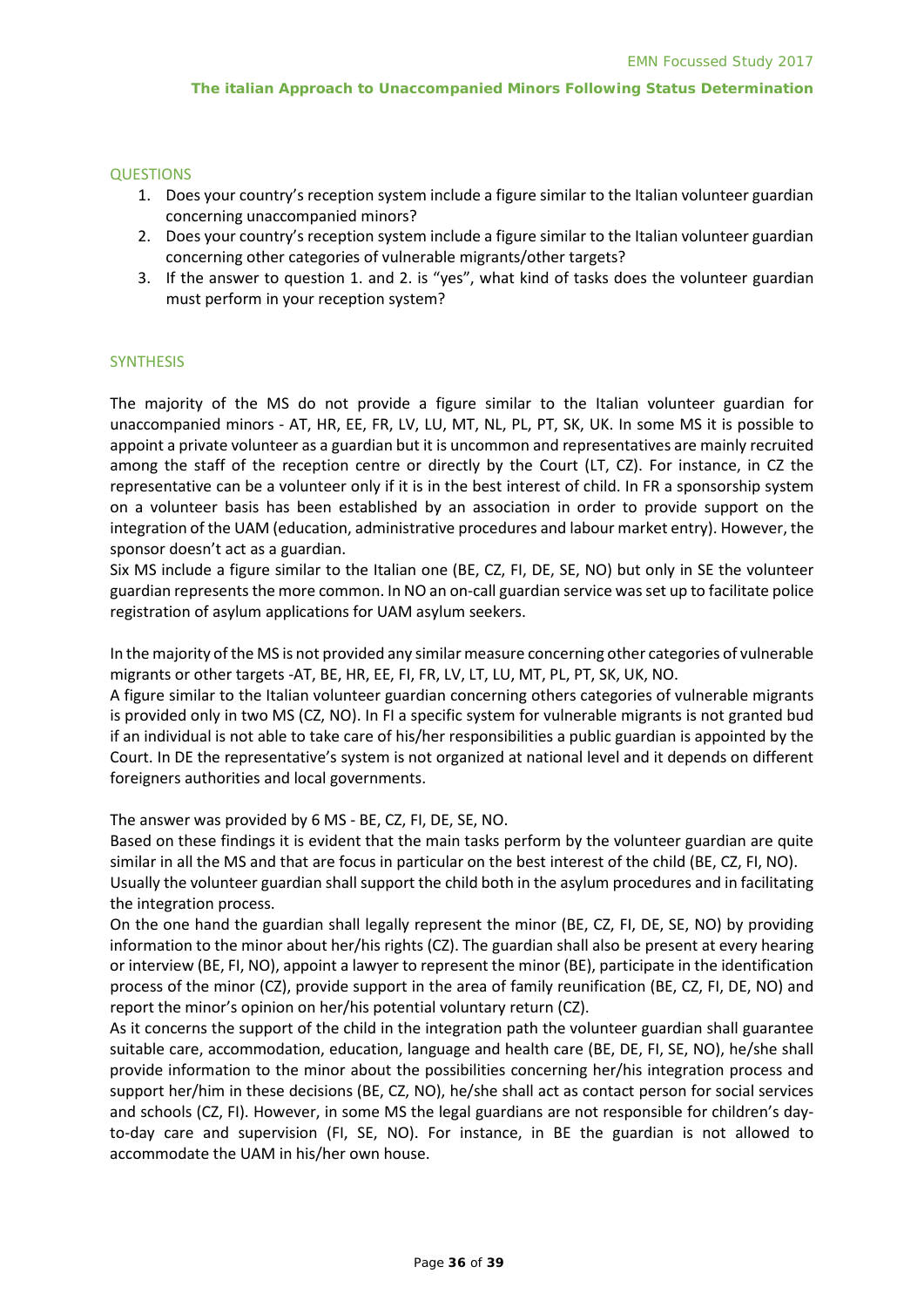# RELEVANT SOURCES AND LITERATURE

# <span id="page-36-0"></span>EMN STUDIES

 EMN (2017): Family reunification of Third-Country Nationals in the EU plus Norway: National Practices. [https://ec.europa.eu/home-](https://ec.europa.eu/home-affairs/sites/homeaffairs/files/00_family_reunification_sr_final.pdf)

[affairs/sites/homeaffairs/files/00\\_family\\_reunification\\_sr\\_final.pdf](https://ec.europa.eu/home-affairs/sites/homeaffairs/files/00_family_reunification_sr_final.pdf)

 EMN (2016): The Return of Rejected Asylum Seekers: Challenges and Good Practices. [https://ec.europa.eu/home-affairs/sites/homeaffairs/files/what-we](https://ec.europa.eu/home-affairs/sites/homeaffairs/files/what-we-do/networks/european_migration_network/reports/docs/emn-studies/emn-studies-00_synthesis_report_rejected_asylum_seekers_2016.pdf)[do/networks/european\\_migration\\_network/reports/docs/emn-studies/emn-studies-](https://ec.europa.eu/home-affairs/sites/homeaffairs/files/what-we-do/networks/european_migration_network/reports/docs/emn-studies/emn-studies-00_synthesis_report_rejected_asylum_seekers_2016.pdf)

00 synthesis report rejected asylum seekers 2016.pdf.

 EMN (2015): Policies, practices and data on unaccompanied minors in the EU Member States and Norway. [https://ec.europa.eu/home-affairs/sites/homeaffairs/files/what-we](https://ec.europa.eu/home-affairs/sites/homeaffairs/files/what-we-do/networks/european_migration_network/reports/docs/emn-studies/emn_study_policies_practices_and_data_on_unaccompanied_minors_in_the_eu_member_states_and_norway_synthesis_report_final_eu_2015.pdf)[do/networks/european\\_migration\\_network/reports/docs/emn-](https://ec.europa.eu/home-affairs/sites/homeaffairs/files/what-we-do/networks/european_migration_network/reports/docs/emn-studies/emn_study_policies_practices_and_data_on_unaccompanied_minors_in_the_eu_member_states_and_norway_synthesis_report_final_eu_2015.pdf)

[studies/emn\\_study\\_policies\\_practices\\_and\\_data\\_on\\_unaccompanied\\_minors\\_in\\_the\\_eu\\_member\\_s](https://ec.europa.eu/home-affairs/sites/homeaffairs/files/what-we-do/networks/european_migration_network/reports/docs/emn-studies/emn_study_policies_practices_and_data_on_unaccompanied_minors_in_the_eu_member_states_and_norway_synthesis_report_final_eu_2015.pdf) tates and norway synthesis report final eu 2015.pdf.

 EMN (2015): Integration of beneficiaries of international/ humanitarian protection into the labour market: policies and good practices[. https://ec.europa.eu/home](https://ec.europa.eu/home-affairs/sites/homeaffairs/files/what-we-do/networks/european_migration_network/reports/docs/emn-studies/emn-studies-00_integration_of_beneficiaries_of_international_protection__eu_2015_en_final.pdf)[affairs/sites/homeaffairs/files/what-we-](https://ec.europa.eu/home-affairs/sites/homeaffairs/files/what-we-do/networks/european_migration_network/reports/docs/emn-studies/emn-studies-00_integration_of_beneficiaries_of_international_protection__eu_2015_en_final.pdf)

[do/networks/european\\_migration\\_network/reports/docs/emn-studies/emn-studies-](https://ec.europa.eu/home-affairs/sites/homeaffairs/files/what-we-do/networks/european_migration_network/reports/docs/emn-studies/emn-studies-00_integration_of_beneficiaries_of_international_protection__eu_2015_en_final.pdf)[00\\_integration\\_of\\_beneficiaries\\_of\\_international\\_protection\\_\\_eu\\_2015\\_en\\_final.pdf.](https://ec.europa.eu/home-affairs/sites/homeaffairs/files/what-we-do/networks/european_migration_network/reports/docs/emn-studies/emn-studies-00_integration_of_beneficiaries_of_international_protection__eu_2015_en_final.pdf)

 EMN (2014): Good practices in the return and reintegration of irregular migrants: Member States' entry bans policy and use of readmission agreements between Member States and third countries. [https://ec.europa.eu/home-affairs/sites/homeaffairs/files/what-we](https://ec.europa.eu/home-affairs/sites/homeaffairs/files/what-we-do/networks/european_migration_network/reports/docs/emn-studies/emn_study_reentry_bans_and_readmission_agreements_final_december_2014.pdf)[do/networks/european\\_migration\\_network/reports/docs/emn-](https://ec.europa.eu/home-affairs/sites/homeaffairs/files/what-we-do/networks/european_migration_network/reports/docs/emn-studies/emn_study_reentry_bans_and_readmission_agreements_final_december_2014.pdf)

[studies/emn\\_study\\_reentry\\_bans\\_and\\_readmission\\_agreements\\_final\\_december\\_2014.pdf.](https://ec.europa.eu/home-affairs/sites/homeaffairs/files/what-we-do/networks/european_migration_network/reports/docs/emn-studies/emn_study_reentry_bans_and_readmission_agreements_final_december_2014.pdf)

 EMN (2010): Policies on Reception, Return and Integration Arrangements for, and Numbers of, Unaccompanied Minors – an EU Comparative Study. [https://ec.europa.eu/home](https://ec.europa.eu/home-affairs/sites/homeaffairs/files/what-we-do/networks/european_migration_network/reports/docs/emn-studies/unaccompanied-minors/0._emn_synthesis_report_unaccompanied_minors_publication_sept10_en.pdf)[affairs/sites/homeaffairs/files/what-we-](https://ec.europa.eu/home-affairs/sites/homeaffairs/files/what-we-do/networks/european_migration_network/reports/docs/emn-studies/unaccompanied-minors/0._emn_synthesis_report_unaccompanied_minors_publication_sept10_en.pdf)

[do/networks/european\\_migration\\_network/reports/docs/emn-studies/unaccompanied](https://ec.europa.eu/home-affairs/sites/homeaffairs/files/what-we-do/networks/european_migration_network/reports/docs/emn-studies/unaccompanied-minors/0._emn_synthesis_report_unaccompanied_minors_publication_sept10_en.pdf)minors/0. emn\_synthesis\_report\_unaccompanied\_minors\_publication\_sept10\_en.pdf.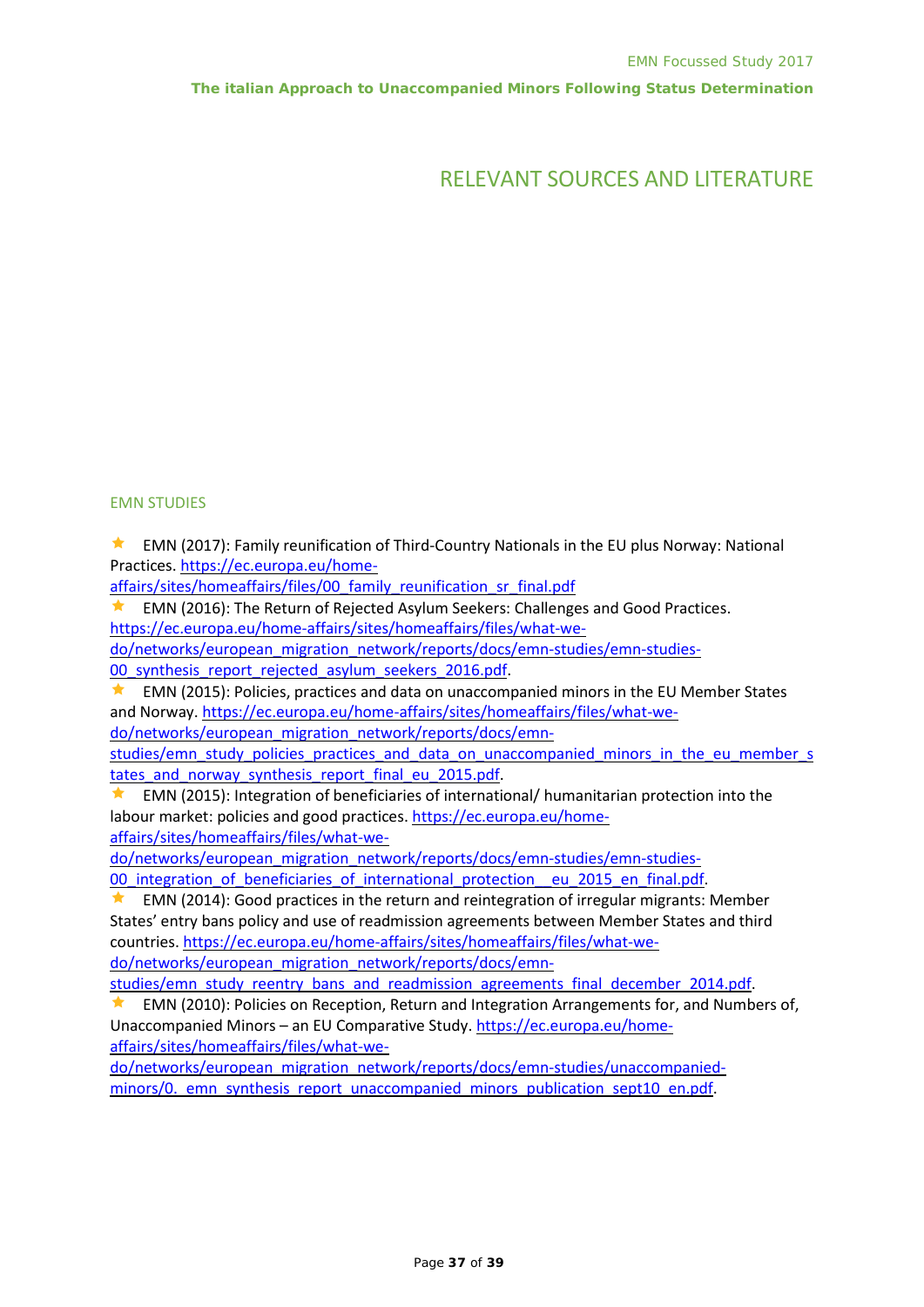#### EMN AHQs

 2017.1209 – **On pull factors for unaccompanied minor asylum applicants** – requested 29 June 2017

 2017.1199 – **Unaccompanied asylum-seeking children followed by family members under Dublin Regulation** – requested 8 June 2017

2017.1145 – **Return of unaccompanied minors** – requested on 3 March 2017

 2016.1071 – **Rules on family reunification of unaccompanied minors granted refugee status or subsidiary protection** – requested 27 May 2016

 2016.1067 – **Joint ad-hoc query COM & LU EMN NCP on statelessness: minors born in exile and unaccompanied minors (part 2)** – requested 4 May 2016

2015.XXXX – **Detention and removal of minors** – requested XXX

 2014.523 – **Admission/ Residence and guardianship related provisions for unaccompanied foreign and/ or EU minors in vulnerable situations** – requested 18 November 2013

 2014.523 – **Safe centres for unaccompanied minors victims of trafficking in human beings** – requested 11 December 2013

2012.439 – **Return of unaccompanied minors** – requested 13 November 2012

# OTHER STUDIES AND REPORTS

 **European Commission** (2017). Compilation of data, situation and media reports on children in migration[. http://ec.europa.eu/justice/fundamental-](http://ec.europa.eu/justice/fundamental-rights/files/rights_child/data_children_in_migration.pdf)

[rights/files/rights\\_child/data\\_children\\_in\\_migration.pdf](http://ec.europa.eu/justice/fundamental-rights/files/rights_child/data_children_in_migration.pdf)

 **European Commission** (2016). Child-specific Provisions in the Common European Asylum Package[. http://ec.europa.eu/justice/fundamental-](http://ec.europa.eu/justice/fundamental-rights/files/rights_child/ceas_provision_on_children_table_updated.pdf)

[rights/files/rights\\_child/ceas\\_provision\\_on\\_children\\_table\\_updated.pdf](http://ec.europa.eu/justice/fundamental-rights/files/rights_child/ceas_provision_on_children_table_updated.pdf)

 **European Commission**, Directorate-General for Education and Culture (2016): Language assessment and integration of unaccompanied minors, Report for Peer Learning Activity in Dresden, May 31 – June 2 2016. [https://ec.europa.eu/education/sites/education/files/peer-learning](https://ec.europa.eu/education/sites/education/files/peer-learning-dresden_en.pdf)[dresden\\_en.pdf.](https://ec.europa.eu/education/sites/education/files/peer-learning-dresden_en.pdf)

 **House of Lords**, European Union Committee, 2nd Report of Session 2016–17 (2016): Children in crisis: unaccompanied migrant children in the EU.

[https://www.publications.parliament.uk/pa/ld201617/ldselect/ldeucom/34/34.pdf.](https://www.publications.parliament.uk/pa/ld201617/ldselect/ldeucom/34/34.pdf)

 **IOM's Global Migration Data Analysis Centre** (2016). Children and unsafe migration in Europe: data and policy, understanding the evidence base[. http://gmdac.iom.int/gmdac-data-briefing-5.](http://gmdac.iom.int/gmdac-data-briefing-5)

 **Save the Children** (2016): Children on the Move in Europe. Save the Children's response to the deepening child refugee and migrant crisis in Europe.

[https://savethechildreninternational.exposure.co/children-on-the-move-in-europe.](https://savethechildreninternational.exposure.co/children-on-the-move-in-europe)

 **10th European Forum on the rights of the child (2016):** The protection of children in migration, 29-30 November 2016[. http://ec.europa.eu/newsroom/just/item-detail.cfm?item\\_id=34456.](http://ec.europa.eu/newsroom/just/item-detail.cfm?item_id=34456)

 **Wadensjö, E. and Çelikaksoy, A.** (2016): Mapping Experiences and Research about Unaccompanied Refugee Minors in Sweden and Other Countries, Discussion Paper No. 10143, Forschungsinstitut zur Zukunft der Arbeit Institute for the Study of Labour. [http://ftp.iza.org/dp10143.pdf.](http://ftp.iza.org/dp10143.pdf)

 **Fundamental Rights Agency** (2015). Guardianship systems for children deprived of parental care in the European Union. http://fra.europa.eu/en/publication/2015/guardianship-children-deprivedparental-care